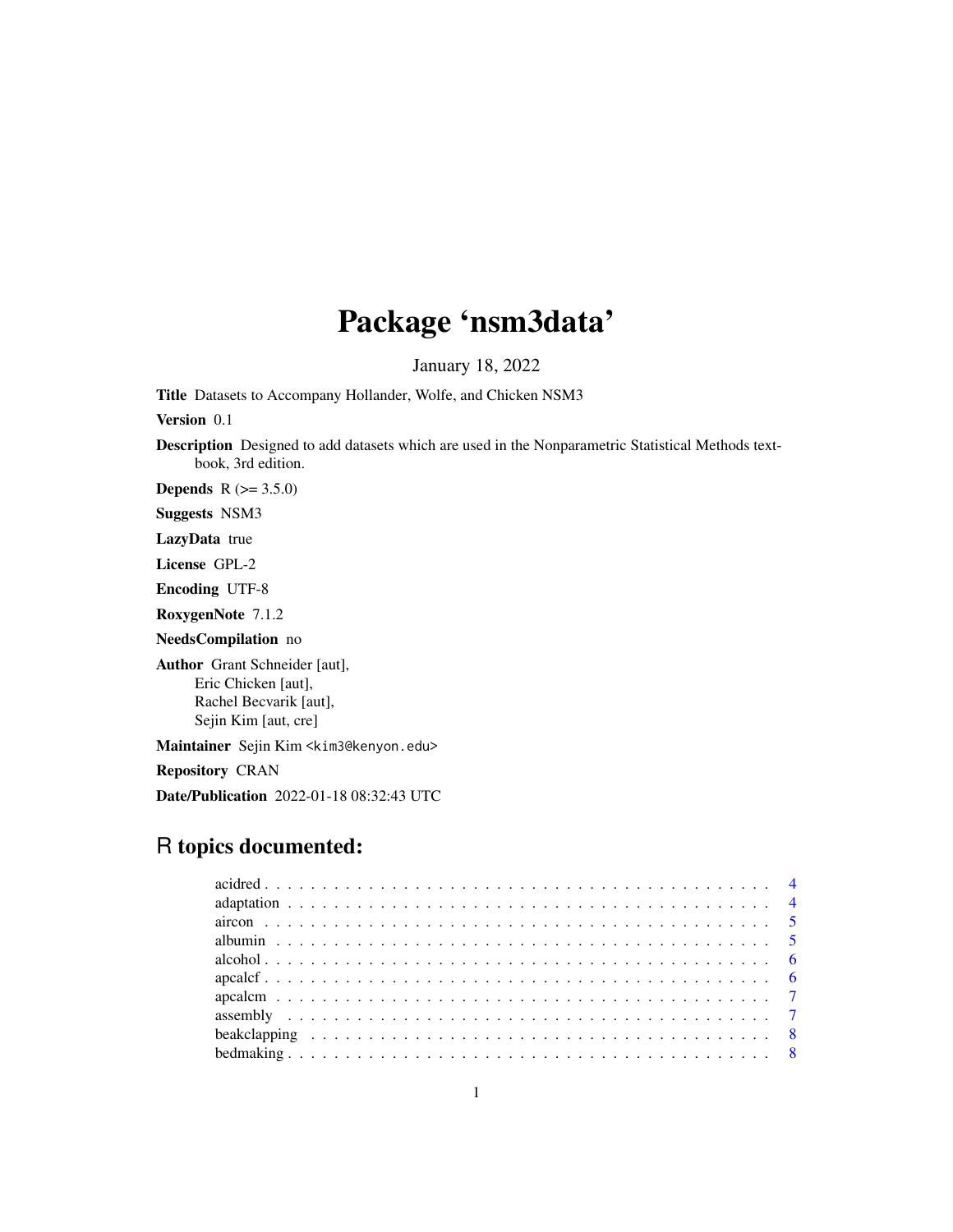|                                   | 9   |
|-----------------------------------|-----|
|                                   | 9   |
| catheter                          | 10  |
|                                   | 10  |
|                                   | 11  |
|                                   | 11  |
|                                   | 12  |
|                                   | 12  |
|                                   | 13  |
|                                   | 13  |
|                                   | 14  |
|                                   | 14  |
|                                   | 15  |
|                                   | 15  |
|                                   | 16  |
|                                   | 16  |
|                                   | 17  |
|                                   | 17  |
|                                   | 18  |
|                                   | 18  |
|                                   | 19  |
|                                   | 19  |
|                                   | 20  |
|                                   | 20  |
|                                   | 21  |
|                                   | 21  |
|                                   | 22. |
|                                   | 22  |
|                                   | 23  |
|                                   | 23  |
|                                   | 24  |
|                                   | 24  |
|                                   | 25  |
|                                   | 25  |
|                                   | 26  |
|                                   | 26  |
|                                   | 27  |
| mayfly                            | 27  |
| metabolic<br>$\ddot{\phantom{0}}$ | 28  |
| methyl.                           | 28  |
| motivational                      | 29  |
| mucociliary                       | 29  |
| nasturtiums                       | 30  |
| niacin                            | 30  |
| nsm3data                          | 31  |
| nursing                           | 32  |
| oakstands                         | 32  |
| odors                             | 33  |
|                                   |     |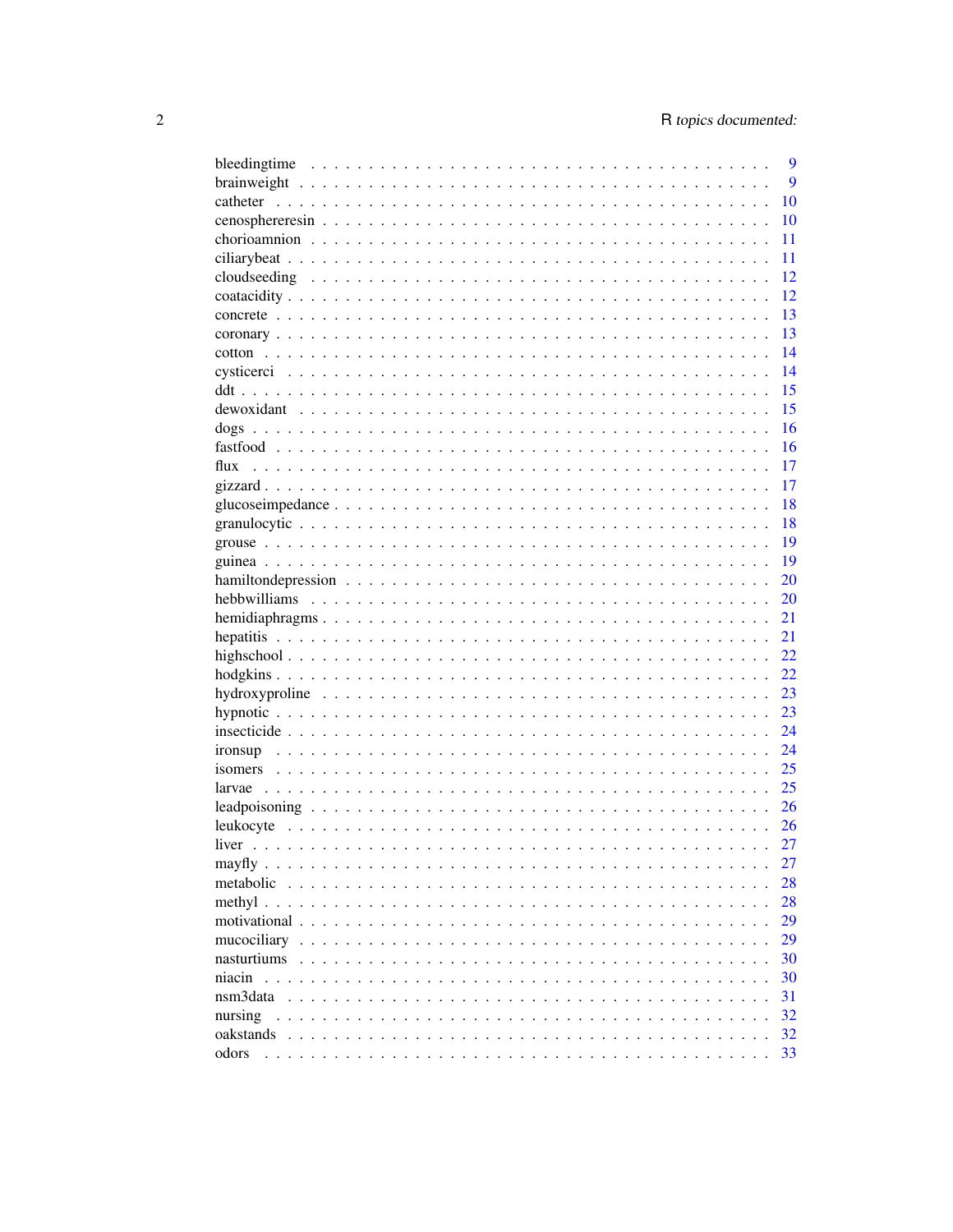| oxidant | 33 |
|---------|----|
|         | 34 |
| pine    | 34 |
|         | 35 |
|         | 35 |
|         | 36 |
|         | 36 |
|         | 37 |
|         | 37 |
|         | 38 |
|         | 38 |
|         | 39 |
|         | 39 |
|         | 40 |
|         | 40 |
|         | 41 |
|         | 41 |
|         | 42 |
|         | 42 |
|         | 43 |
|         | 43 |
|         | 44 |
|         | 44 |
|         | 45 |
|         | 45 |
|         | 46 |
|         | 46 |
|         | 47 |
|         | 47 |
|         | 48 |
|         | 48 |
|         | 49 |
| tremors | 51 |
|         | 52 |
|         | 52 |
|         | 53 |
|         | 53 |
|         | 54 |
| welds   | 54 |
|         |    |

**Index** 

 $\overline{3}$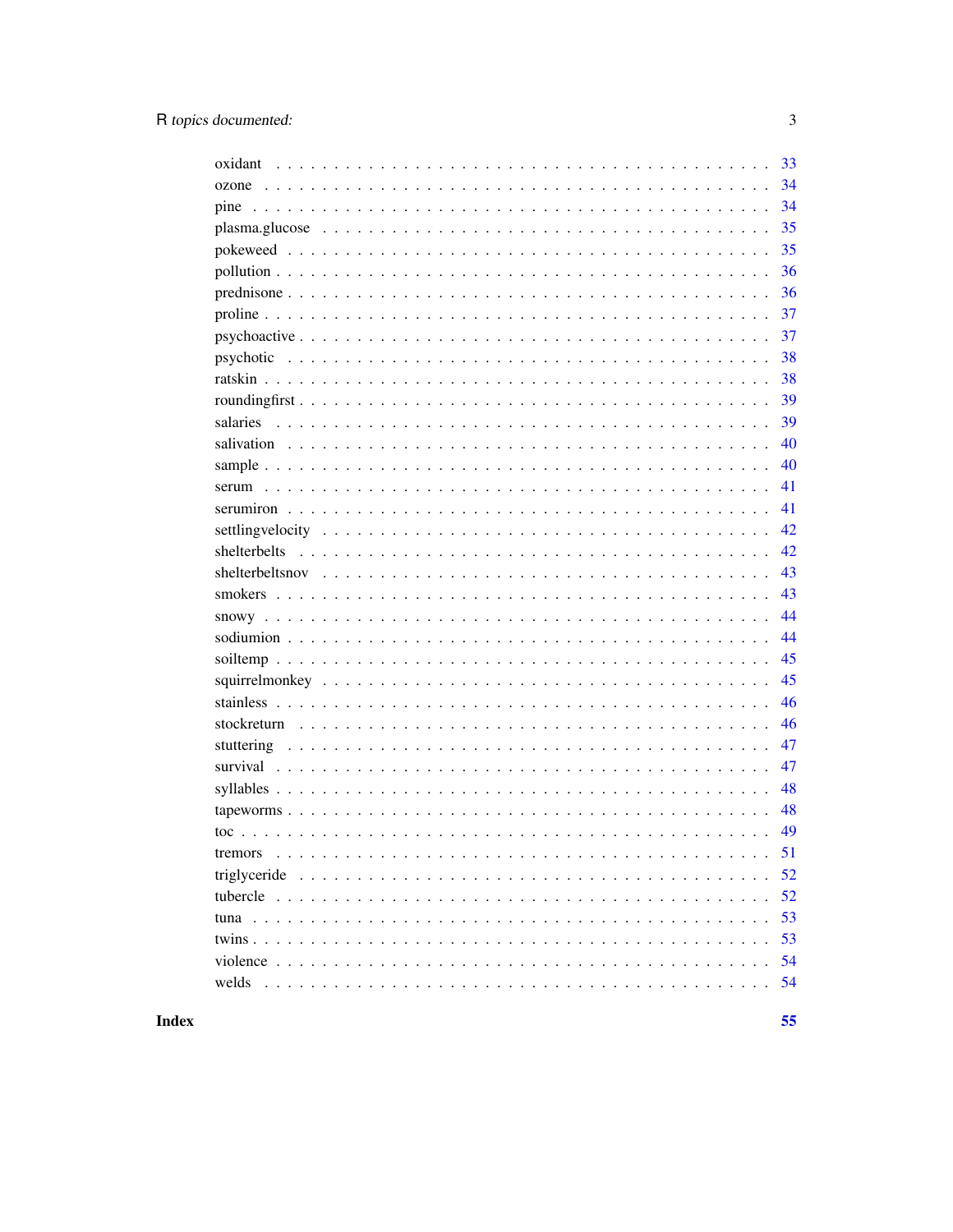# <span id="page-3-0"></span>acidred *acidred*

#### Description

Table 6.10: Number of Revertant Colonies of Salmonella Bacteria of Strain TA98 under Exposure to Various Doses of Acid Red 114, with Hamster Liver Activation

#### Usage

acidred

# Format

6 arguments across 18 observations

x0 A dosage of 0 micrograms/milliliter

x100 A dosage of 100 micrograms/milliliter

x333 A dosage of 333 micrograms/milliliter

x1000 A dosage of 1000 micrograms/milliliter

x3333 A dosage of 3333 micrograms/milliliter

x10000 A dosage of 10000 micrograms/milliliter

adaptation *adaptation*

# Description

Table 7.10: Adaptation Scores for College-Age Stutterers

#### Usage

adaptation

#### Format

3 arguments across 18 observations

subject Subject ID

no No shock after stutter

following Shock following a stutter

during Shock during a stutter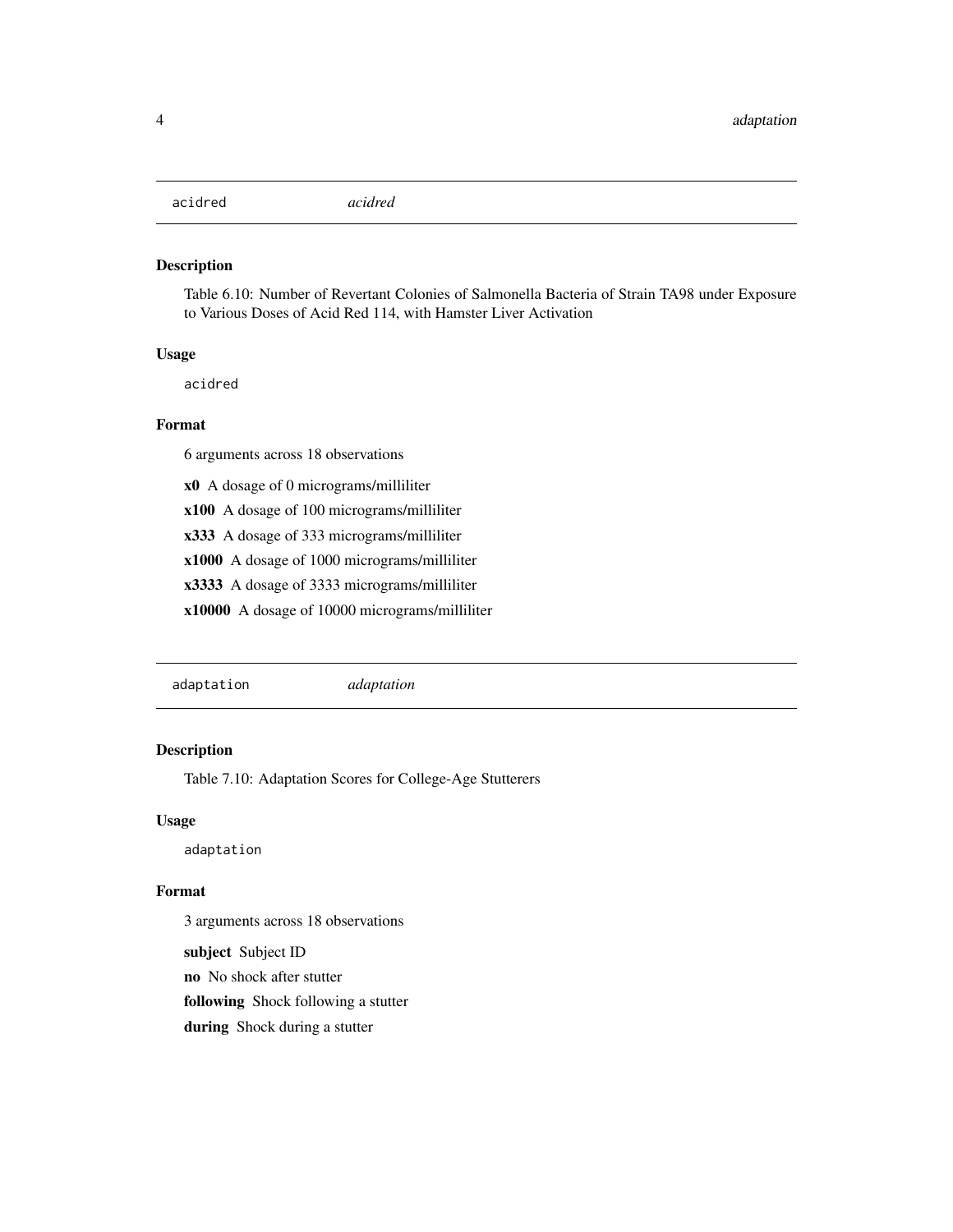<span id="page-4-0"></span>aircon *aircon*

# Description

Table 11.2: Intervals in Hours between Failures of the Air-Conditioning System of Plane 8044

# Usage

aircon

# Format

1 argument across 12 observations

aircon List of Xi's

albumin *albumin*

# Description

Table 3.18 - Intravascular Albumin Pool Before and After Prednisolone

# Usage

albumin

#### Format

3 arguments across 8 observations

patient Patient ID

xi Before

yi After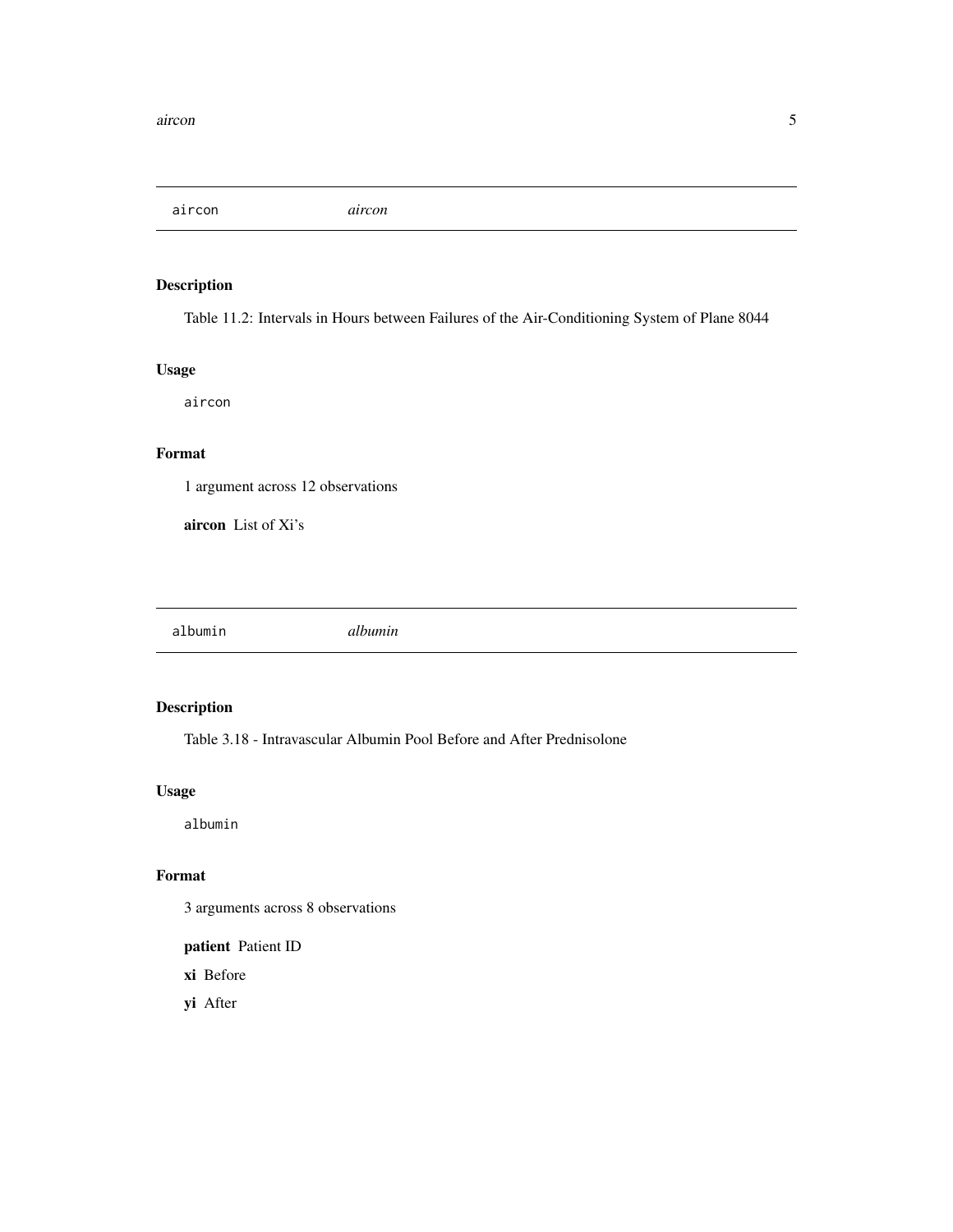<span id="page-5-0"></span>alcohol *alcohol*

# Description

Table 4.2: Alcohol Intake for 1 Year (Centiliter of Pure Alcohol)

# Usage

alcohol

# Format

1 arguments across 15 observations

control Alcohol consumption in the control group

sst Alcohol consumption in the social skills training group

apcalcf *apcalcf*

# Description

Table 12.1: Discrepancy Scores for 68 Female AP Calculus Students

# Usage

apcalcf

# Format

1 argument across 68 observations

apcalc List of Xi's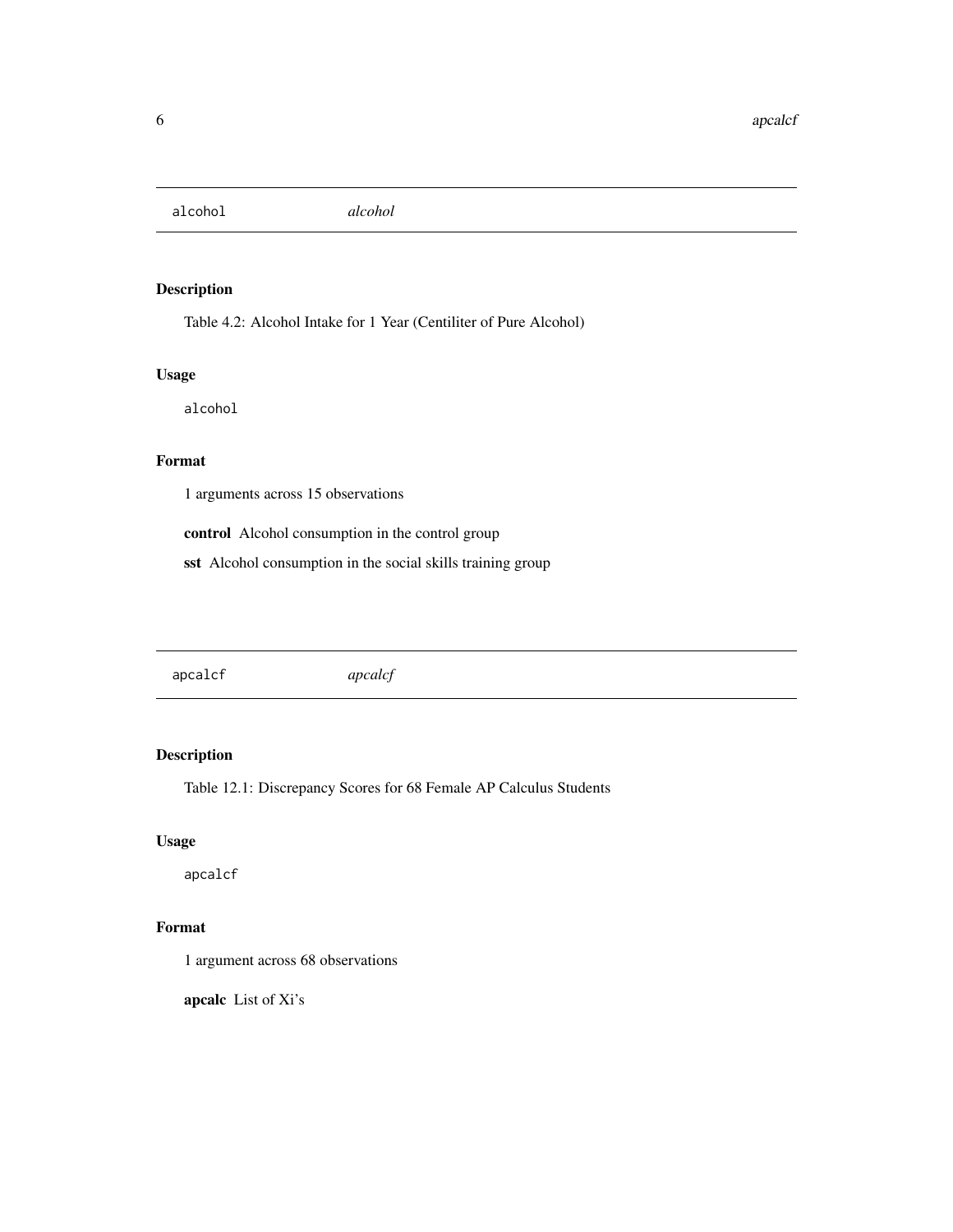<span id="page-6-0"></span>apcalcm *apcalcm*

# Description

Table 12.3: Discrepancy Scores for 82 Male AP Calculus Students

# Usage

apcalcm

# Format

1 argument across 82 observations

apcalc List of Xi's

assembly *assembly*

# Description

Table 7.17: Assembly Times (min)

# Usage

assembly

#### Format

4 arguments across 9 observations

# worker Worker ID

- a Assembly method type A
- b Assembly method type B
- c Assembly method type C
- d Assembly method type D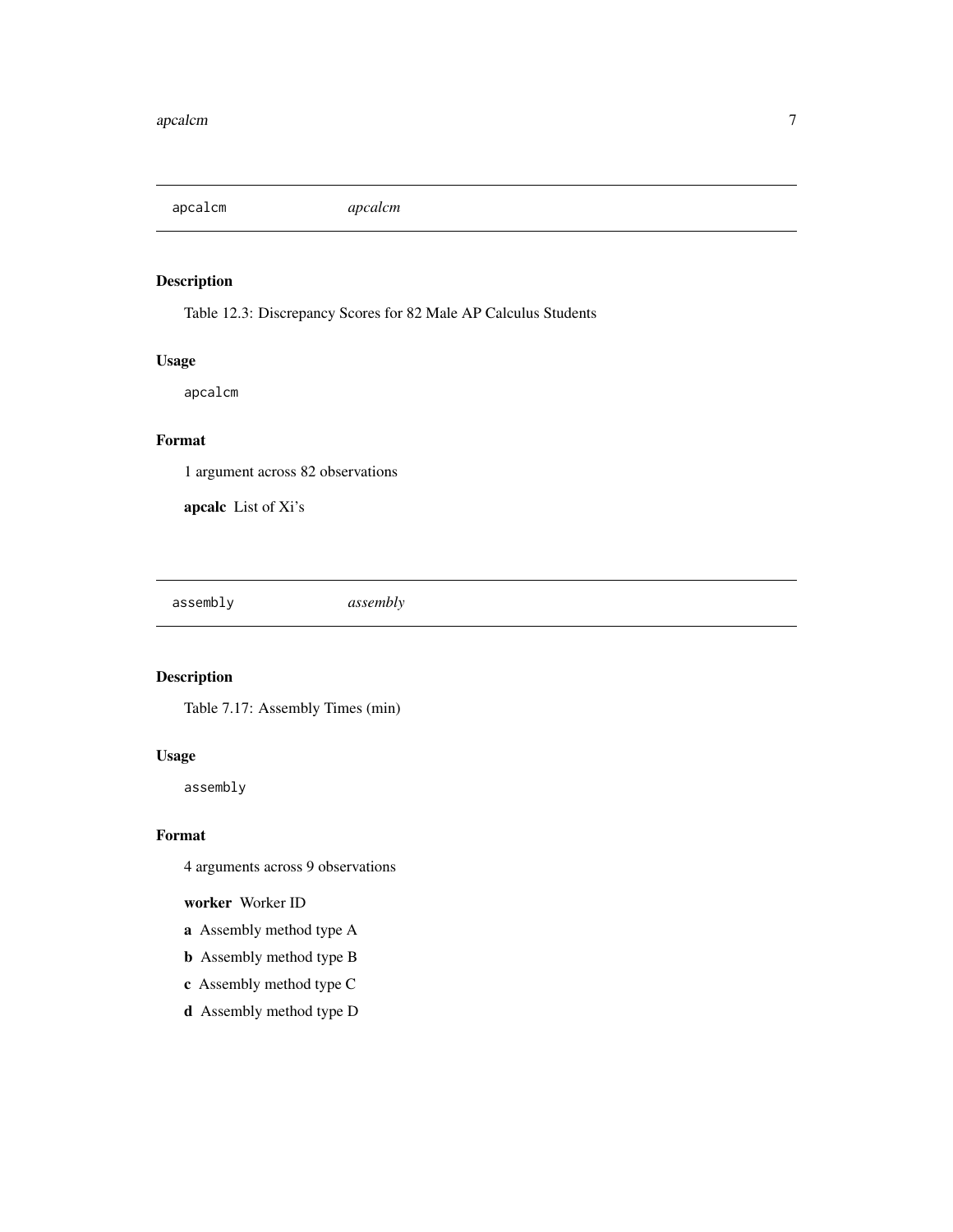<span id="page-7-0"></span>beakclapping *beakclapping*

# Description

Table 3.5: Beak-Clapping Counts per Minute

# Usage

beakclapping

#### Format

4 arguments across 25 observations

embryo Embryo ID

xi The beak claps measured in the dark period

yi The beak claps measured in illumination

zi yi - xi

bedmaking *bedmaking*

# Description

Table 3.15 - Net Oxygen Consumption (cc)

#### Usage

bedmaking

# Format

2 arguments across 8 observations

patient Patient ID

zi cc's of oxygen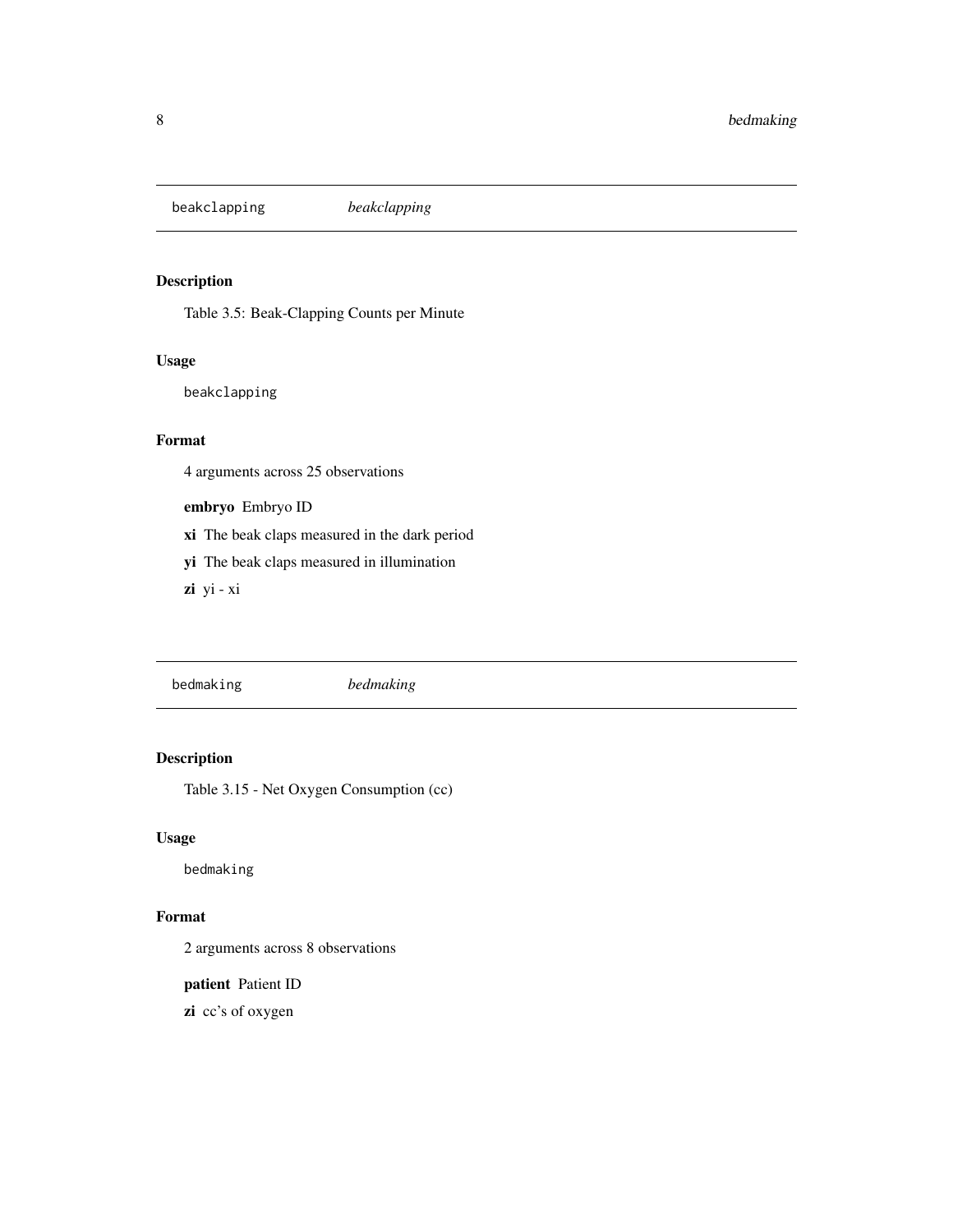<span id="page-8-0"></span>bleedingtime *bleedingtime*

# Description

Table 3.7: Bleeding Time (in seconds)

# Usage

bleedingtime

# Format

3 arguments across 6 observations

subject Subject ID

xi Before asprin

yi After asprin

brainweight *brainweight*

# Description

Table 8.4: Mean Brain Weights and Medullary Pyramid Large Fiber Counts for Cerebral Palsy Subjects

#### Usage

brainweight

### Format

3 arguments across 11 observations

subject Subject ID

weight Brain weight, grams

fiber Pyramidal large fiber count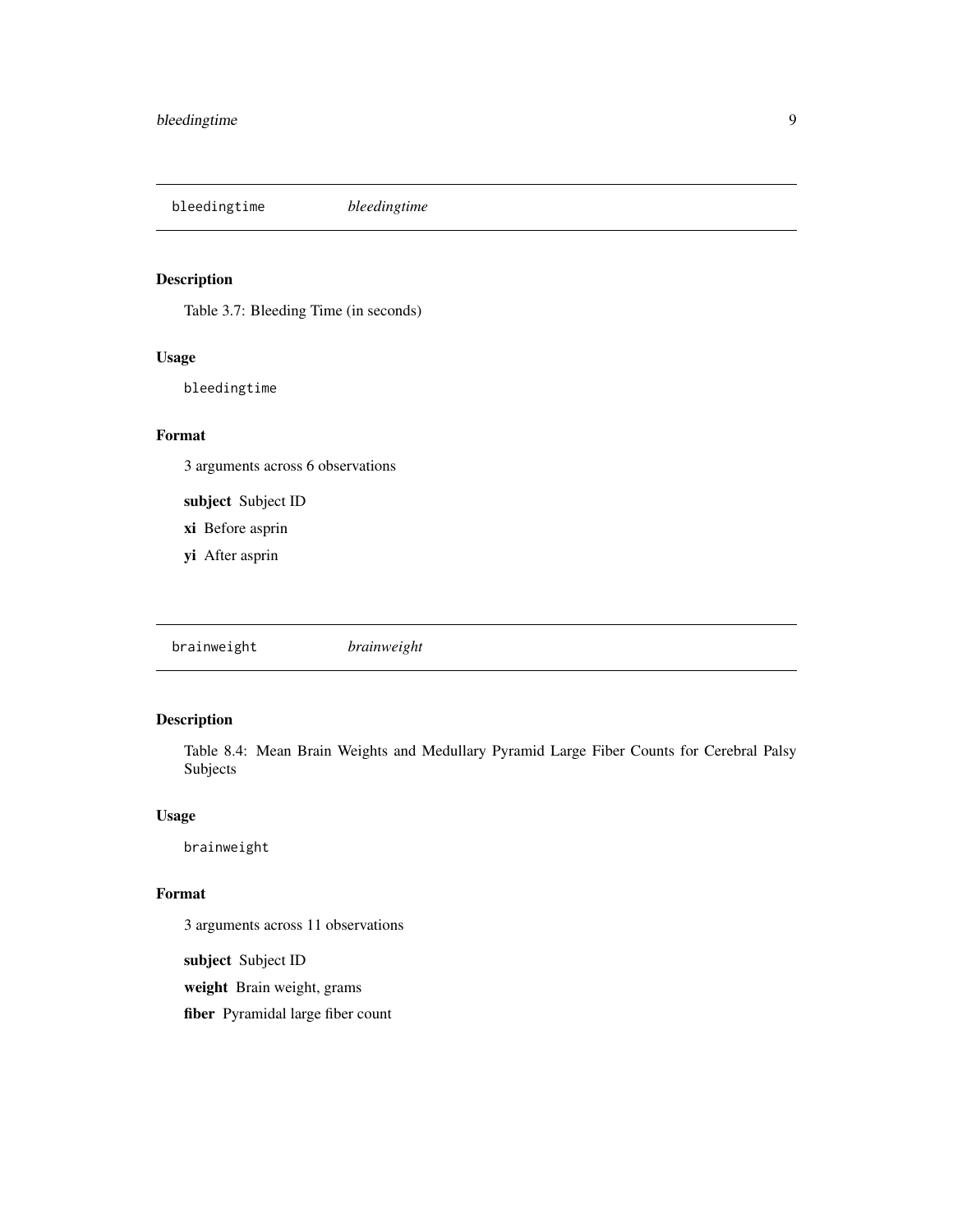<span id="page-9-0"></span>catheter *catheter*

# Description

Table 9.10: Required Length of Heart Catheter as a Function of Height and Weight

# Usage

catheter

#### Format

4 arguments across 12 observations

child Child ID height Height, inches Weight Weight, pounds length Length of heart catheter, centimeters

cenosphereresin *cenosphereresin*

# Description

Table 9.2: The Effects of Hydrostatic Pressure on the Density of a Cenosphere-Resin Composite

#### Usage

cenosphereresin

## Format

3 arguments across 8 observations

specimen Specimen ID

pressure Pressue (psi)

density Density (grams/cubed-centimeter)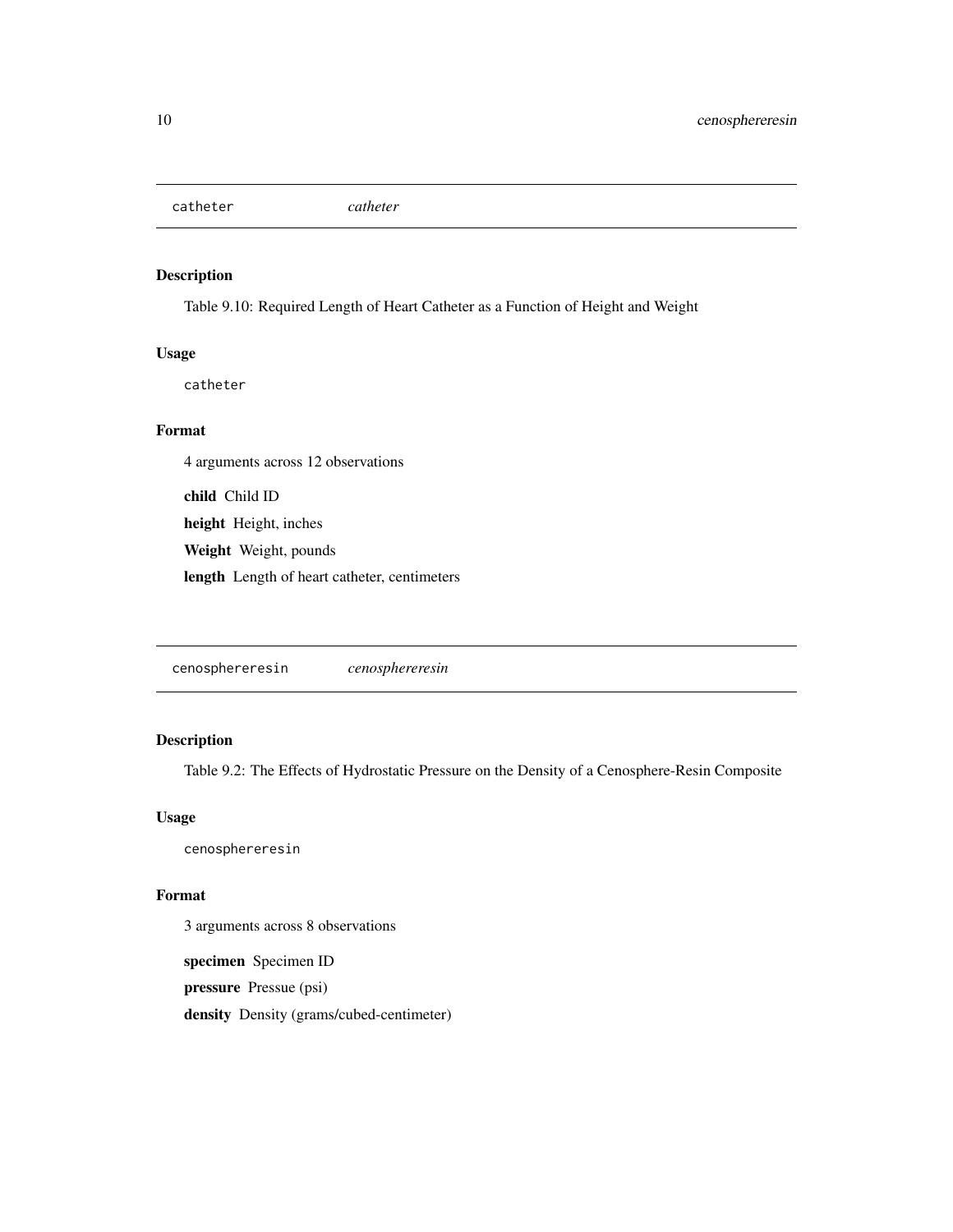<span id="page-10-0"></span>chorioamnion *chorioamnion*

# Description

Table 4.1: Tritiated Water Diffusion Across Human Chorioamnion

#### Usage

chorioamnion

#### Format

1 arguments across 15 observations

term At term

later At 12-26 weeks gestational age

ciliarybeat *ciliarybeat*

# Description

Table 8.10: Relation between Ciliary Beat Frequency (CBF) Values Obtained through Nasal Brushing and Endobronchial Forceps Biopsy

#### Usage

ciliarybeat

#### Format

3 arguments across 15 observations

subject Subject ID

nasal Nasal brushing

biopsy Endobronchial forceps biopsy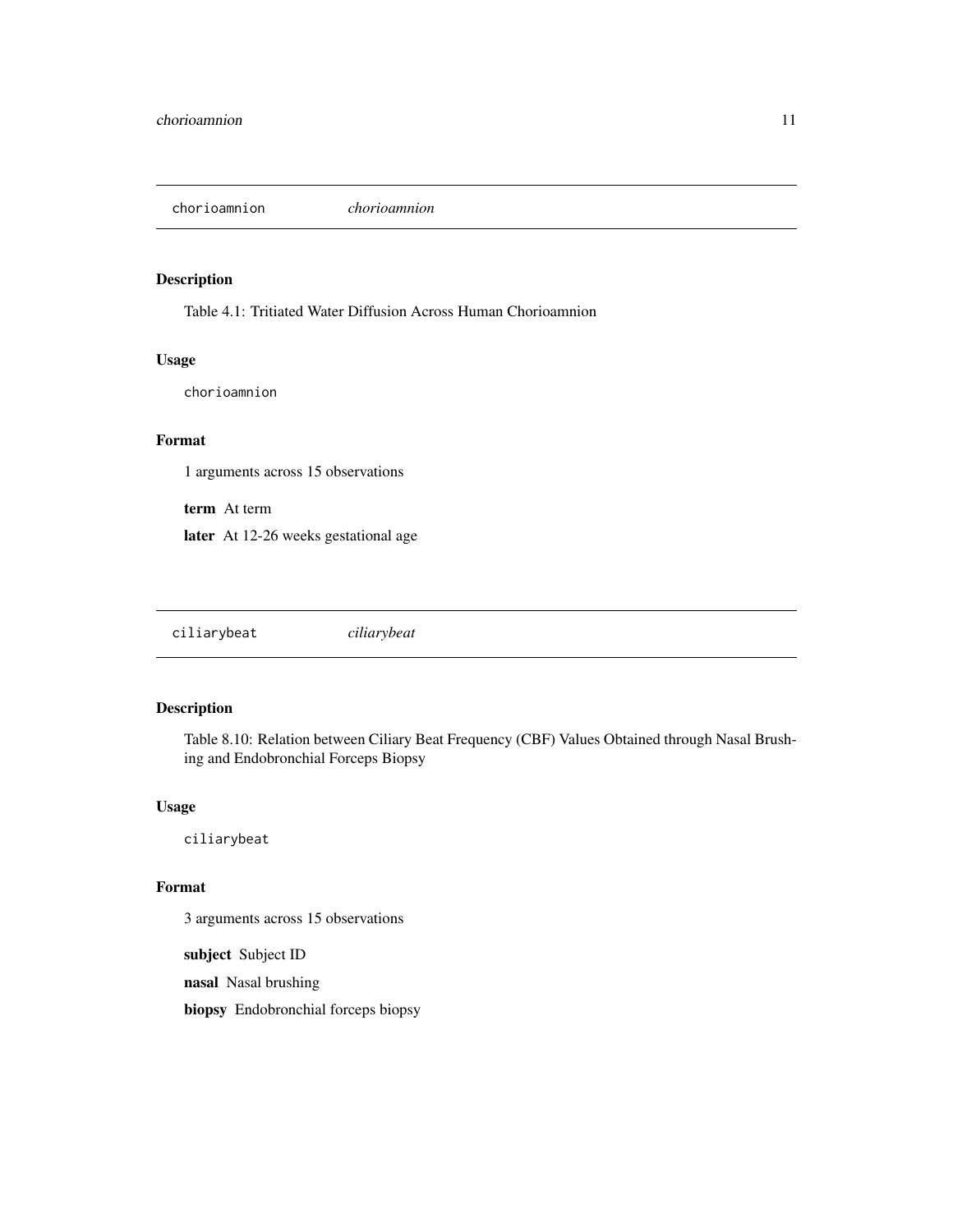<span id="page-11-0"></span>cloudseeding *cloudseeding*

# Description

Table 9.5: Precipitation Amounts RI and Circulation Index M for Seeded and Control Units

# Usage

cloudseeding

#### Format

3 arguments across 21 observations

unit Core sample, i seededm Seeded X1j (M) seededri Seeded Y1j (RI) controlm Control X2j (M) controlri Control Y2j (RI)

coatacidity *coatacidity*

#### Description

Table 7.23: Coat Acidity Value

# Usage

coatacidity

# Format

3 arguments across 18 observations

acidity Acidity

concentration Concentration of NaOH

type Type of coal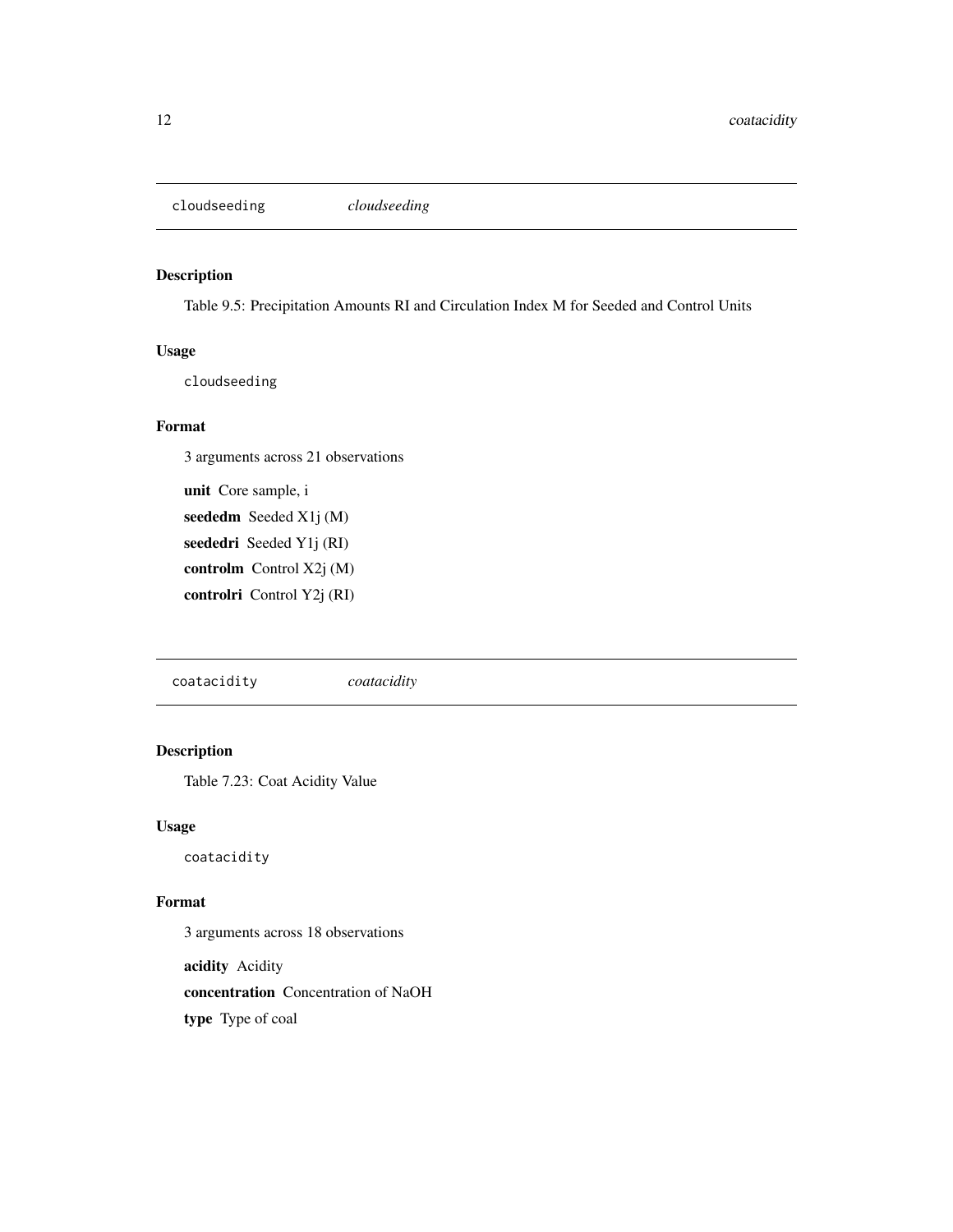<span id="page-12-0"></span>concrete *concrete*

# Description

Table 11.8: Pneumatic Pressures Required to Break Concrete Cubes

# Usage

concrete

# Format

1 argument across 20 observations

concrete List of Xi's

coronary *coronary*

# Description

Table 5.8: Peak Levels of Human Plasma Growth Hormone after Arginine Hydrochloride Infusion (Initial Test, nanograms per milliliter)

#### Usage

coronary

# Format

2 arguments across 10 observations

typea Subjects with Type A behavior

typeb Subjects with Type B behavior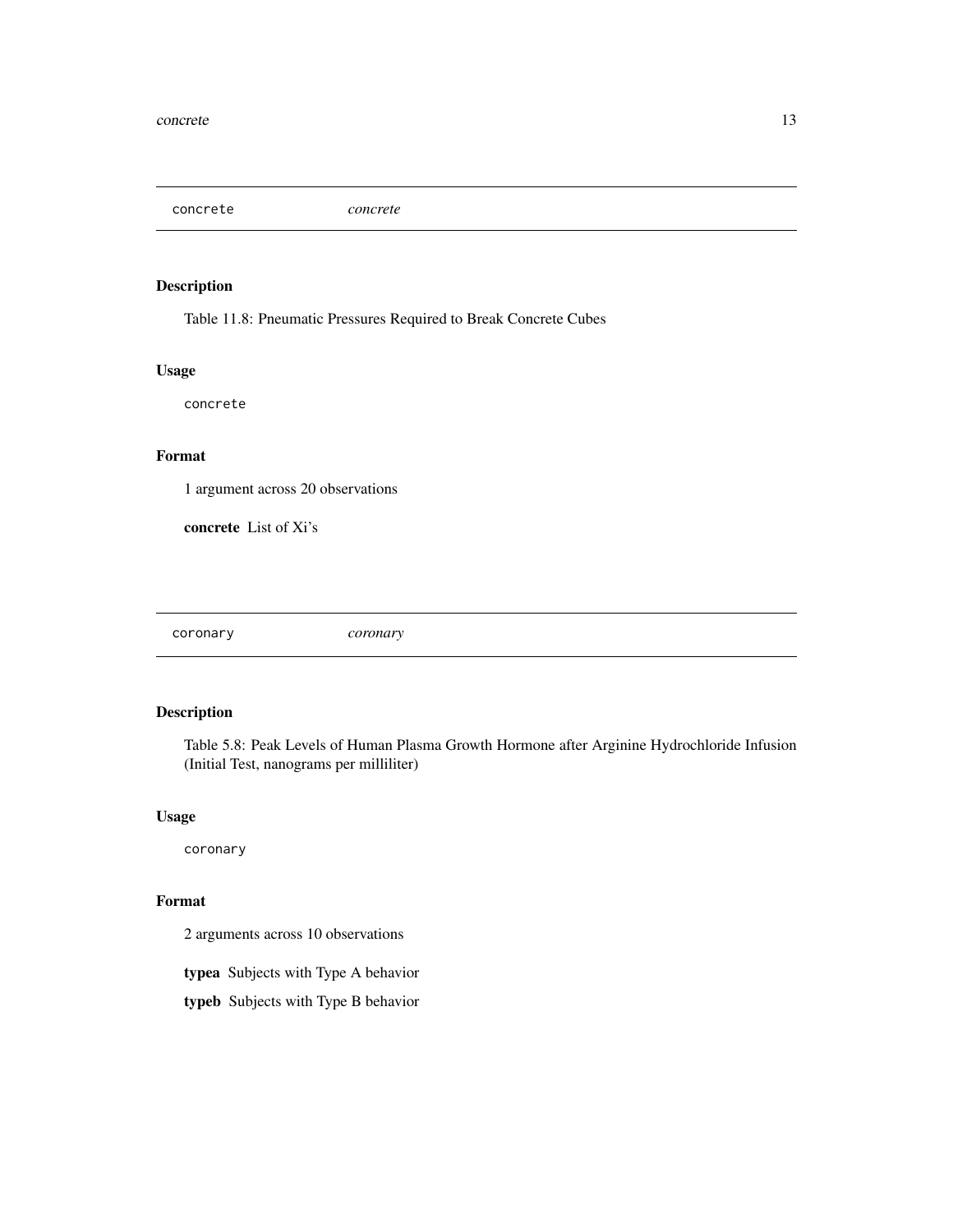<span id="page-13-0"></span>cotton *cotton*

#### Description

Table 7.5: Strength Index of Cotton

#### Usage

cotton

# Format

1 arguments across 15 observations

p144 Potash level of 144 pounds per acre (lb/acre)

p108 Potash level of 108 pounds per acre (lb/acre)

p72 Potash level of 72 pounds per acre (lb/acre)

p54 Potash level of 54 pounds per acre (lb/acre)

p36 Potash level of 36 pounds per acre (lb/acre)

cysticerci *cysticerci*

#### Description

Featherston (1971). The weight of Taenia hydatigena tapeworms fed to dogs and the weight of the scoleces recovered from the dogs after 20 days. (A scolex is the attachment end of a tapeworm, consisting of the head and neck). The cysticerci used in the experiment were collected from sheep carcasses and force-fed to 10 dogs via gelatine capsules. The scoleces were recovered from each dog at autopsy, 20 days after the introduction of the tapeworms. The table gives the mean weight of the initial cysticerci and the mean weight of the recovered worms for each of the 10 dogs in the study.

#### Usage

cysticerci

#### Format

M arguments across N observations

cysticerci The initial weight of the tapeworm

worms The weight of the tapeworm after autopsy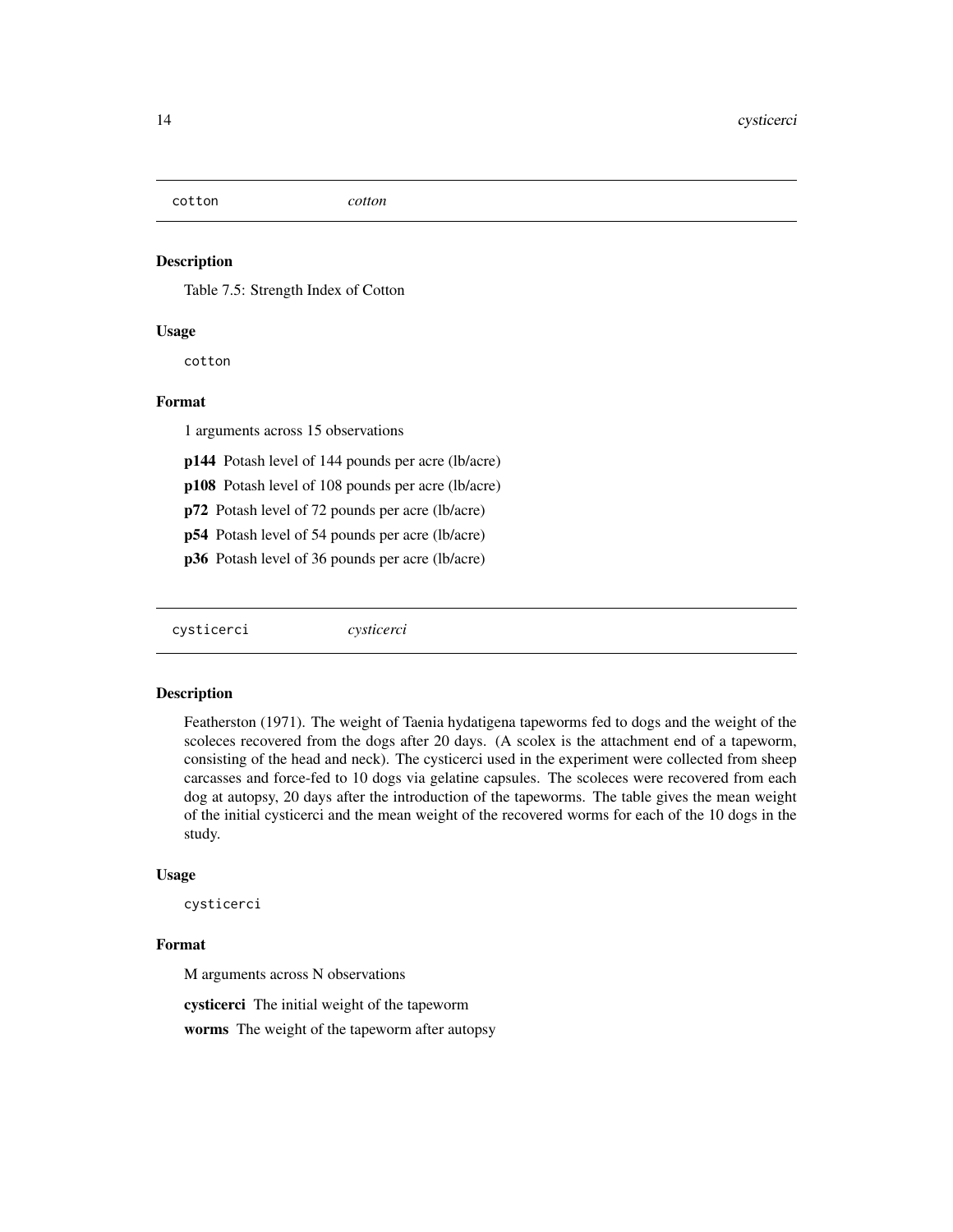<span id="page-14-0"></span>ddt *ddt*

# Description

Table 3.11 - 6-Beta-Hydroxycortisol Excretion (micrograms/24 hours)

# Usage

ddt

# Format

2 arguments across 10 observations

worker Sample ID

zi Excretion density

dewoxidant *dewoxidant*

# Description

Table 3.13 - Oxidant Content of Dew Water, Port Burwell, 1960

# Usage

dewoxidant

# Format

2 arguments across 12 observations

sample Sample ID

zi Oxidant content, measured in ppm ozone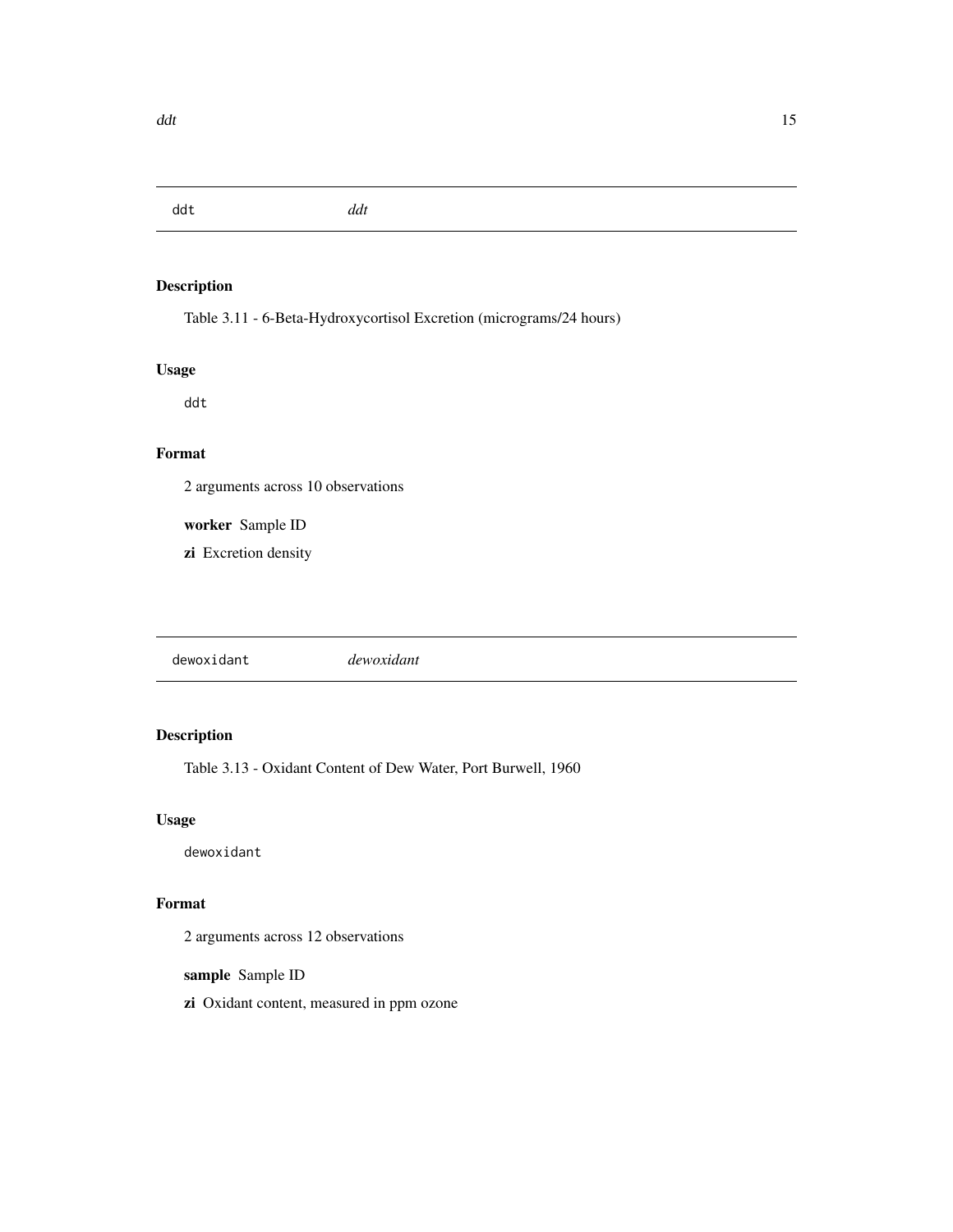<span id="page-15-0"></span>dogs *dogs*

# Description

Table 3.3: Blood Levels of Immunoreactive Insulin (microunits per milliliter)

# Usage

dogs

# Format

3 arguments across 7 observations

dog Dog ID

xi The dog's before insulin level

yi The dog's after insulin level

fastfood *fastfood*

# Description

Table 11.15 (Abridged): Service Times at a Fast-Food Restaurant (Times Only)

# Usage

fastfood

# Format

1 argument across 34 observations

fastfood List of Xi's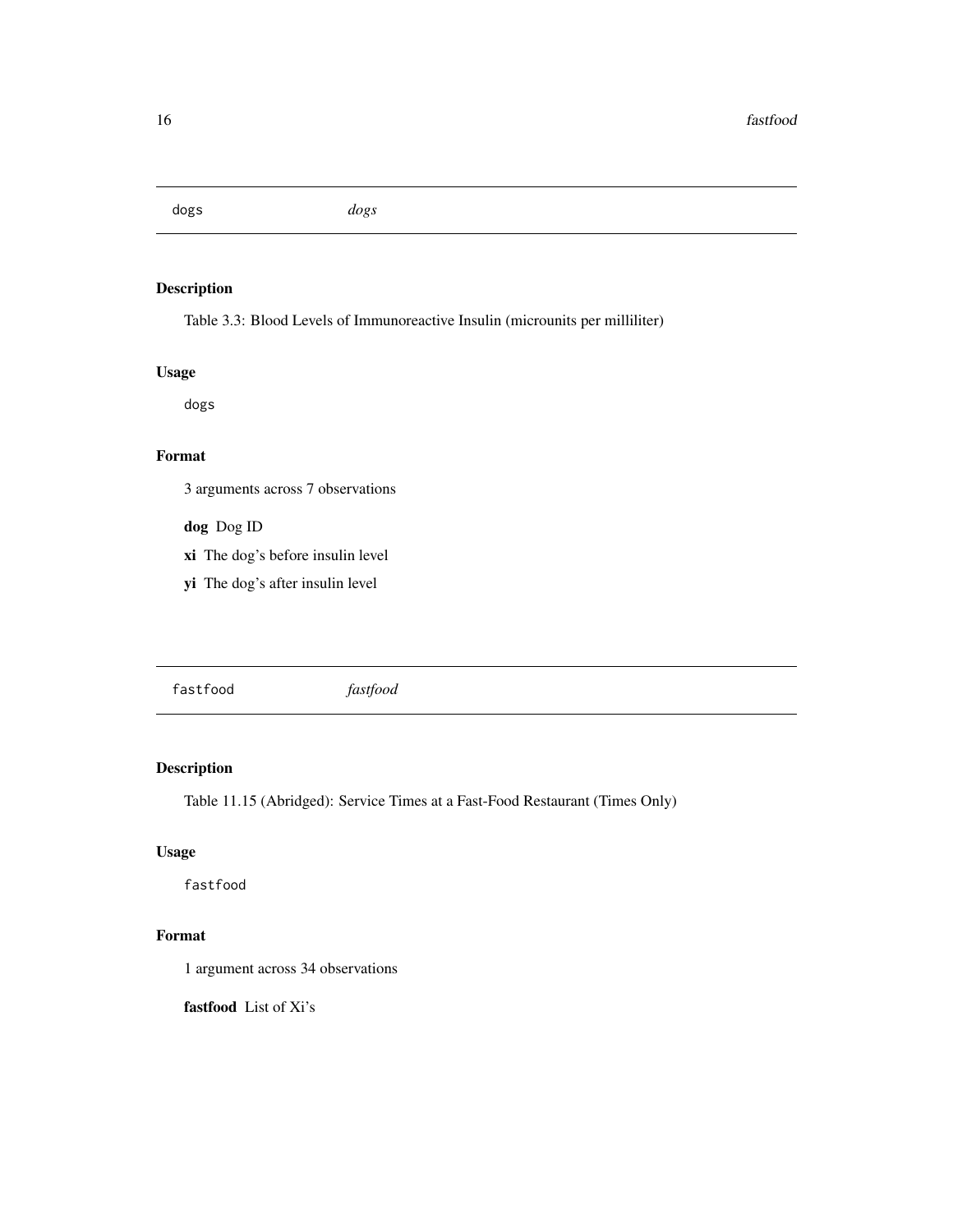<span id="page-16-0"></span>flux *flux*

# Description

Table 9.4: Coastal Sediment Ammonium Flux in Apalachicola Bay, Florida

#### Usage

flux

# Format

3 arguments across 16 observations

core Core sample, i

time Time, xij (hours)

flux Ammonium flux, Yij (micromoles N/square-meter)

gizzard *gizzard*

## Description

Table 6.3: Length of YOY Gizzard Shad from Kokosing Lake, Ohio, Sampled in Summer, 1984 (mm)

#### Usage

gizzard

#### Format

1 argument across 40 observations

- i Length samples from Site I
- ii Length samples from Site II
- iii Length samples from Site III
- iv Length samples from Site IV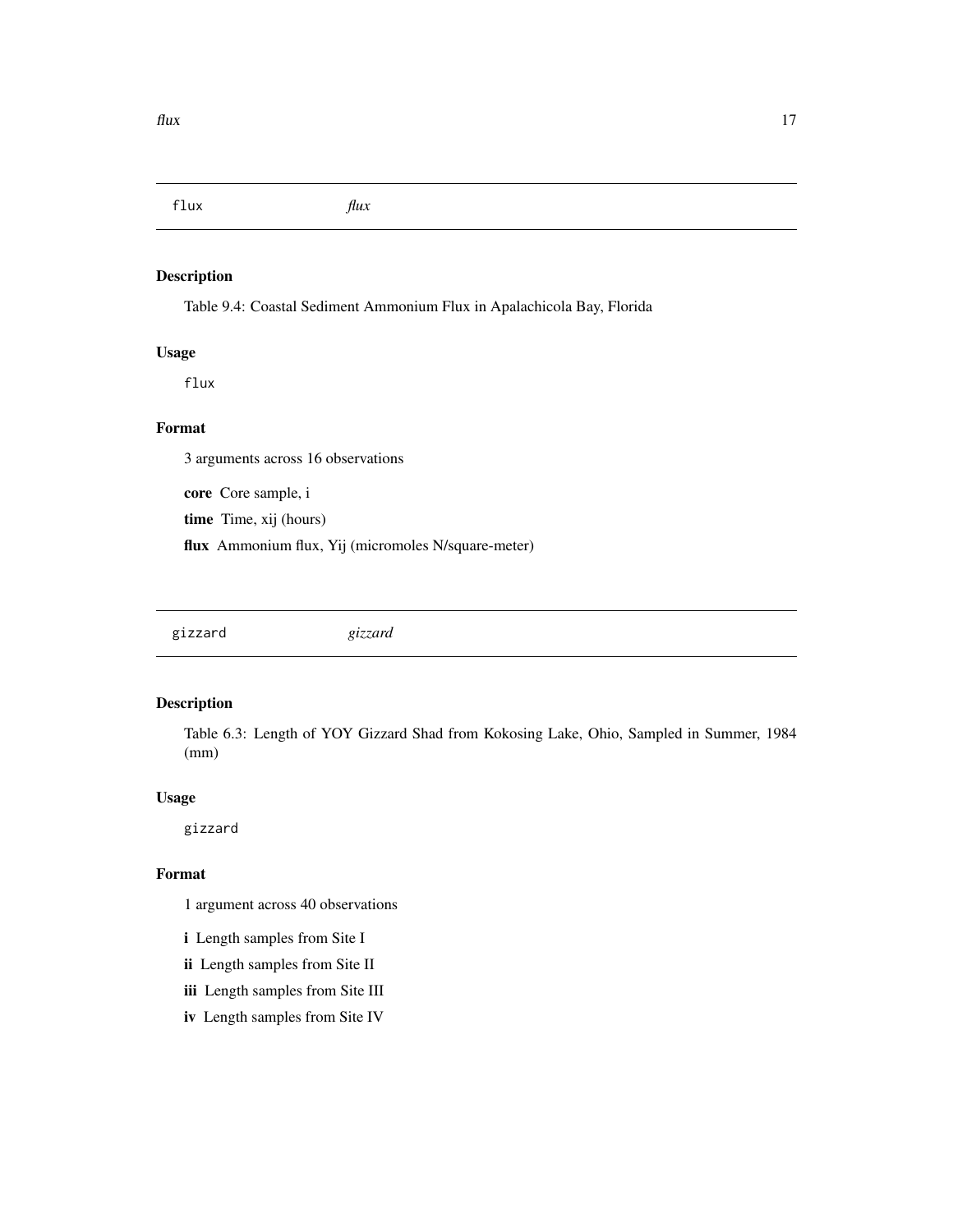<span id="page-17-0"></span>glucoseimpedance *glucoseimpedance*

# Description

Table 8.12: Weighted Glucose Response and Glucose Impedance

#### Usage

glucoseimpedance

# Format

3 arguments across 7 observations

subject Subject ID

response Weighted glucose response, X

impedance Glucose impedance, Y

granulocytic *granulocytic*

# Description

Table 11.6: Ordered Survival Times (Days from Diagnosis)

# Usage

granulocytic

# Format

1 argument across 43 observations

granulocytic List of Xi's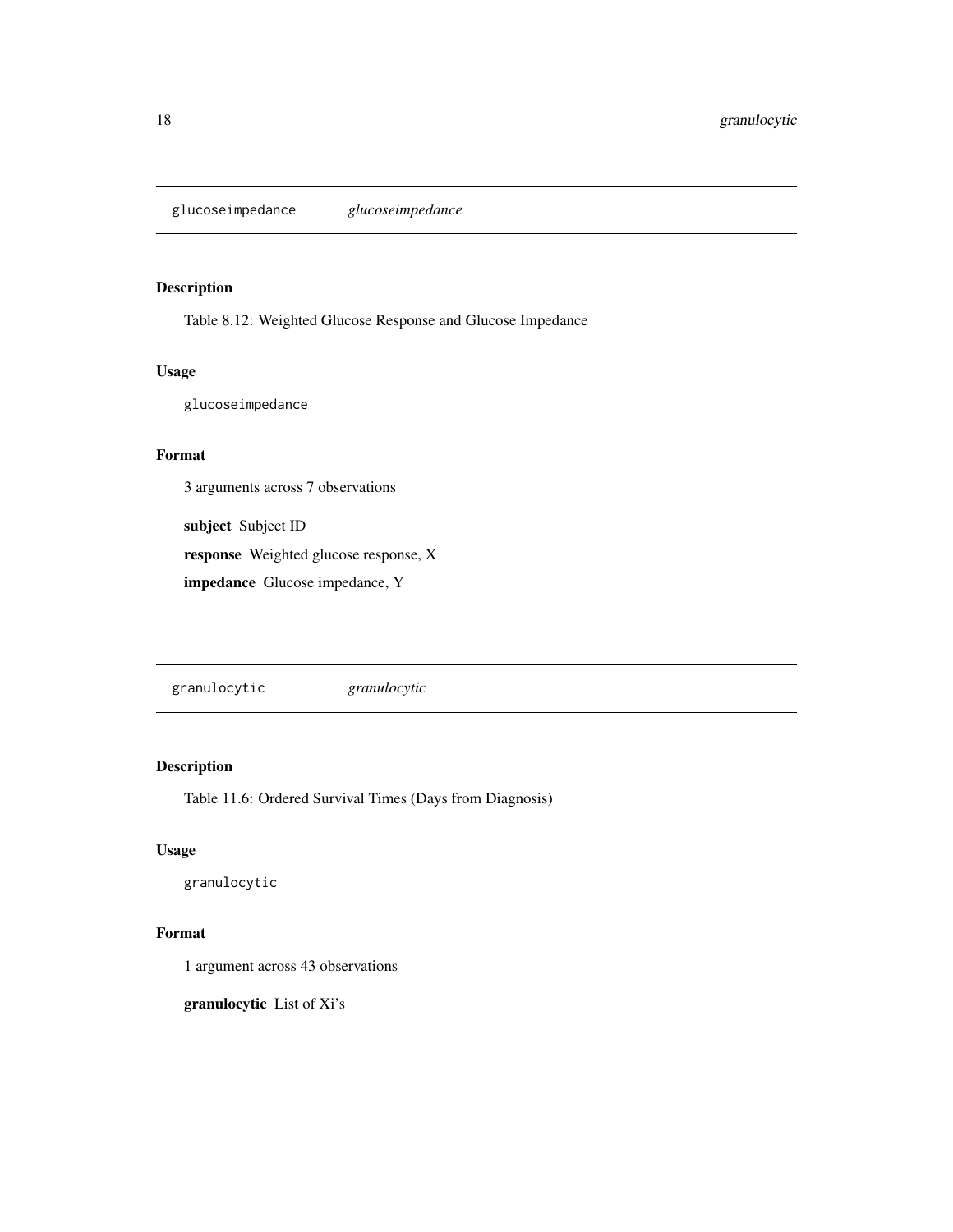<span id="page-18-0"></span>grouse *grouse*

# Description

Table 3.14 - Ruffed Grouse, Percentage Time in Active Movement

# Usage

grouse

#### Format

2 arguments across 7 observations

grouse Grouse ID

zi Percentage time in active movement

guinea *guinea*

# Description

Table 11.3: Ordered Survival Times in Days of Guinea Pigs under Regimen 4.3

# Usage

guinea

# Format

1 argument across 72 observations

guinea List of Xi's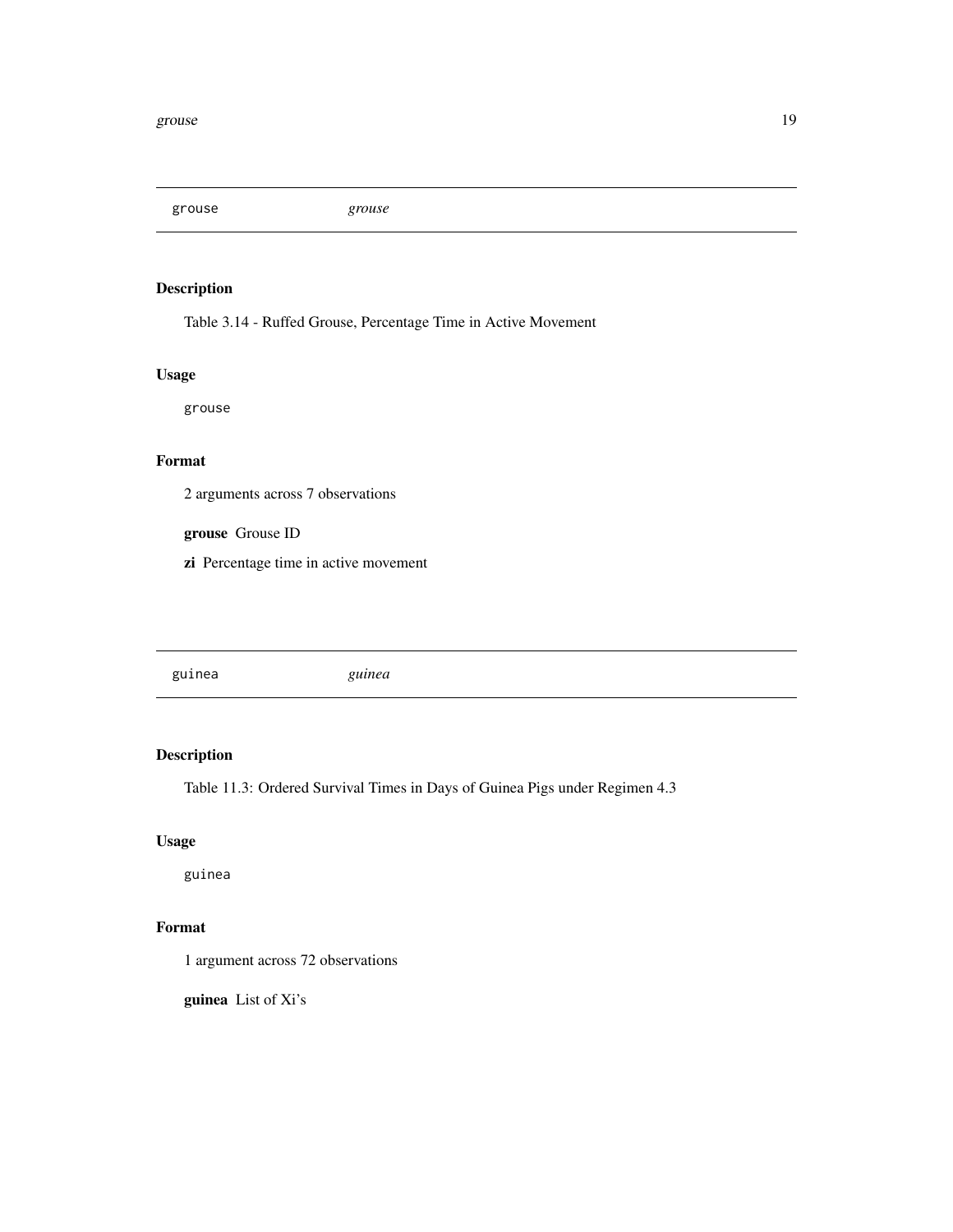<span id="page-19-0"></span>hamiltondepression *hamiltondepression*

# Description

Table 3.1: The Hamilton Depression Scale Factor IV Values

#### Usage

hamiltondepression

#### Format

3 arguments across 9 observations

patient The patient ID

- xi Patient i's before value
- yi Patient i's after value

hebbwilliams *hebbwilliams*

# Description

Table 7.9: Error Scores by Species

# Usage

hebbwilliams

#### Format

3 arguments across 36 observations

problem Problem ID

rats Error scores for rats

rabbits Error scores for rabbits

cats Error scores for cats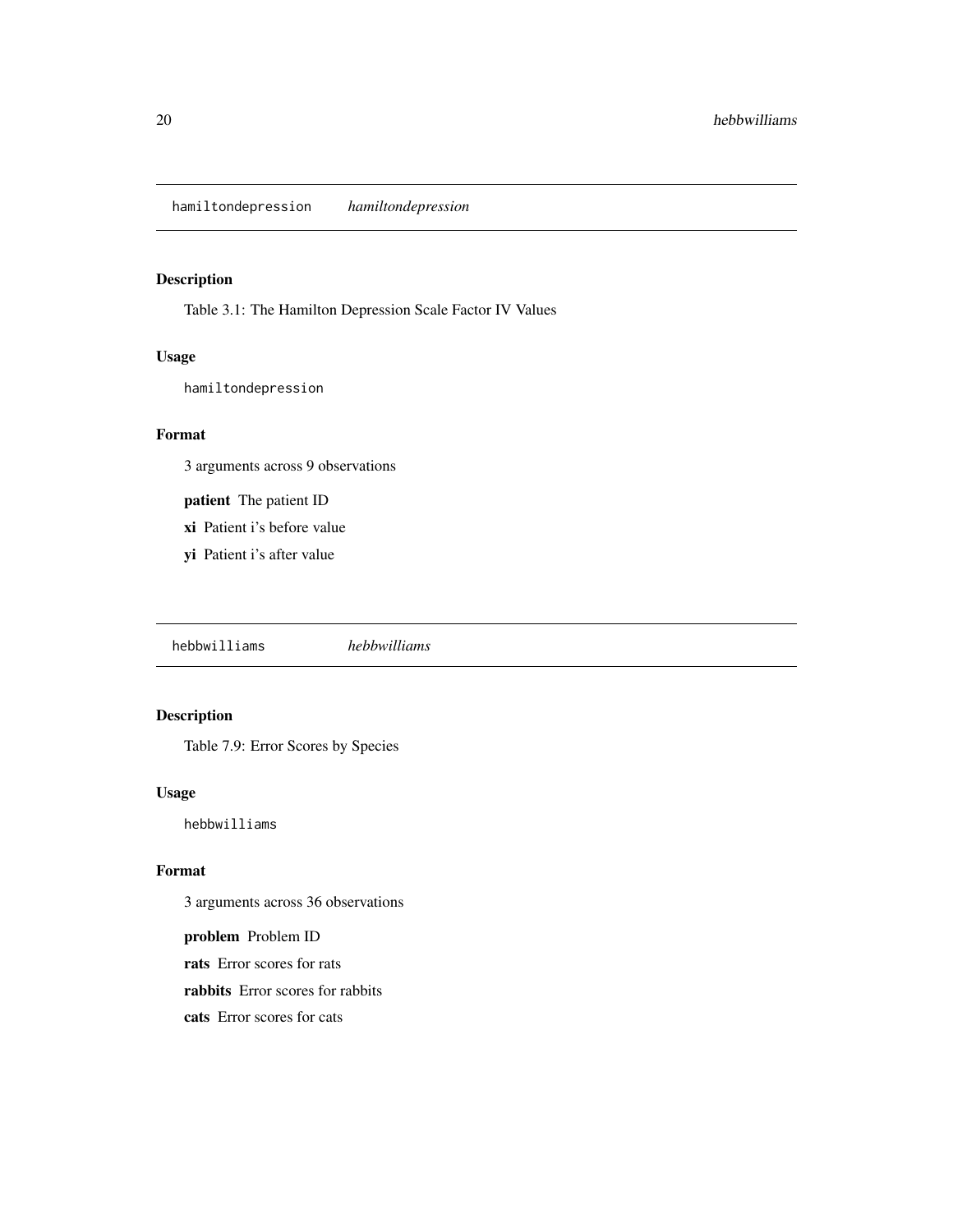# <span id="page-20-0"></span>Description

Table 9.6: Glycogen Content of Hemidiaphragms Measured by Optical Density in the Anthrone Test x 1000

#### Usage

hemidiaphragms

#### Format

5 arguments across 12 observations

j Core sample, i

standardlog Standard X1j (log dose) standardglycogen Standard Y1j (glycogen) samplelog Sample I X2j (log dose) sampleglycogen Sample I Y2j (glycogen)

hepatitis *hepatitis*

# Description

Table 11.22: Severe Viral Hepatitis Study

#### Usage

hepatitis

# Format

4 argument across 24 observations

patient Patient ID

weeks Length of observation, weeks

status Status  $(1 = alive, 0 = dead)$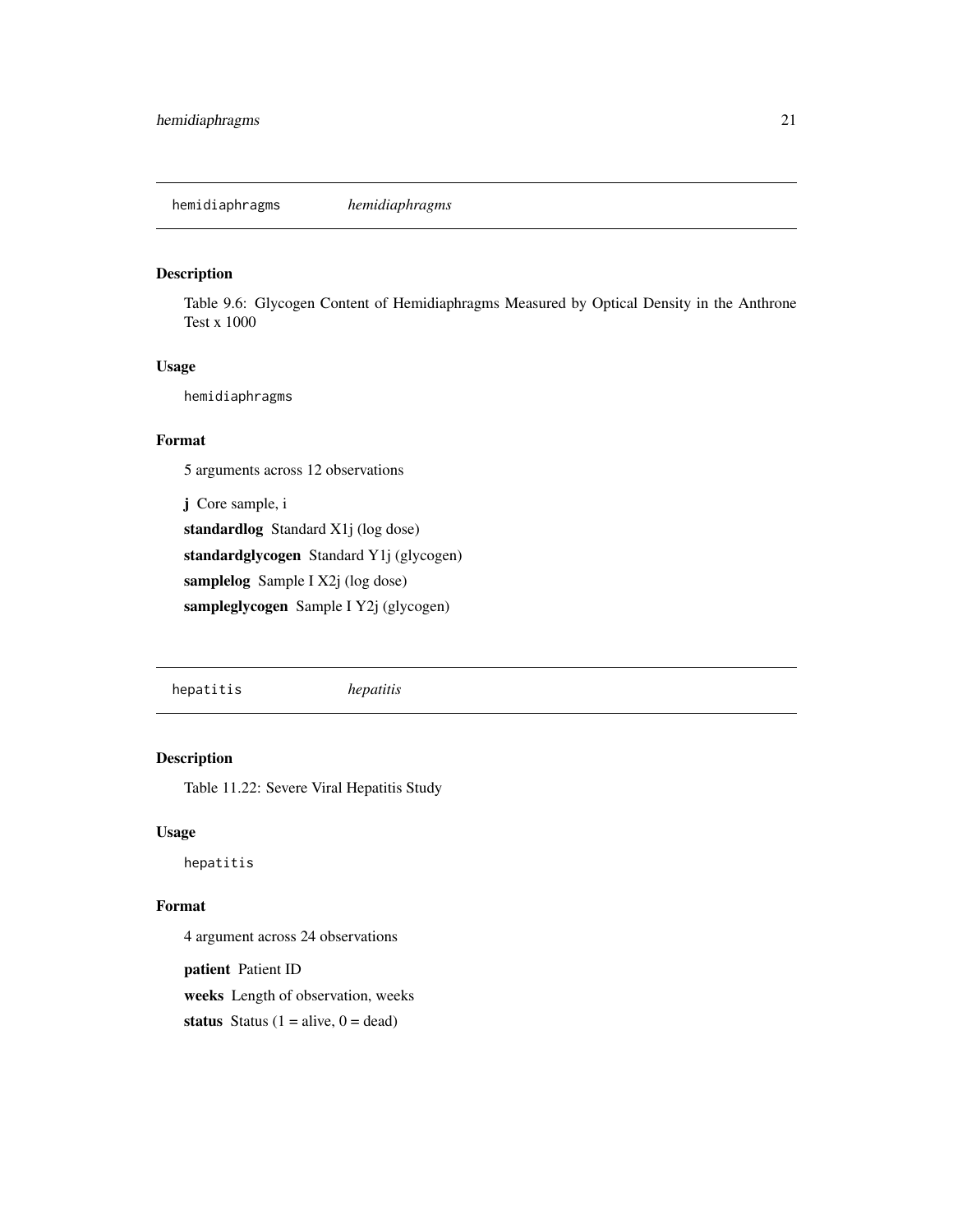<span id="page-21-0"></span>highschool *highschool*

# Description

Table 8.6: Spending per High-School Senior and the Percentage of Those Seniors Who Graduated during the 1987-1988 School Year

#### Usage

highschool

# Format

3 arguments across 18 observations

state State

dollars Dollars \$ spent per Pupil

graduation Percentage Graduated

hodgkins *hodgkins*

#### Description

Table 11.16: Relapse-Free Survival Times for Hodgkin's Disease Patients

#### Usage

hodgkins

# Format

3 argument across 49 observations

**relapse** Binary variable of whether the patient relapsed or not (where  $1 = yes, 0 = no$ )

days Days healthy (if not relapsed) or days to relapse

radiation Whether radiation was to the affected node (affected) or it was total nodal radiation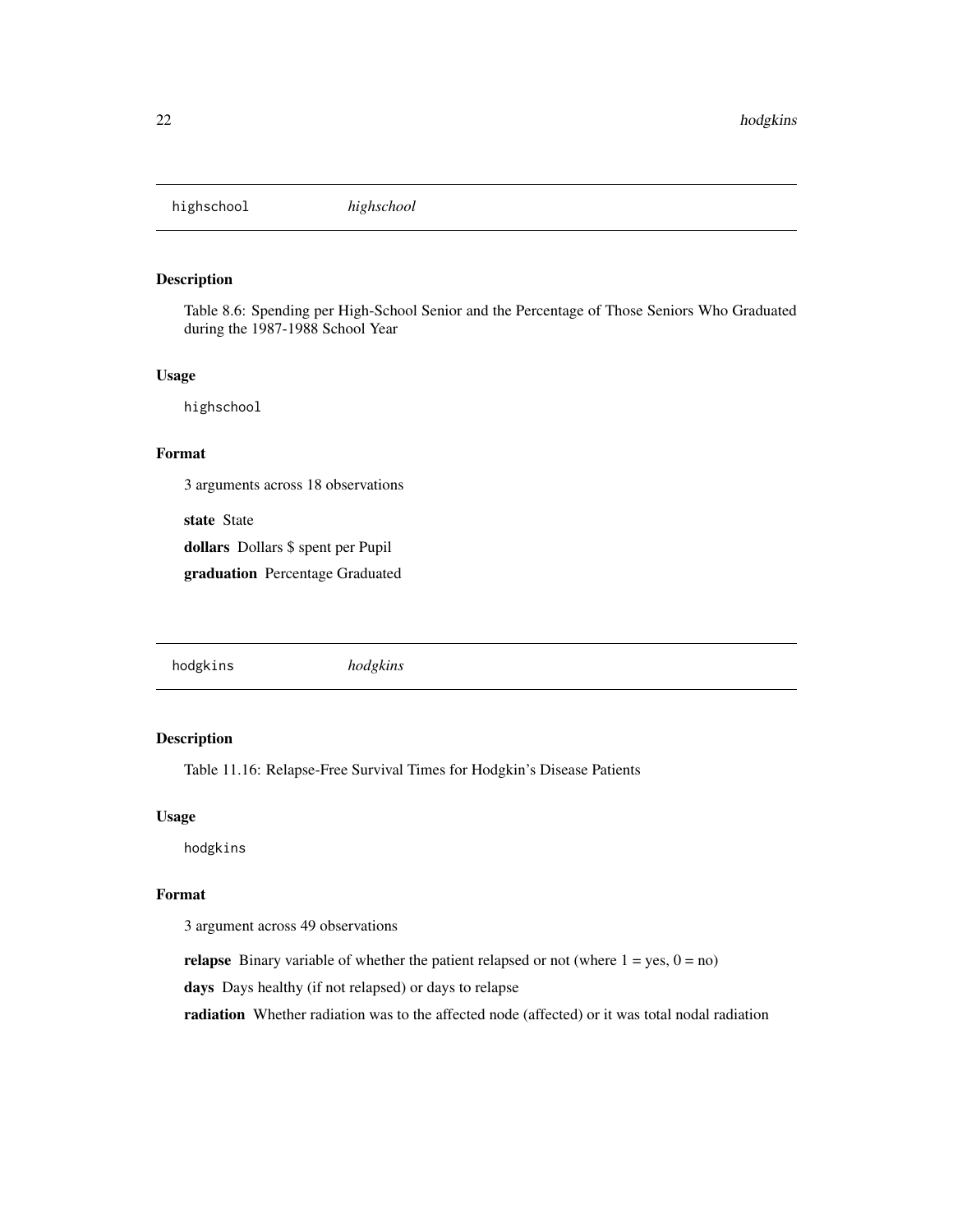# <span id="page-22-0"></span>Description

Table 3.4: Heat-Insoluble Hydroxyproline Micromoles per Gram of Dry Weight

#### Usage

hydroxyproline

#### Format

3 arguments across 7 observations

child Child ID

before The hydroxyproline density before growth hormone therapy

after The hydroxyproline density after growth hormone therapy

hypnotic *hypnotic*

# Description

Table 3.6: Average Scores on the Stanford Profile Scales of Hypnotic Susceptibility

#### Usage

hypnotic

# Format

3 arguments across 6 observations

subject Subject ID

xi Before score

yi After score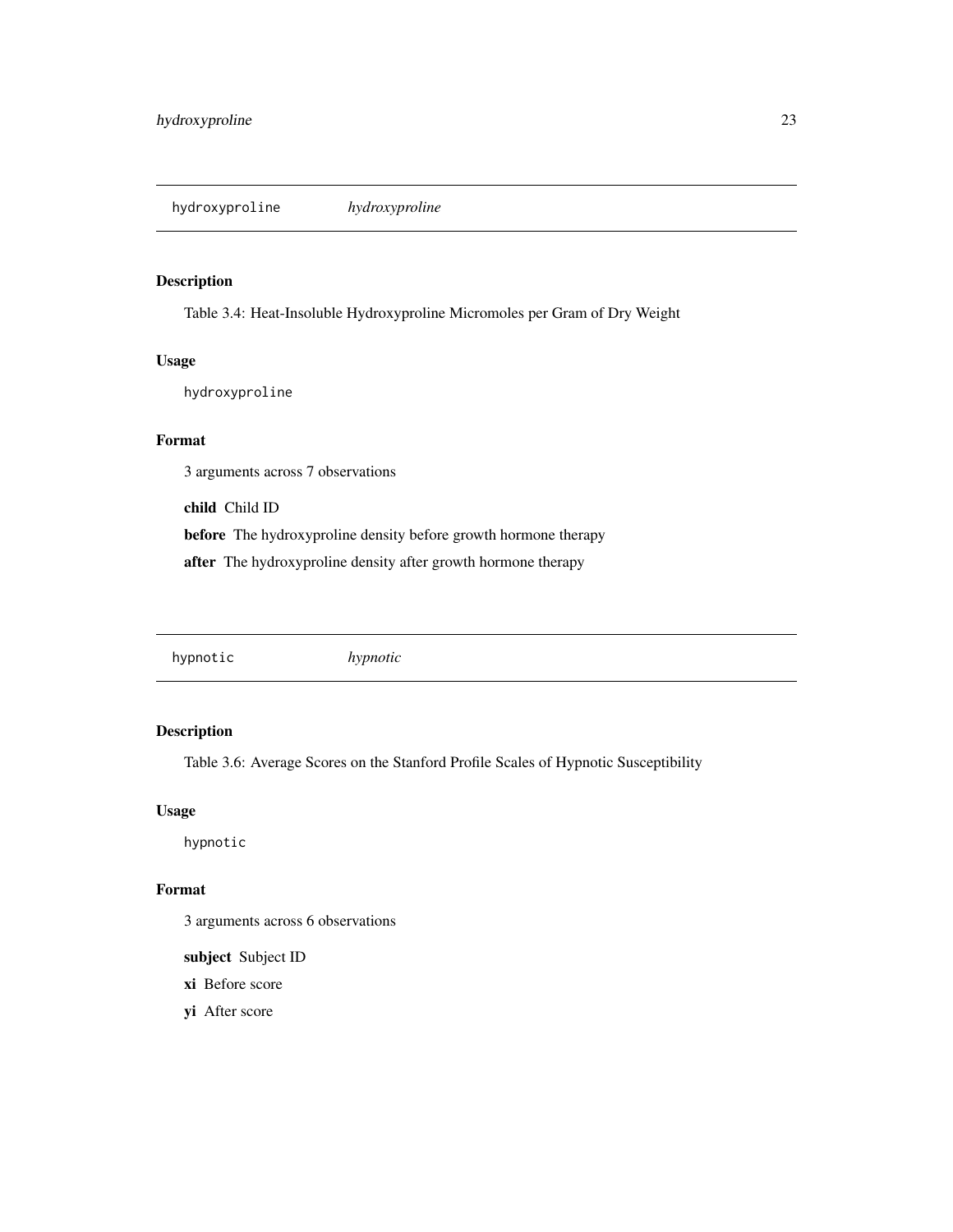<span id="page-23-0"></span>insecticide *insecticide*

#### Description

Table 9.7: Numbers of Drosophila Flies (Three Different Species) That Survive to Adulthood after Exposure to Various Levels (ppm) of an Organic Phosphorus Insecticide

#### Usage

insecticide

## Format

3 arguments across 12 observations

species Species of Drosophila fly level Level of insecticide (ppm) survived Number survived to adulthood

ironsup *ironsup*

#### Description

Table 7.21: Percentage of Iron Retained

#### Usage

ironsup

# Format

3 arguments across 109 observations

percentage Percentage of iron in sample concentration Concentration in millimolars form Form of iron (fe2, fe3)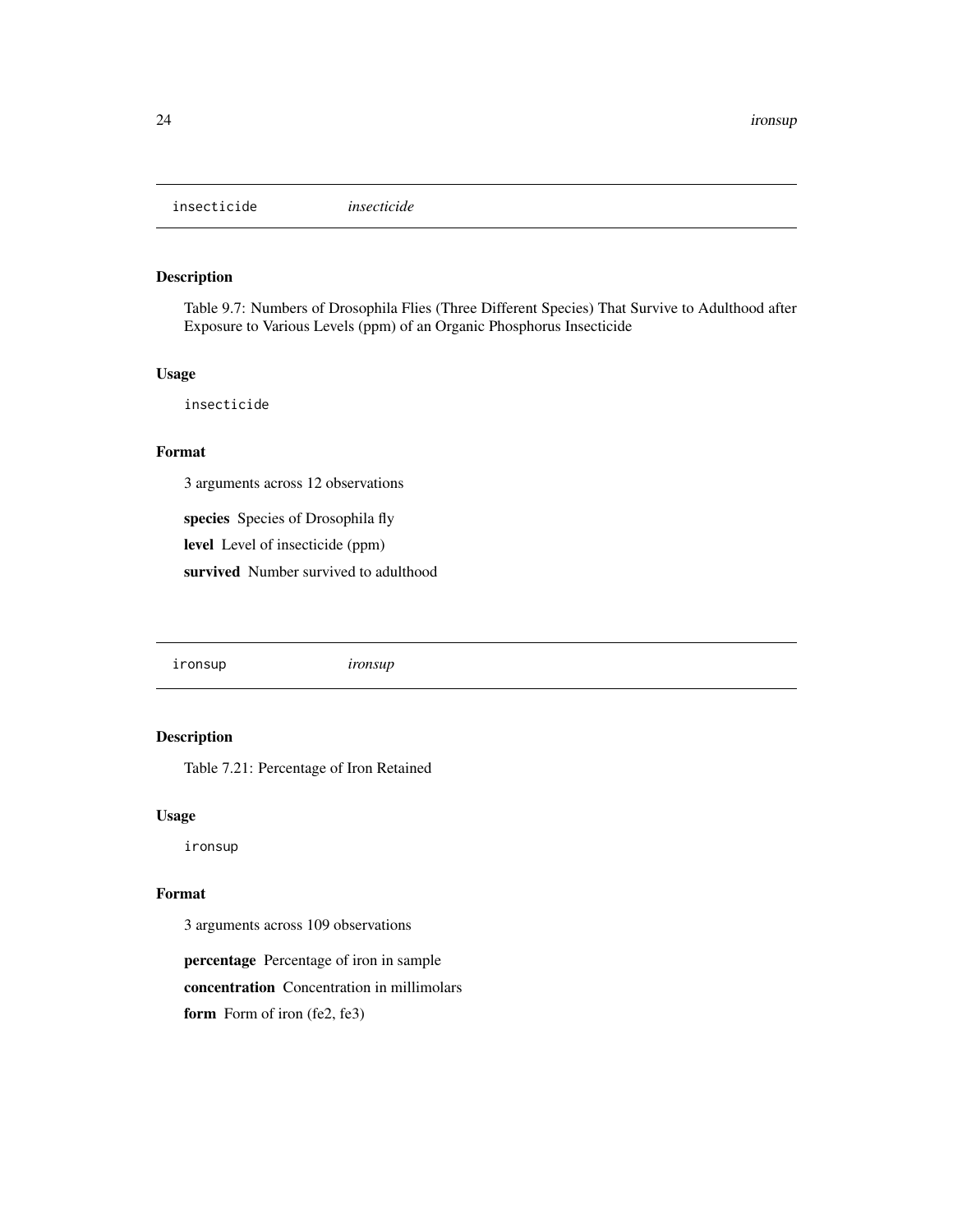<span id="page-24-0"></span>isomers *isomers*

#### Description

Table 7.14: Percent Conversion of Methyl Glucoside to Monovinyl Isomers

#### Usage

isomers

#### Format

5 arguments across 30 observations

run Experimental run ID

p250 Conversion percentage at 250 PSI

p325 Conversion percentage at 325 PSI

p400 Conversion percentage at 400 PSI

p475 Conversion percentage at 475 PSI

p550 Conversion percentage at 550 PSI

larvae *larvae*

#### Description

Table 9.14: Number of Chaoborus Larvae and Water Quality of Samples

#### Usage

larvae

#### Format

5 arguments across 14 observations

sample Sample ID

larvae Number of larvae of Chaoborus collected in a grab sample of the sediment from an area of approximately 225 square centimeters of lake bottom

depth Depth (meters) of the lake at the sampling point

brackishness Brackishness (conductivity) of the water at the lake bottom (recorded in mhos per decimeter)

oxygen Dissolved oxygen (milligrams per liter) in the water sampled from the lake bottom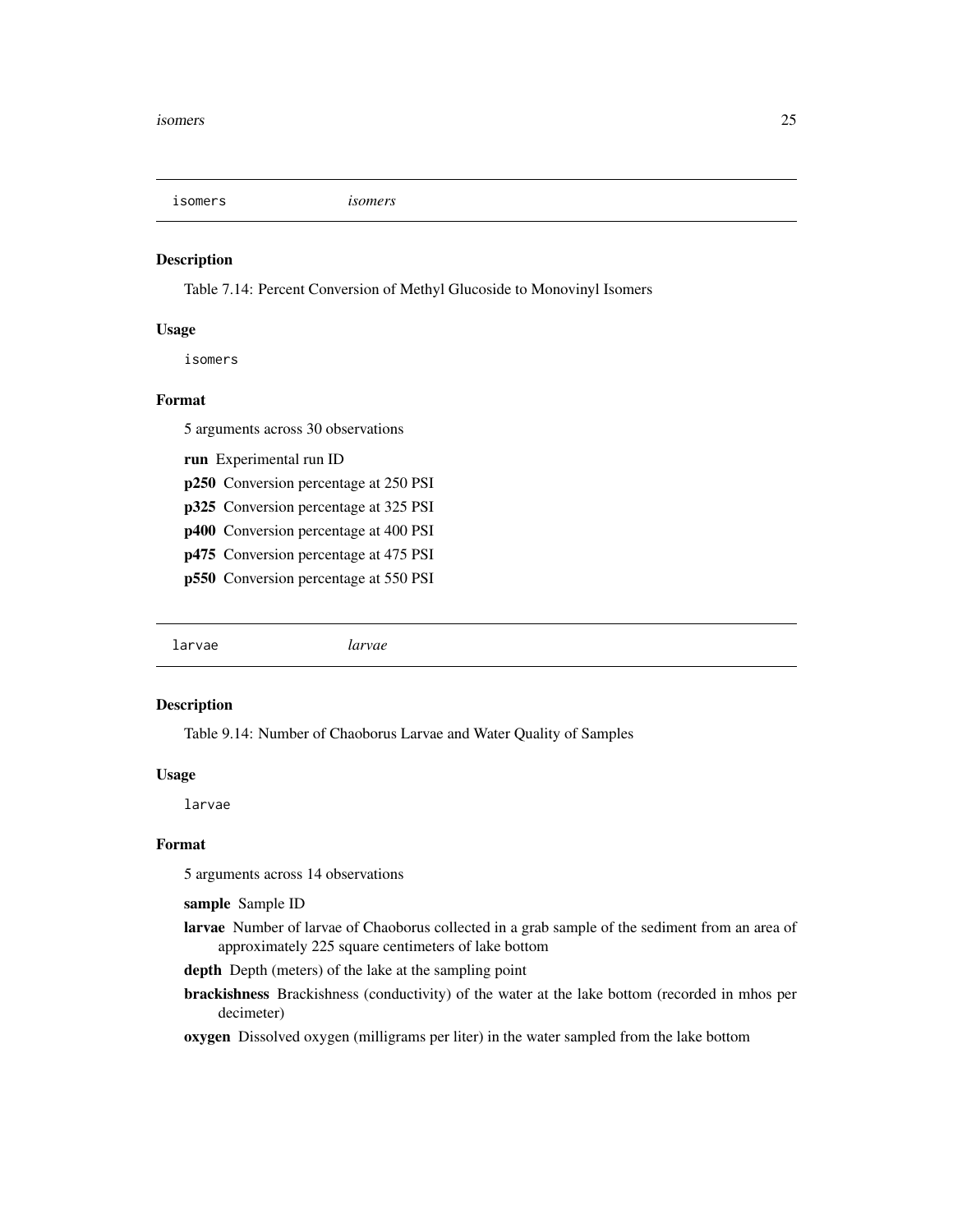<span id="page-25-0"></span>leadpoisoning *leadpoisoning*

#### Description

Table 4.7: Plasma glucose values in healthy geese versus lead-poisoned geese

#### Usage

leadpoisoning

## Format

2 arguments across 15 observations

value Plasma glucose level of the goose

group Which goose was sampled (healthy, leadpoisoned)

leukocyte *leukocyte*

#### Description

Table 6.4: Number of Glucocorticoid Receptor (GR) Sites per Leukocyte Cell

#### Usage

leukocyte

# Format

1 argument across 37 observations

normal GR sites per normal subject cell

hairy GR sites per hairy-cell anemia

lymphatic GR sites per chronic lymphatic leukemia cell

myelocytic GR sites per chronic myelocytic leukemia cell

acute GR sites per acute leukemia cell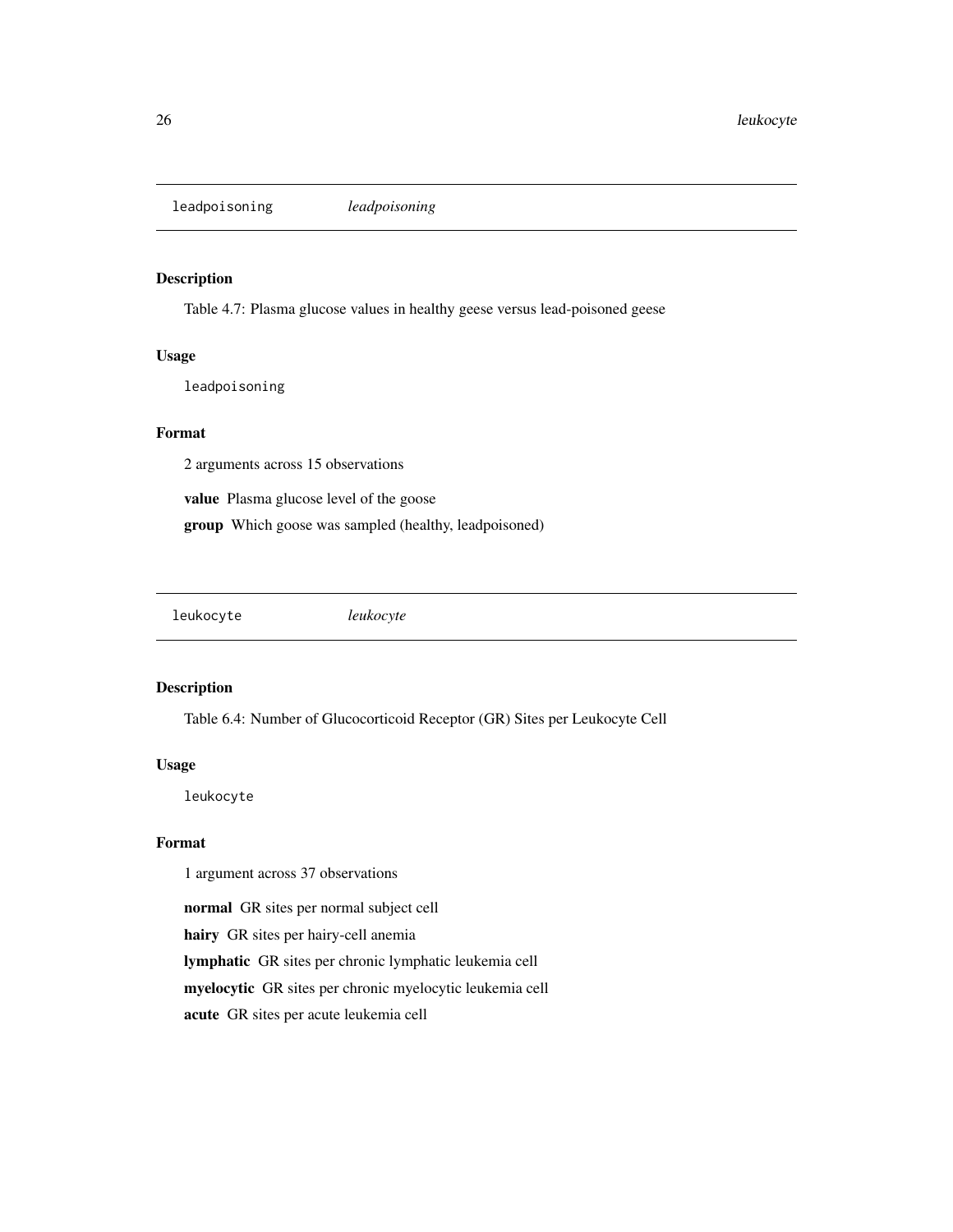<span id="page-26-0"></span>liver *liver*

# Description

Table 9.12: Survival Times of Liver Transplant Patients and Related Biological Measurements

#### Usage

liver

# Format

6 arguments across 54 observations

patient Patient ID

time Survival time

clot A measure of the clotting potential of the patient's blood

prog A subjective index of the patient's prospect of recovery

enz A measure of a protein present in the body

liv A measure relating to white blood cell count

mayfly *mayfly*

# Description

Table 3.10: Mayfly Head Width, Habitat A (Micrometer Divisions)

#### Usage

mayfly

# Format

2 arguments across 10 observations

mayfly Sample ID

zi Head width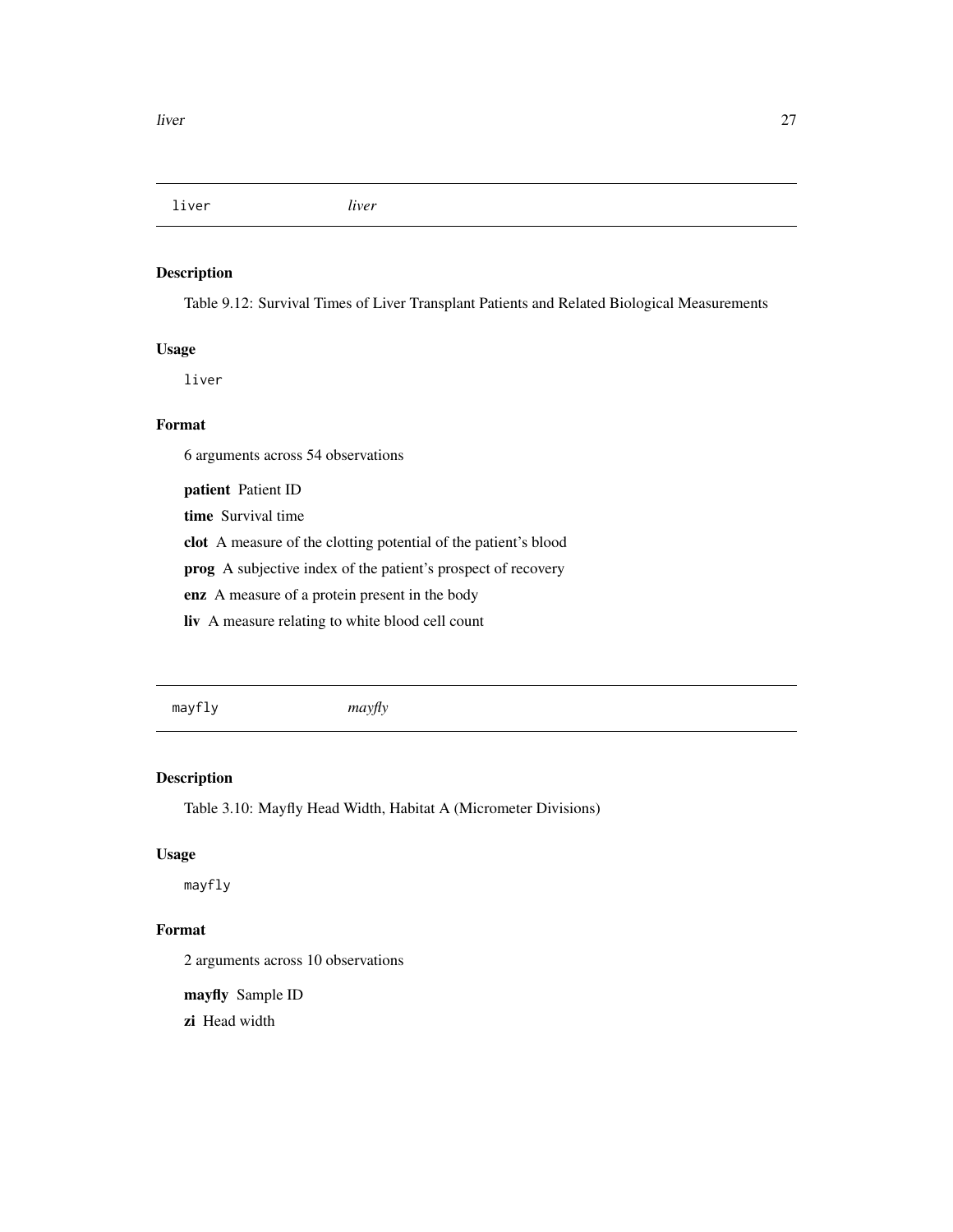<span id="page-27-0"></span>metabolic *metabolic*

#### Description

Table 6.8: Fasting Metabolic Rate (FMR) for White-Tailed Deer (kcal/kilogram/day)

#### Usage

metabolic

#### Format

1 argument across 26 observations

- X1 Fasting metabolic rate between January-February
- X2 Fasting metabolic rate between March-April
- X3 Fasting metabolic rate between May-June
- X4 Fasting metabolic rate between July-August
- X5 Fasting metabolic rate between September-October
- X6 Fasting metabolic rate between November-December

methyl *methyl*

# Description

Table 11.1: Calculation of Epsilon for the Methylmercury Data

# Usage

methyl

# Format

1 arguments across 10 observations

methyl List of integers with Xi data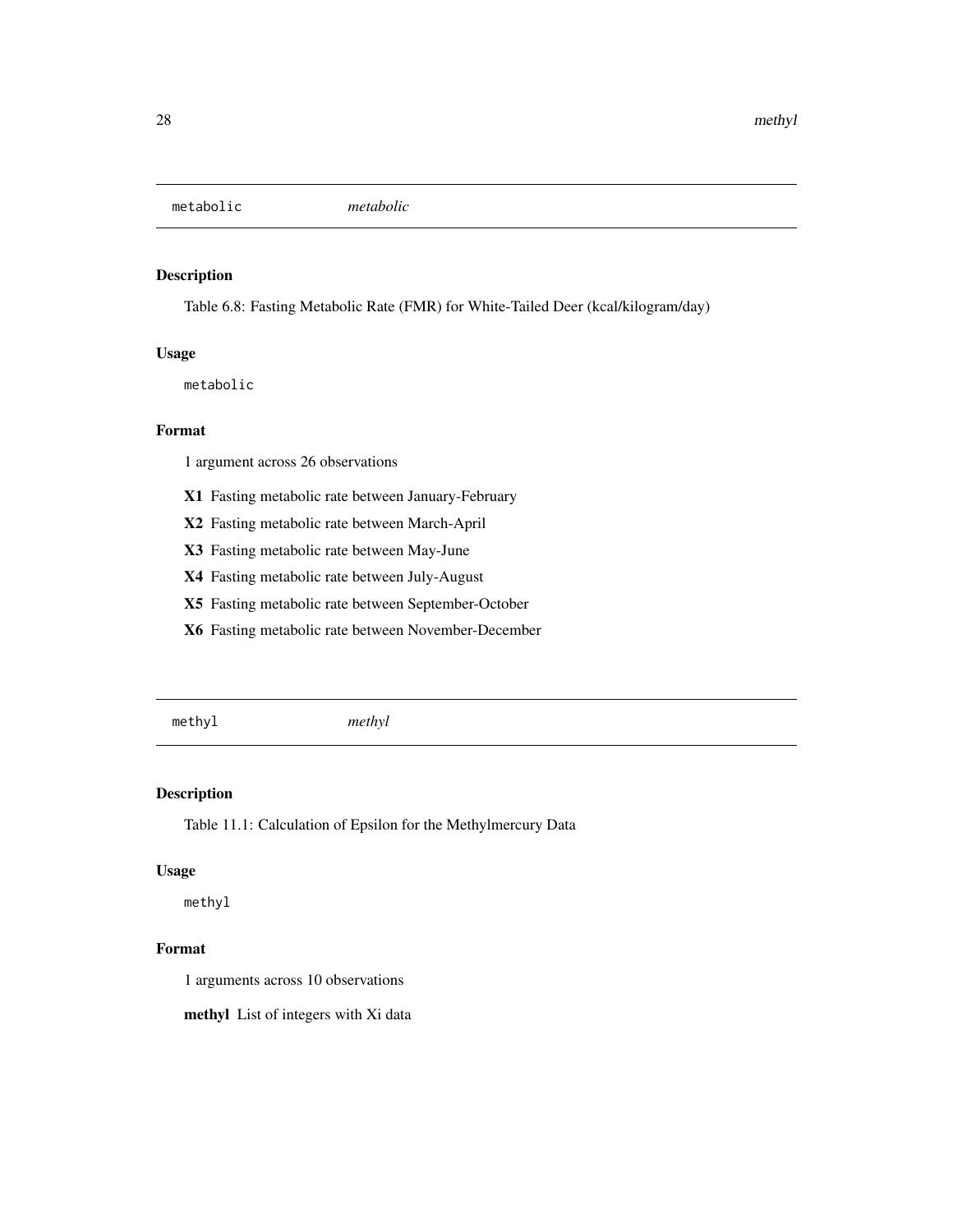<span id="page-28-0"></span>motivational *motivational*

#### Description

Table 6.6: Number of Pieces Processed

# Usage

motivational

# Format

1 argument across 18 observations

no Number of pieces processed by a subject with no information, control rough Number of pieces processed by a subject in group B, rough information accurate Number of pieces processed by a subject in group C, accurate information

mucociliary *mucociliary*

# Description

Table 6.1: Half-Time of Mucociliary Clearance (hours)

#### Usage

mucociliary

#### Format

1 argument across 14 observations

normal Subjects with normal airways obstructive Subjects with obstructive airways disease asbestosis Subjects with asbestosis disease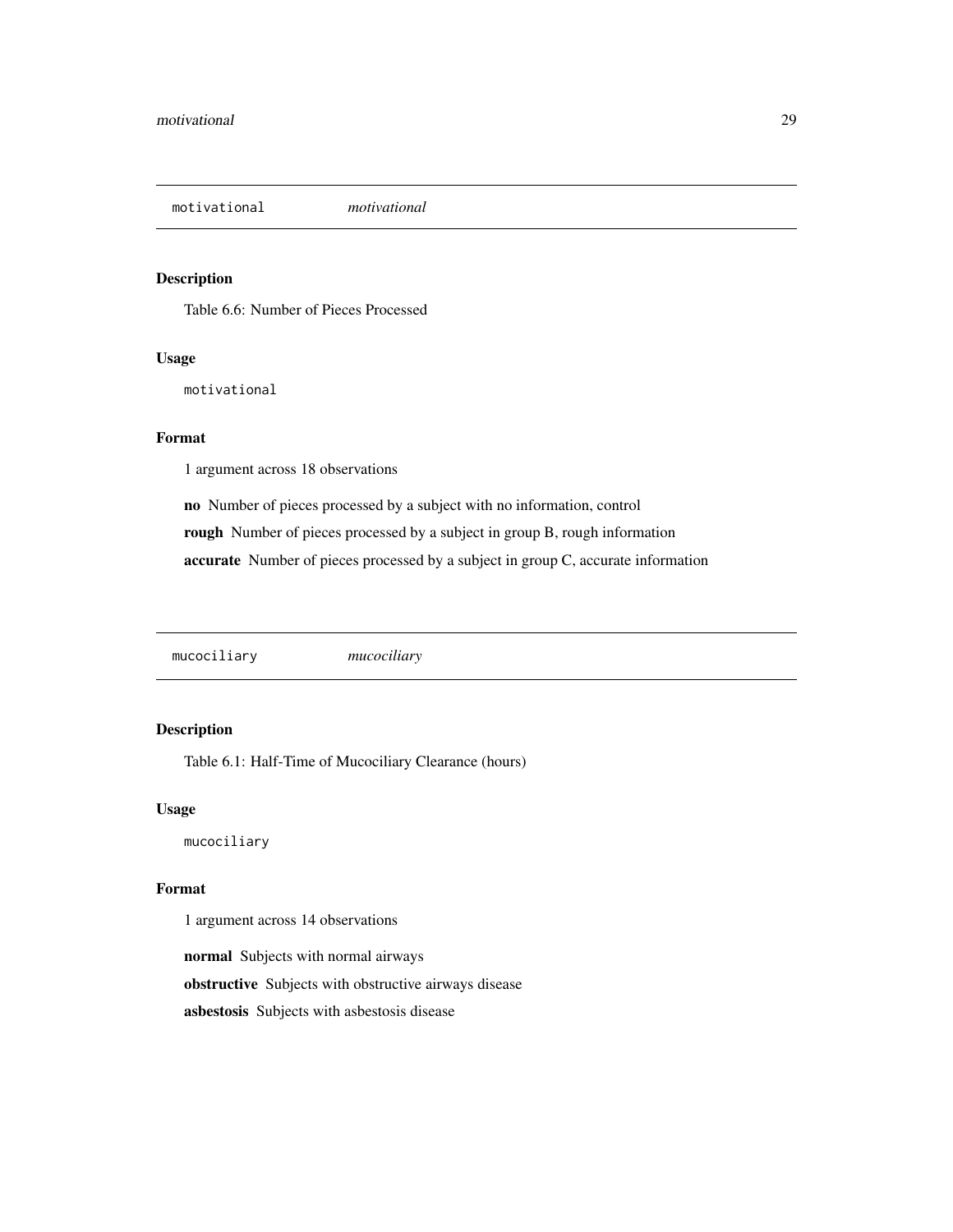<span id="page-29-0"></span>nasturtiums *nasturtiums*

#### Description

Table 7.12: Logarithm of Toxic Dosages

# Usage

nasturtiums

#### Format

7 arguments across 21 observations

day Day ID

- a Chemical type A
- b Chemical type B
- c Chemical type C
- d Chemical type D
- e Chemical type E
- f Chemical type F
- g Chemical type G

niacin *niacin*

#### Description

Table 7.20: Amount of Niacin in Enriched Bran Flakes

#### Usage

niacin

#### Format

3 arguments across 12 observations

lab Laboratory ID

none No niacin enrichment

four Four milligrams per 100g bran flakes of niacin enrichment

eight Eight milligrams per 100g bran flakes of niacin enrichment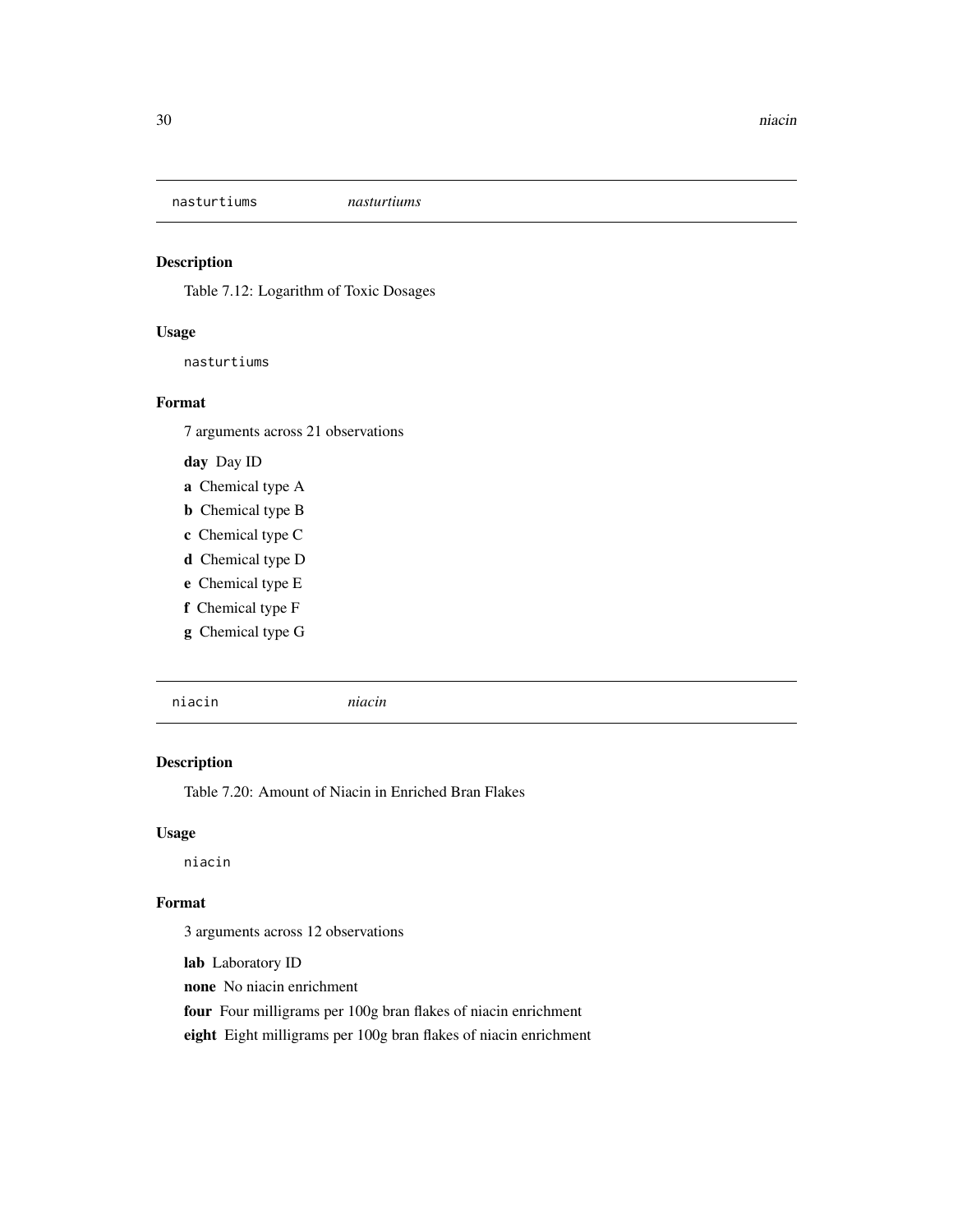<span id="page-30-0"></span>nsm3data *nsm3data*

#### Description

nsm3data: Designed to add datasets which are used in the textbook

#### Details

Additional Datasets to Accompany Hollander, Wolfe, and Chicken - Nonparametric Statistical Methods, Third Edition

THIS IS NOT a substitute for the textbook. You will almost certainly not be able to use anything in this package without having the textbook. Rather, this package is supplemental and is only designed to save you time that you would otherwise spend typing data into R or into a spreadsheet.

#### Usage

nsm3data contributes no additional functions, but it does have data and documentation. You need not specify the location of a dataset; simply use the data() function to read the data into your current environment after you have loaded the library. All datasets have accompanying descriptions that have varying degrees of helpfulness. To view this description, use the help() function in R to view the object's documentation. For example, use help(pokeweed) to view the pokeweed dataset documentation.

# Table of Contents

nsm3data contains its own table of contents for the datasets that it includes. This table of contents may not be up-to-date, and we would appreciate your contributions if you find a dataset that doesn't have an entry. Instructions on how to do so are in CONTRIBUTING.md. To view the table of contents, use the help() function in R to view the toc object documentation: help(toc). Please note that the toc object doesn't actually exist in any meaningful way, so trying to reference it will result in just a message.

#### Loading Data

All datasets in nsm3data are provided as R datasets, so to use a dataset, simply use the data() function after you have loaded in the library. Consult the table of contents to find the name of a dataset. For example, use data(pokeweed) to load the pokeweed dataset into your environment. The data will be loaded in as a dataframe, so you can use any method to view or manipulate that data as you would any other dataframe, including using tidyr:: functions. If you are new to R, you need not fear overwriting the library datasets, since you are editing data that is in your own environment.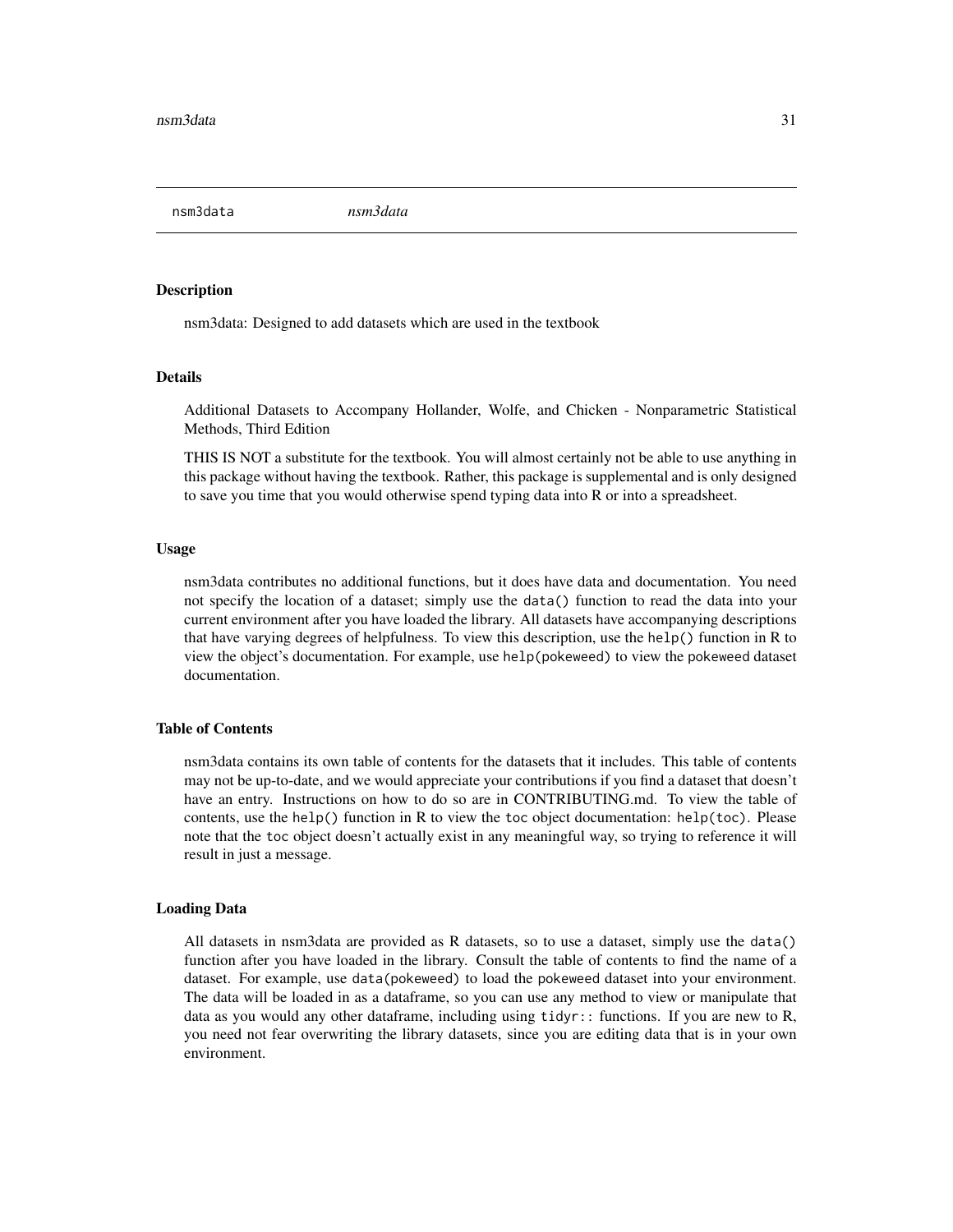#### 32 oakstands

#### Examples

help(toc) help(pokeweed) head(pokeweed) str(pokeweed)

## Not run: View(pokeweed) ## End(Not run)

| nursing | nursing |
|---------|---------|
|         |         |

# Description

Table 8.7: Rankings for Faculty/Dean Decision-Making Agreement and Faculty Satisfaction for Participating Schools of Nursing

#### Usage

nursing

# Format

3 arguments across 18 observations

school School

decision Rank for faculty/dean decision-making agreement

satisfaction Rank for faculty satisfaction

oakstands *oakstands*

# Description

Table 6.7: Average Basal Area Increment (BAI) Vlues for Oak Stands in Southeastern Ohio

#### Usage

oakstands

<span id="page-31-0"></span>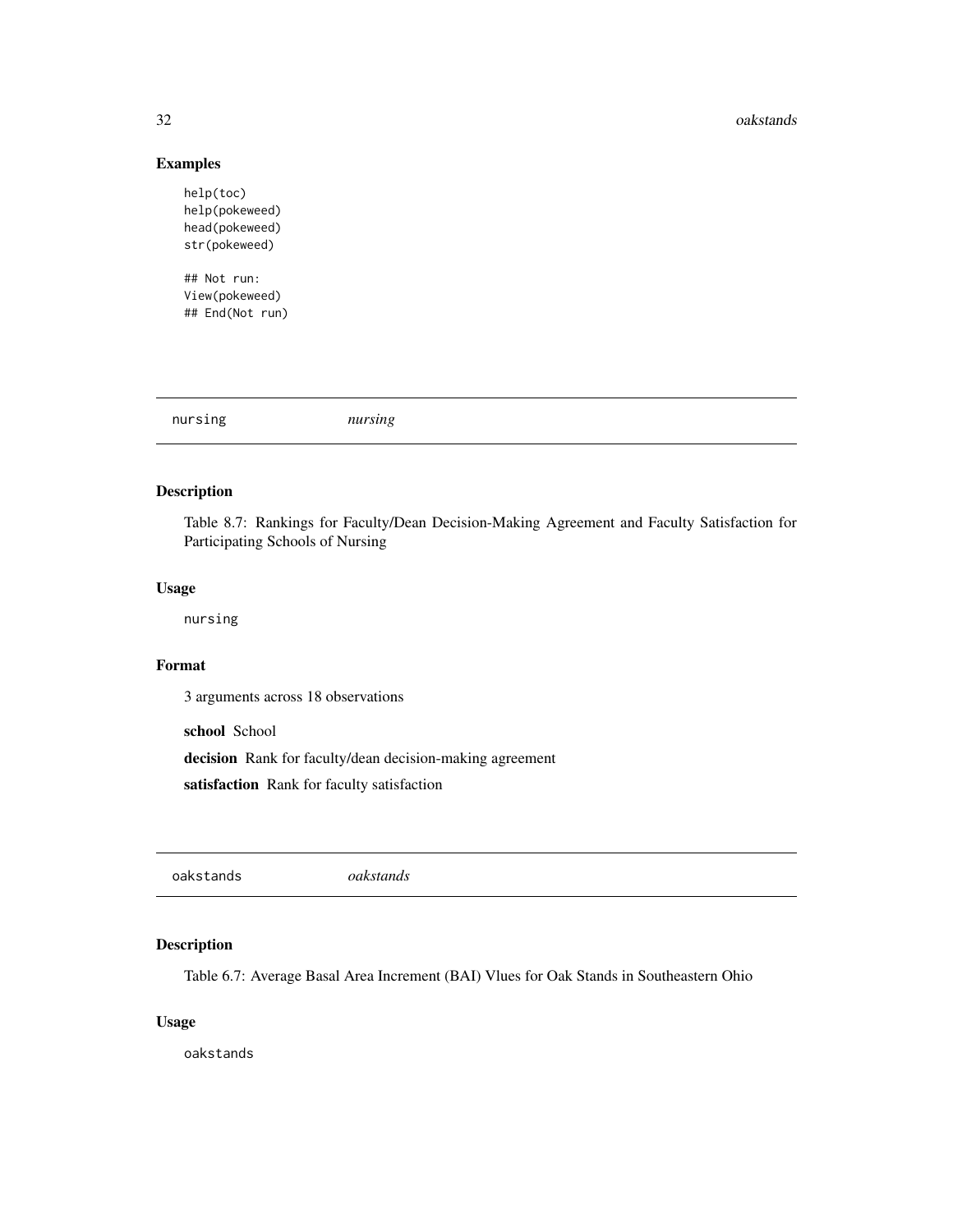<span id="page-32-0"></span>odors 33

# Format

1 argument across 16 observations

- X1 Growing site index interval of 66-68
- X2 Growing site index interval of 69-71
- X3 Growing site index interval of 72-74
- X4 Growing site index interval of 75-77
- X5 Growing site index interval of 78-80

# Description

Table 8.8: Annual Number of Odor Periods for Lake Michigan for the Period 1950-1964

#### Usage

odors

# Format

2 arguments across 15 observations

year Year

periods Number of odor periods

oxidant *oxidant*

# Description

Table 9.13: Maximum Oxidant Level, Wind Speed, Temperature, Humidity, and Insolation for a 30-Day Summer Period in the Los Angeles Pollution Control District

#### Usage

oxidant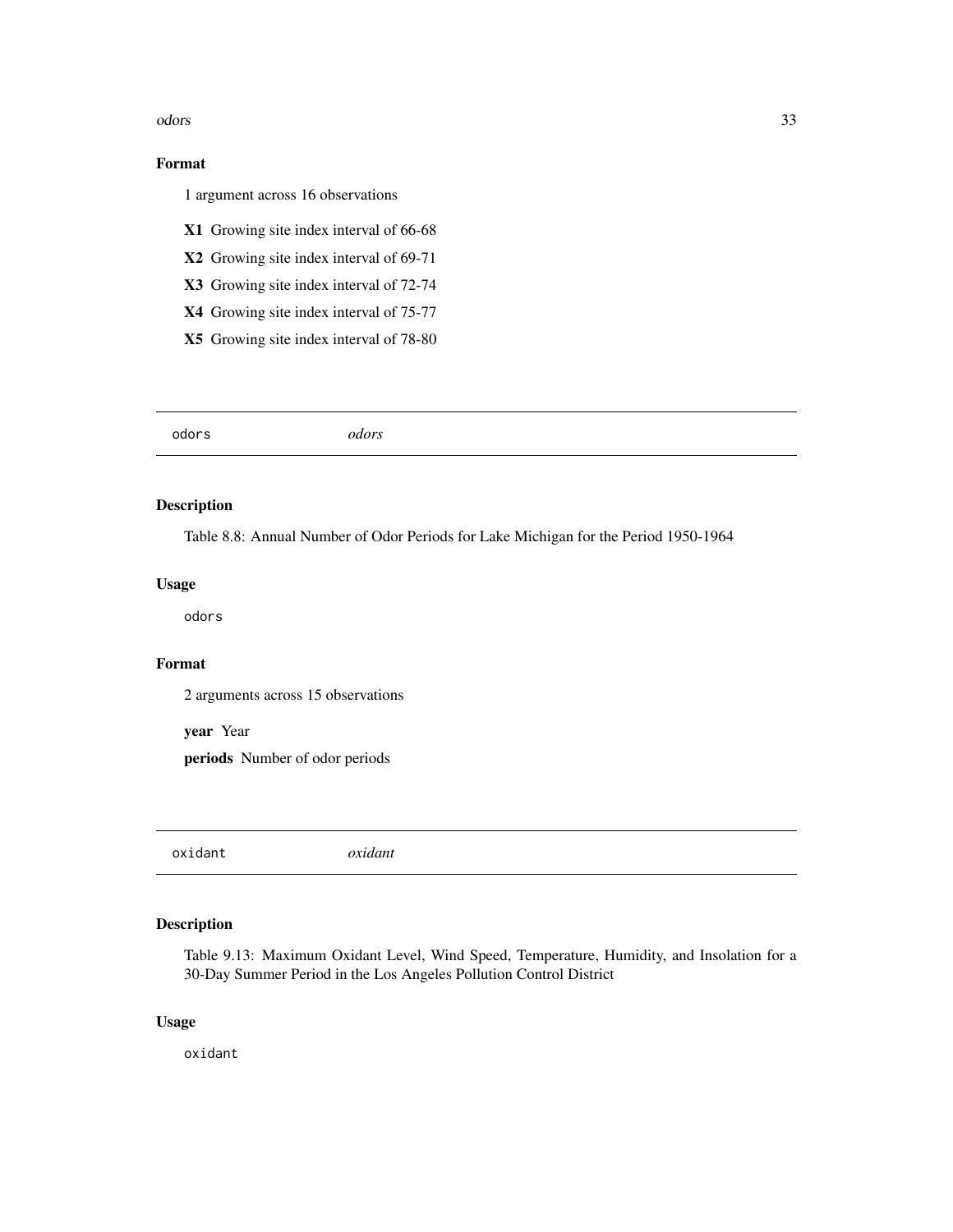34 pine

# Format

6 arguments across 30 observations day Day ID oxidant Maximum oxidant level wind Wind speed temperature Temperature (degrees F) humidity Humidity insolation Insolation (measure of the amount of sunlight)

ozone *ozone*

# Description

Table 7.2: Effect of Experimental Ozone Exposures on Airway Resistance (centimeters of a liter of water/second)

#### Usage

ozone

#### Format

4 arguments across 4 observations

subject Subject ID

- x1 After .1 ppm exposure
- x2 After .6 ppm exposure
- x3 After 1.0 ppm exposure

pine *pine*

#### Description

Table 6.5: Interstitial lengths of different species of pine tries

#### Usage

pine

# Format

2 arguments across 36 observations

Length Interstitial length in centimeters

Type Type of pine tree

<span id="page-33-0"></span>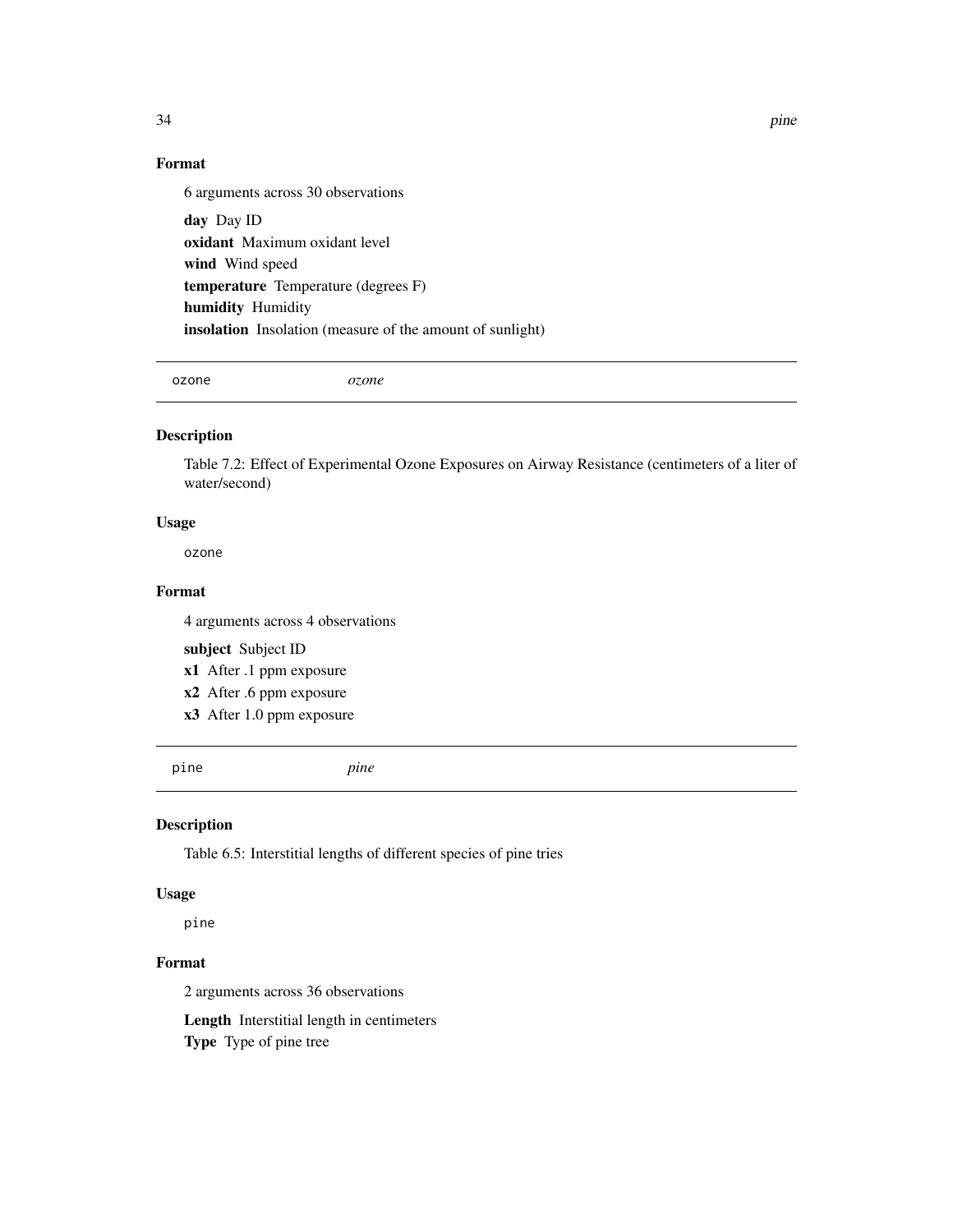<span id="page-34-0"></span>plasma.glucose *plasma.glucose*

#### Description

Table 6.9: Plasma glucose levels in muskellungefish after a certain number of hours

#### Usage

plasma.glucose

## Format

5 arguments across 8 observations

zero Original plasma glucose level

one Plasma glucose level after 1 hour

four Plasma glucose level after 4 hours

twenty\_four Plasma glucose level after 24 hours

ninety\_six Plasma glucose level after 96 hours

pokeweed *pokeweed*

# Description

Table 5.2 - Average Dry Feces Weight (mg)

#### Usage

pokeweed

#### Format

1 argument across 10 observations

kentucky Kentucky pokeweed

florida Florida pokeweed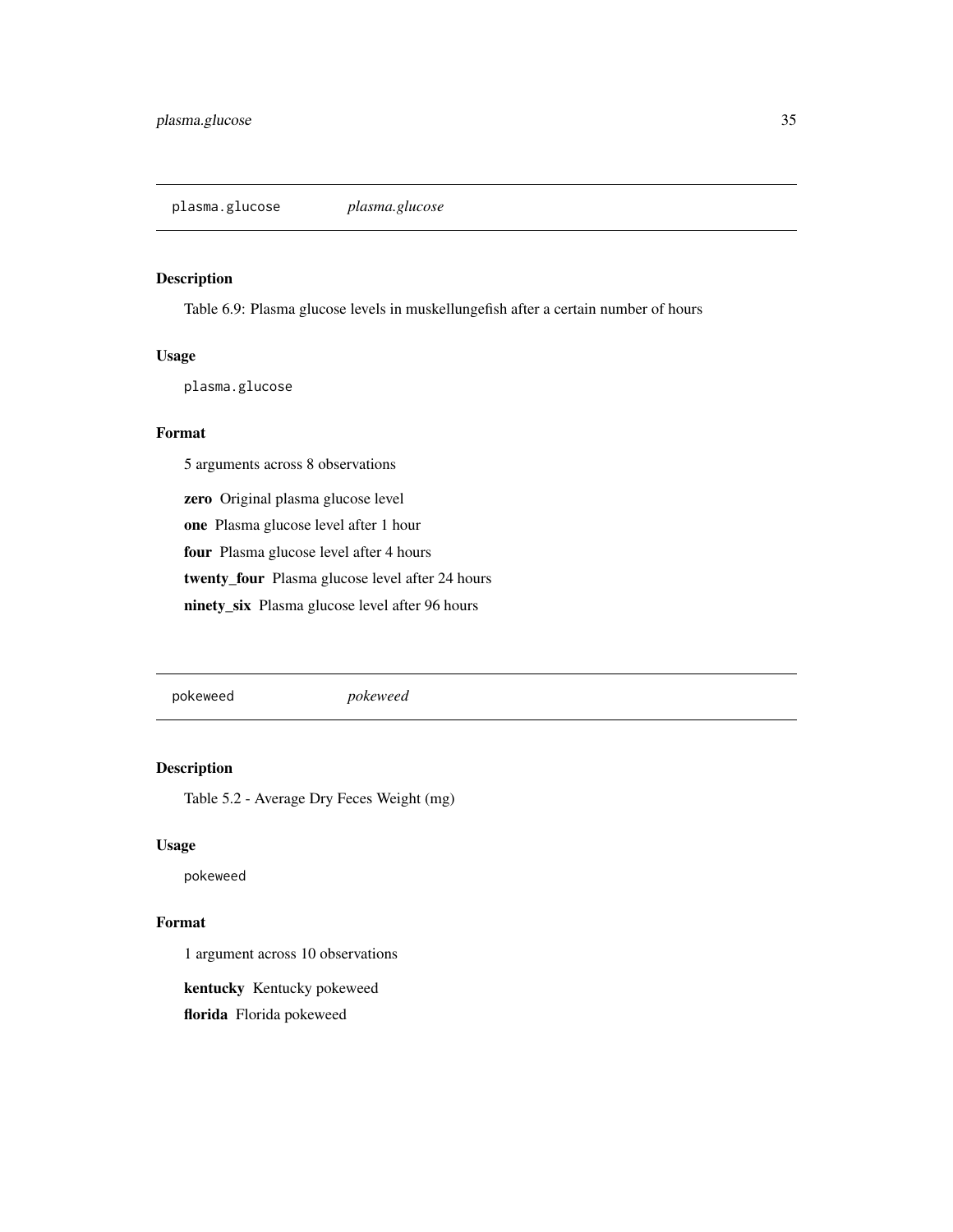<span id="page-35-0"></span>pollution *pollution*

# Description

Annual number of odor periods for Lake Michigan for the period 1950-1964

#### Usage

pollution

#### Format

4 arguments across 8 observations

year The year measured

odorperiods The number of odor periods measured in that year

prednisone *prednisone*

# Description

Table 5.4: Platelet Counts of Newbonr Infants (per Millimeter-cubed)

#### Usage

prednisone

#### Format

1 arguments across 16 observations

with Mothers given prednisone

without Mothers not given prednisone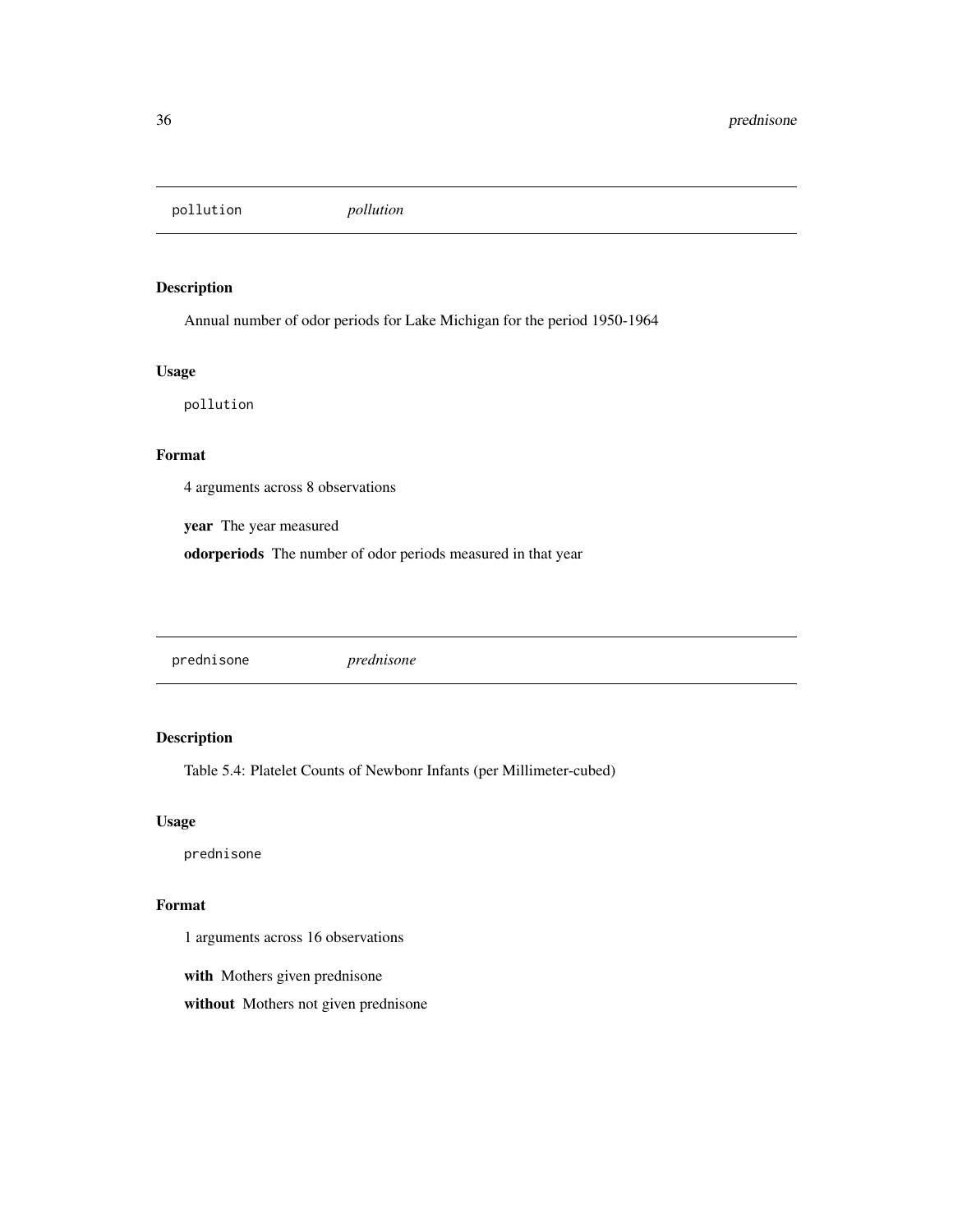<span id="page-36-0"></span>proline *proline*

# Description

Table 8.9: Free Proline and Total Collagen Contents of Cirrhotic Patients

# Usage

proline

# Format

3 arguments across 7 observations

patient Patient ID total Total collage, Xi, (mg/g dry weight of liver) free Free proline, Yi, (micromoles/dry weight of liver)

psychoactive *psychoactive*

## Description

Table 6.2: Raw scores indicating the degree of psychotherapeutic attraction for each experimental condition

#### Usage

psychoactive

#### Format

4 arguments across 8 observations

control The control group TR Reading VTP Videotape RII Group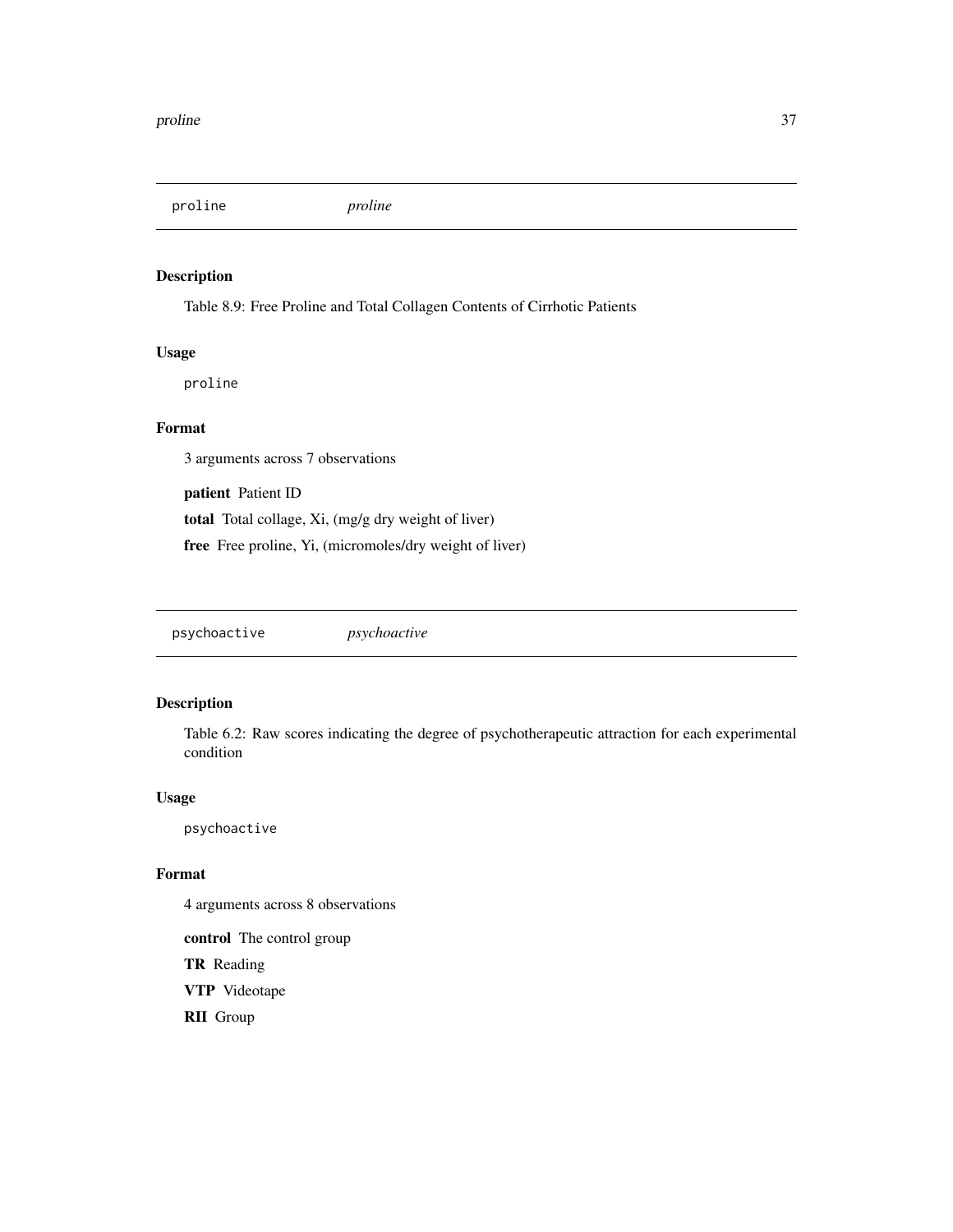<span id="page-37-0"></span>psychotic *psychotic*

#### Description

Table 7.3: Effect of Isometric Exercise on Serum Creating Phosphokinase (CPK) Activity (mU/liter) in Psychotic Patients

#### Usage

psychotic

#### Format

5 arguments across 14 observations

subject Subject ID pre Preexercise post19 19 hours postexercise post42 42 hours postexercise peak Peak-psychotic period

ratskin *ratskin*

#### Description

Table 7.13: Reactions of Male Rats to Chemical Substances

# Usage

ratskin

#### Format

7 arguments across 21 observations

rat Experimental run ID

- a Chemical type A
- **b** Chemical type B
- c Chemical type C
- d Chemical type D
- e Chemical type E
- f Chemical type F
- g Chemical type G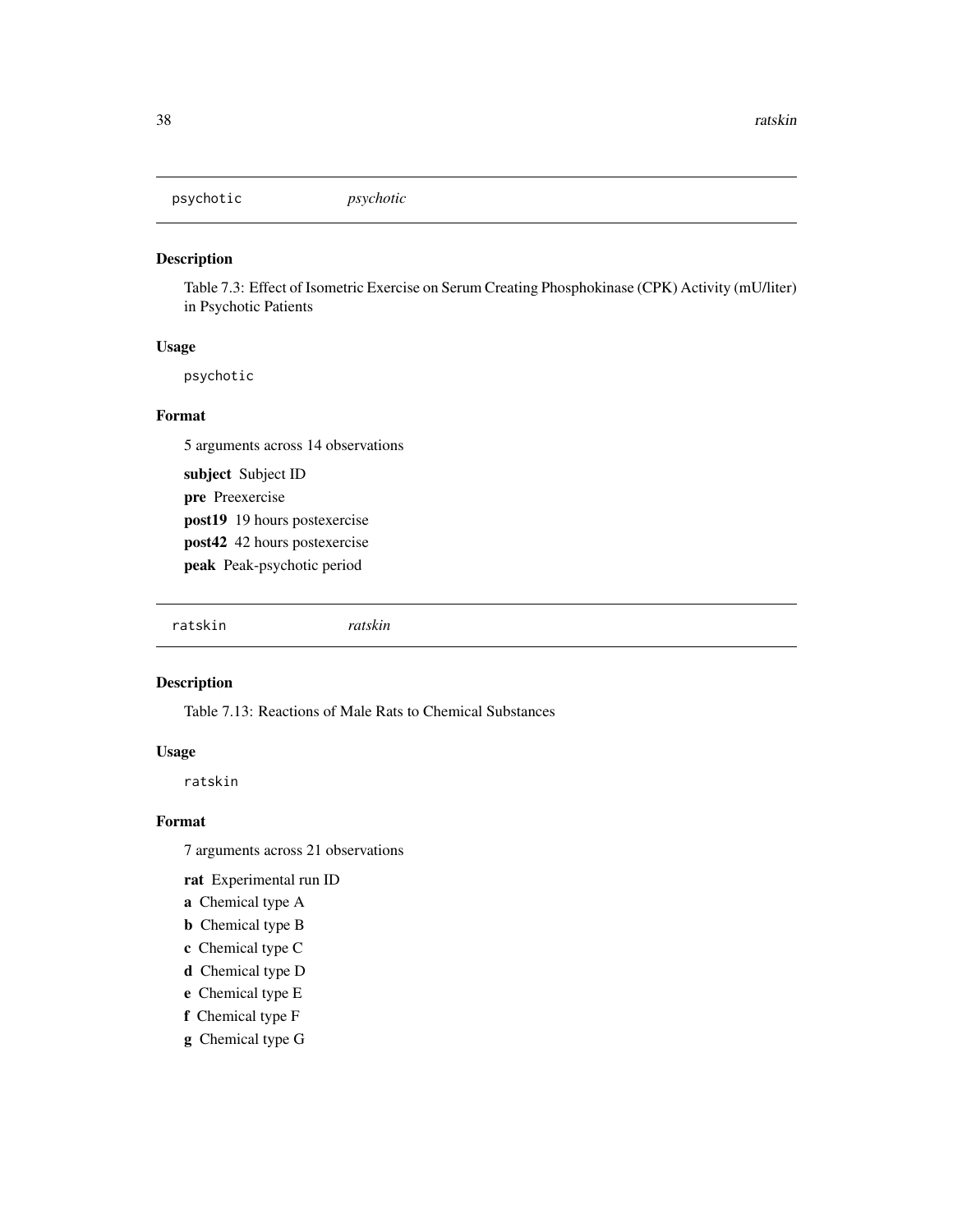<span id="page-38-0"></span>roundingfirst *roundingfirst*

#### Description

Table 7.1: Rounding First-Base Times

#### Usage

roundingfirst

#### Format

Seven arguments across twenty-two observations

Players The player roundout Player's round out run time in seconds roundout.rank Player's round out run time rank (by player) narrowangle Player's narrow angle run time in seconds narrowangle.rank Player's narrow angle run time rank (by player) wideangle Player's wide angle run time in seconds wideangle.rank Player's wide angle run time rank (by player)

salaries *salaries*

#### Description

Table 3.2: Annual Salaries

#### Usage

salaries

#### Format

3 arguments across 12 observations

pair Pair ID

private The equivalent private sector salary

government The equivalent government job salary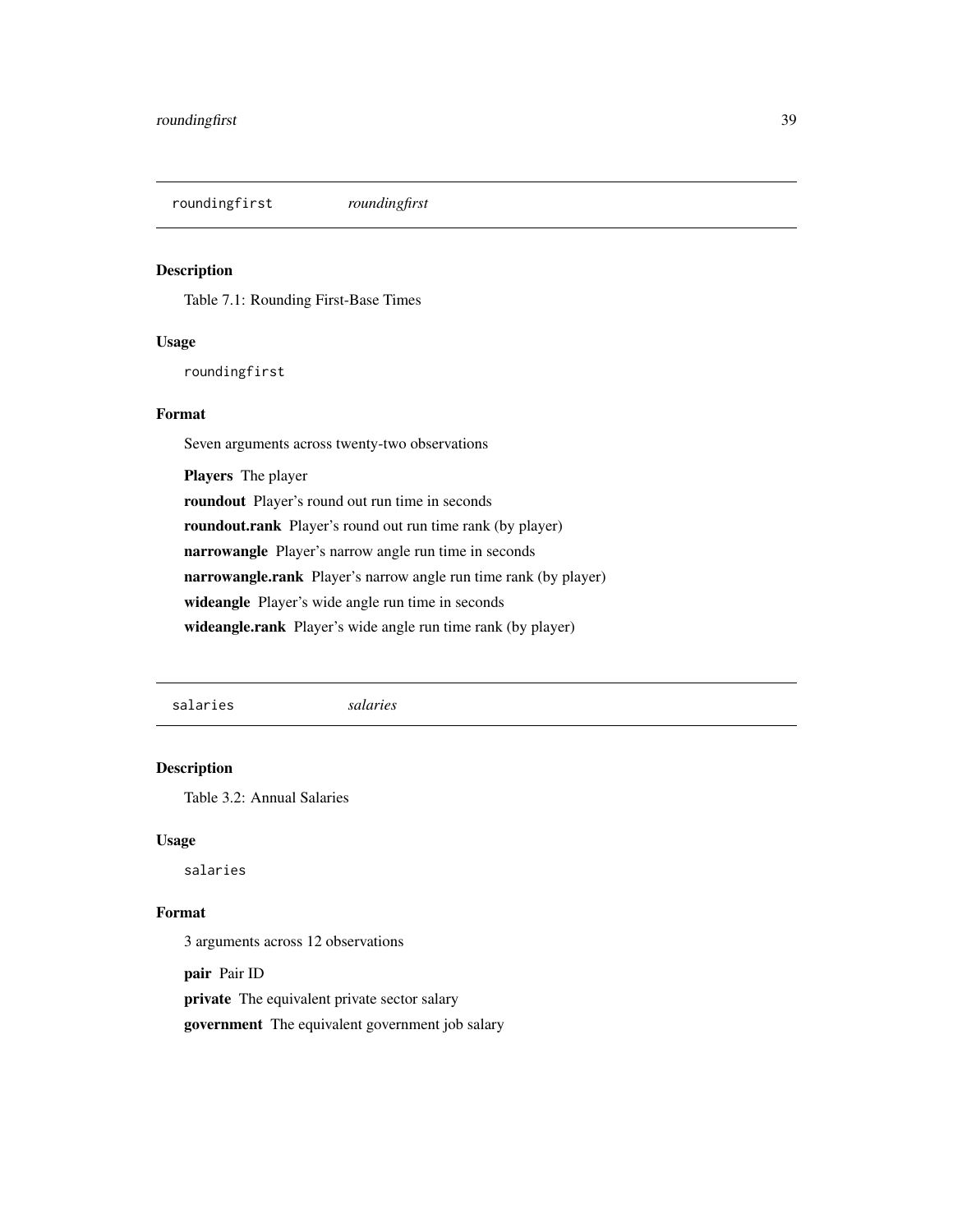<span id="page-39-0"></span>salivation *salivation*

# Description

Table 5.7: Mean Drop Differences

#### Usage

salivation

# Format

2 arguments across 10 observations

feedback Salivation rate for group with feedback

nofeedback Salivation rate for group with no feedback

sample *sample*

# Description

Table K.L: Sample dataset description is written here.

#### Usage

sample

# Format

M arguments across N observations

Variable Variable desciption

Variable Variable description

AnotherVariable Add more of these rows as needed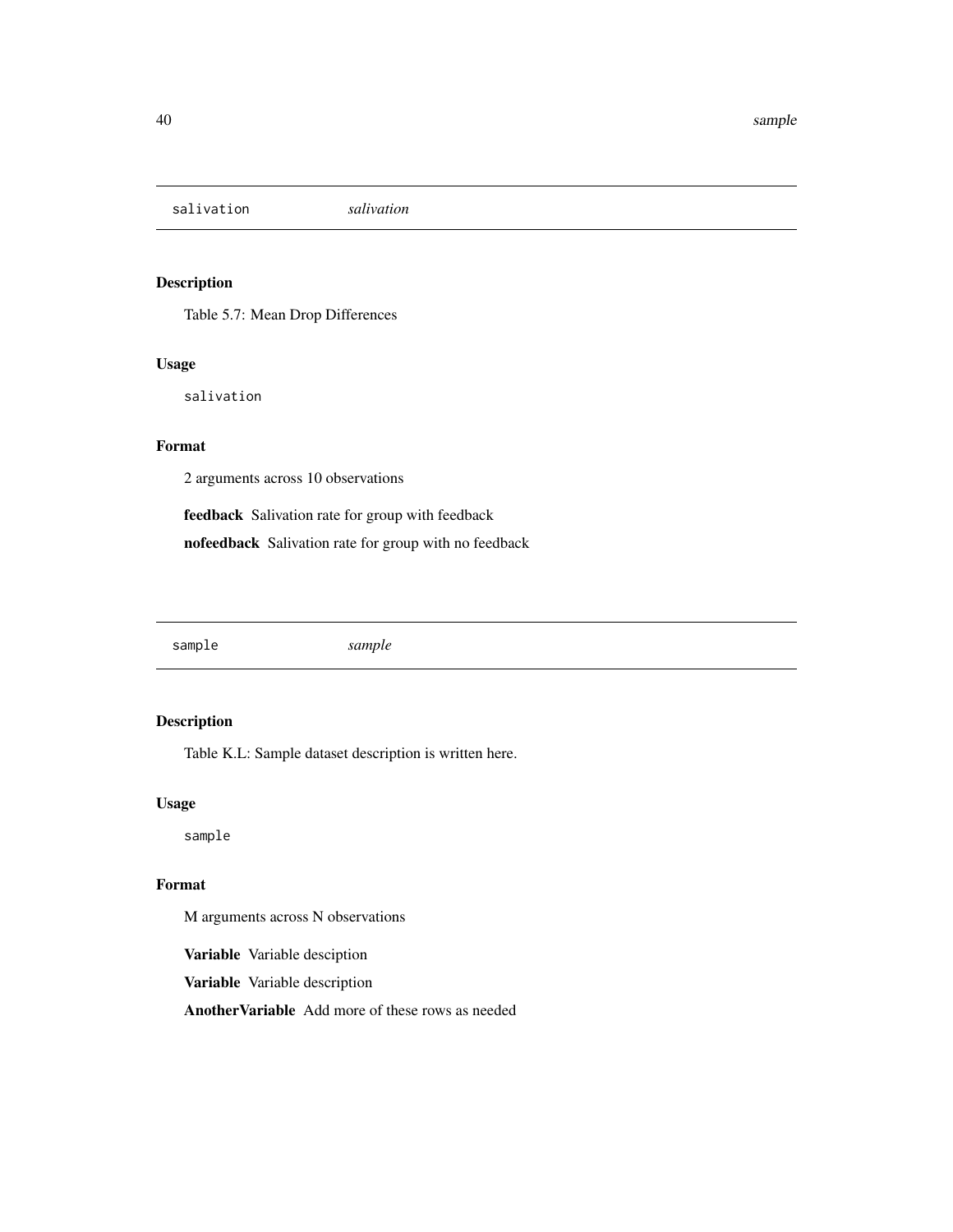<span id="page-40-0"></span>serum *serum*

#### Description

Table 7.24: Serum Level of LH (in Nanograms per Milliliter of Serum)

#### Usage

serum

# Format

3 arguments across 60 observations

dosage Serum level of luteinizing hormone

regime Light regime (constant or 14 h light/10 h dark)

hormone Dosage of luteinizing release factor (LRF)

serumiron *serumiron*

# Description

Table 5.1: Serum Iron (micrograms per 100 milliliters) Determination Using Hyland Control Sera

#### Usage

serumiron

#### Format

1 arguments across 40 observations

ramsay Serum iron detected using Ramsay method

jungparekh Serum iron detected using Jung-Parekh method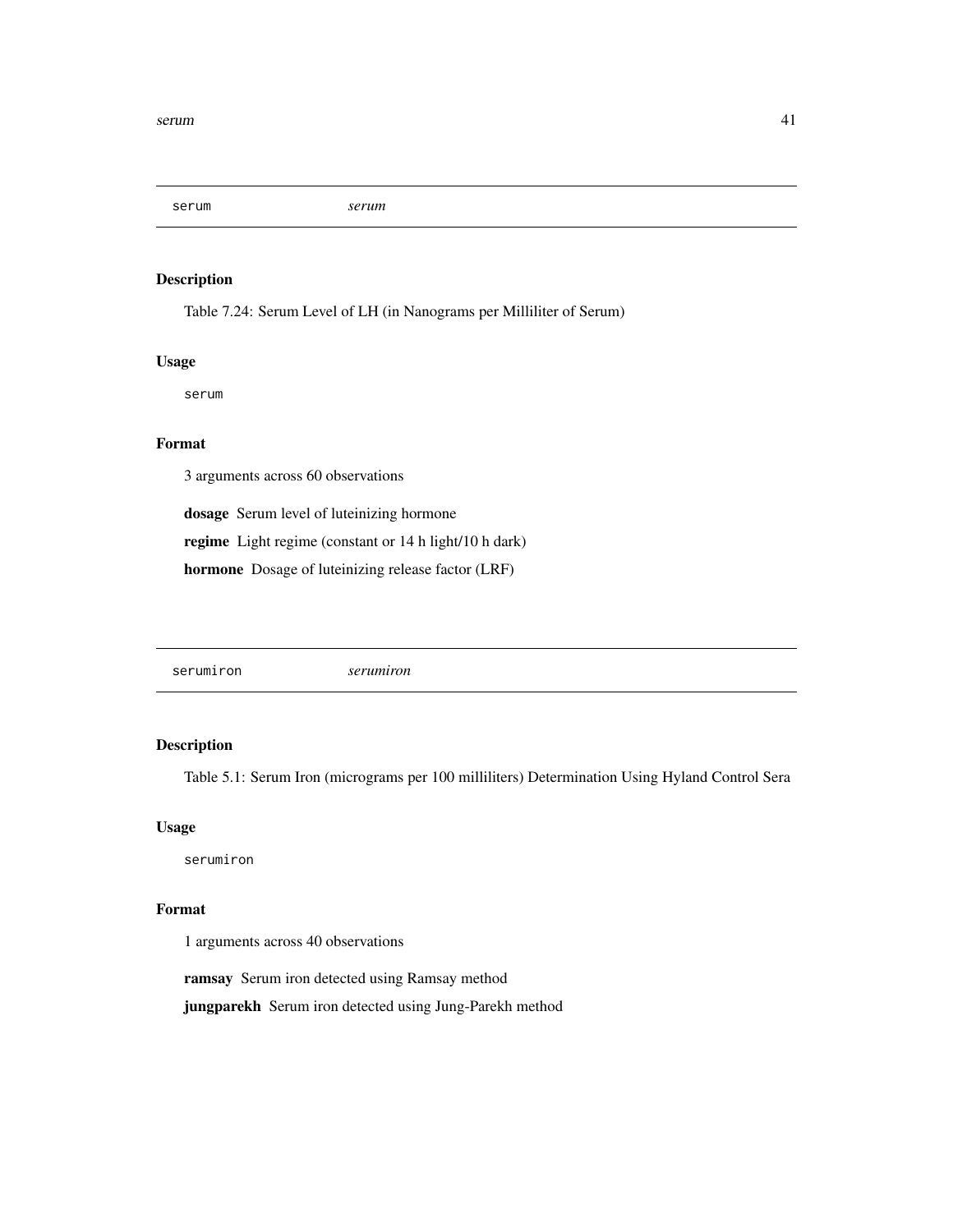<span id="page-41-0"></span>settlingvelocity *settlingvelocity*

#### Description

Table 3.12 - Settling Velocities of Sand Samples at 22-degrees Celcius

#### Usage

settlingvelocity

#### Format

2 arguments across 7 observations

sample Sample ID

zi Settling velocity, measured in centimeters/second

shelterbelts *shelterbelts*

#### Description

Table 7.7: Percent reduction in average wind speed at Dambutta, 1980/81 by shelterbelt trees

#### Usage

shelterbelts

#### Format

Six arguments across nine observations

Month A string with the month

m20 Measured at 20 meters of leeward distance from shelterbelt

m40 Measured at 40 meters of leeward distance from shelterbelt

m100 Measured at 100 meters of leeward distance from shelterbelt

m150 Measured at 150 meters of leeward distance from shelterbelt

m200 Measured at 200 meters of leeward distance from shelterbelt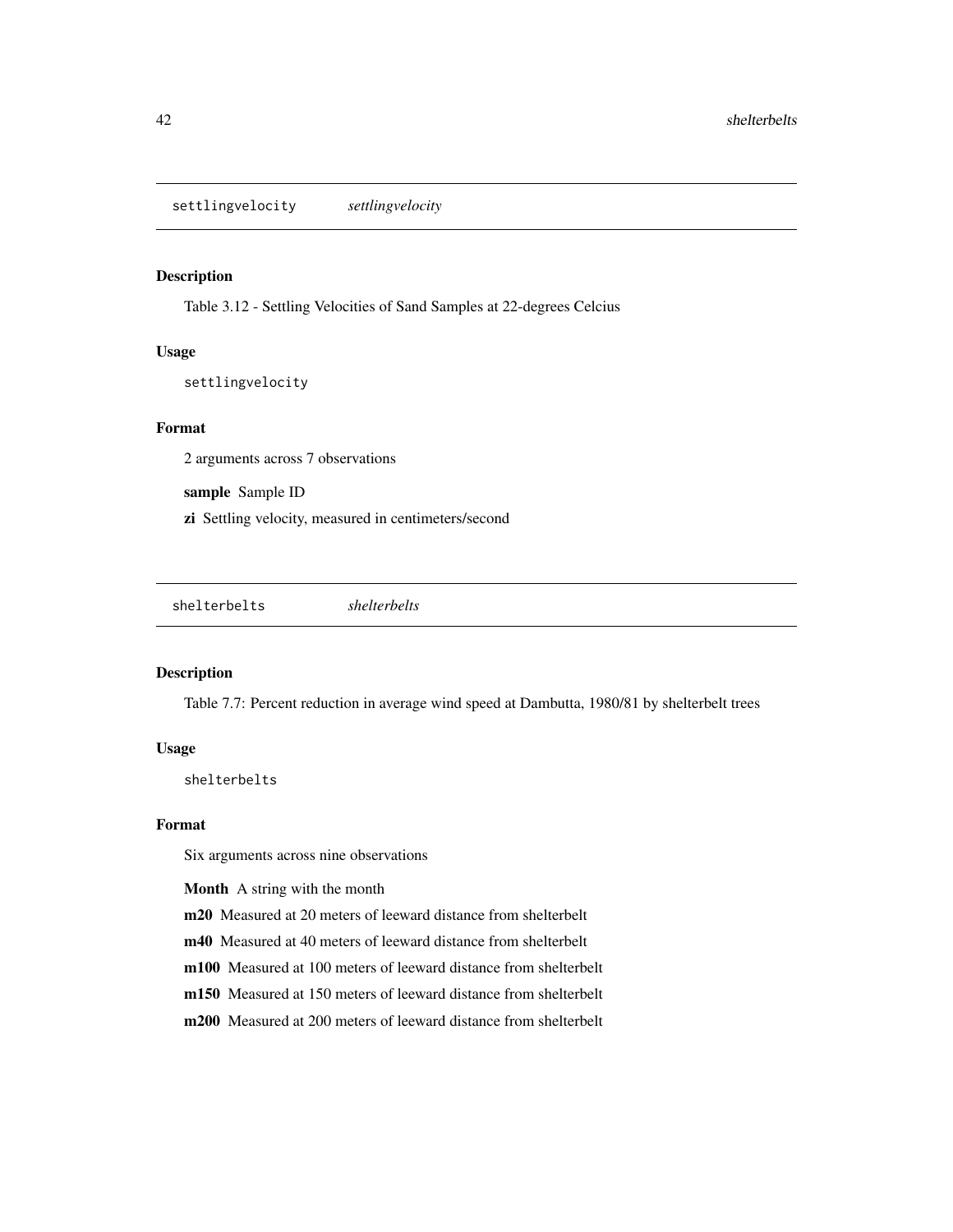#### <span id="page-42-0"></span>Description

Table 7.16: Percent reduction in average wind speed at Dambutta, 1980/81 by shelterbelt trees, November included

#### Usage

shelterbeltsnov

#### Format

Six arguments across ten observations

Month A string with the month

m20 Measured at 20 meters of leeward distance from shelterbelt

m40 Measured at 40 meters of leeward distance from shelterbelt

m100 Measured at 100 meters of leeward distance from shelterbelt

m150 Measured at 150 meters of leeward distance from shelterbelt

m200 Measured at 200 meters of leeward distance from shelterbelt

smokers *smokers*

#### Description

Sputum histamine levels (microgram/gram of dry weight sputum)

#### Usage

smokers

#### Format

2 arguments across 22 observations

sputumhistaminelevel Level in microgram/gram

allergic Groups of allergic/nonallergic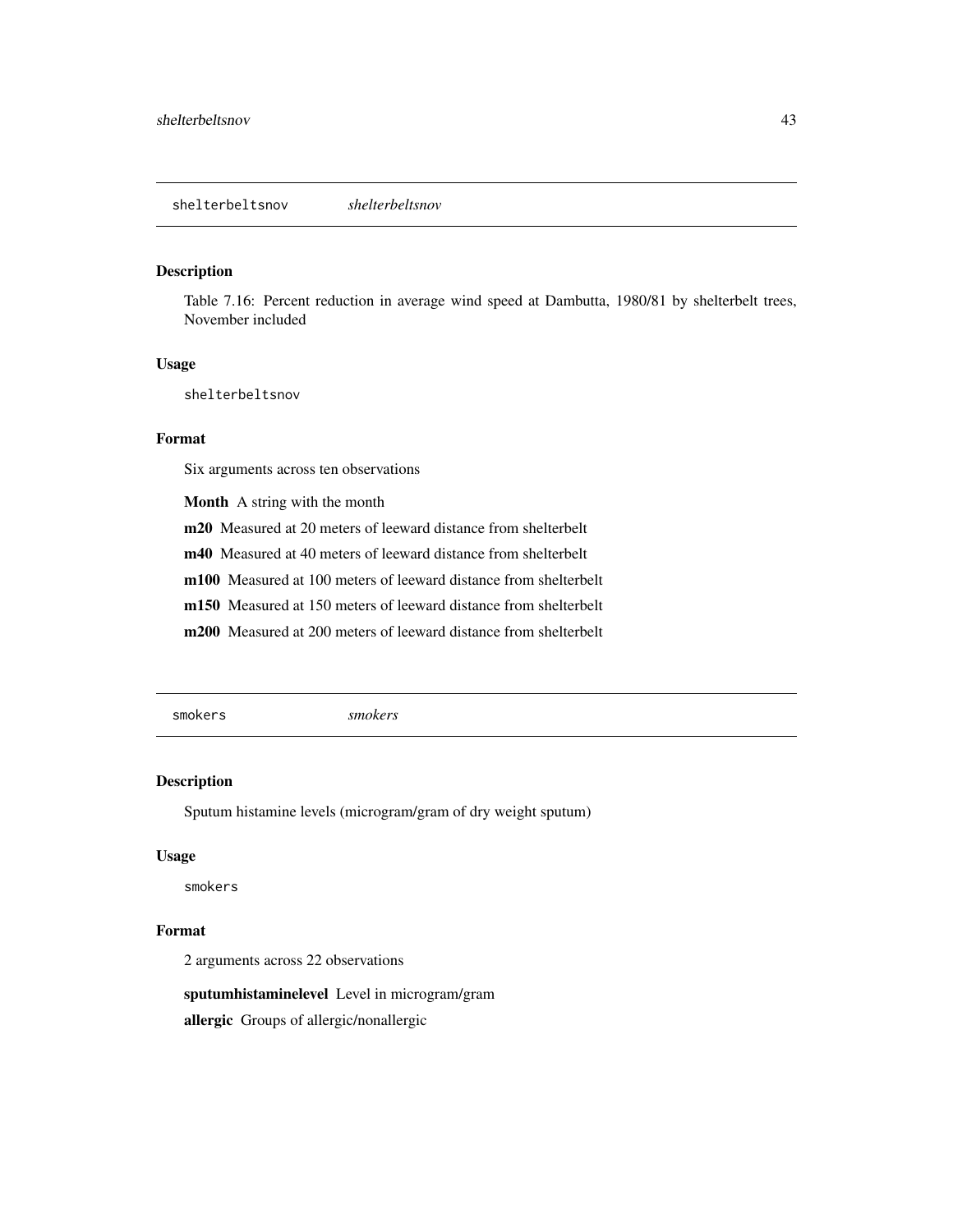<span id="page-43-0"></span>snowy *snowy*

# Description

Table 9.1: Double Ratio for 5 Years in the Snowy Mountains of Australia

# Usage

snowy

# Format

2 arguments across 5 observations

years Years seeded, xi

double Double ratio, Yi

sodiumion *sodiumion*

# Description

Table 5.3: Sodium Ion Content (mequiv/liter)

# Usage

sodiumion

#### Format

2 arguments across 10 observations

plasma Plasma sodium ion determination

erythrocyte Erythrocyte sodium ion determination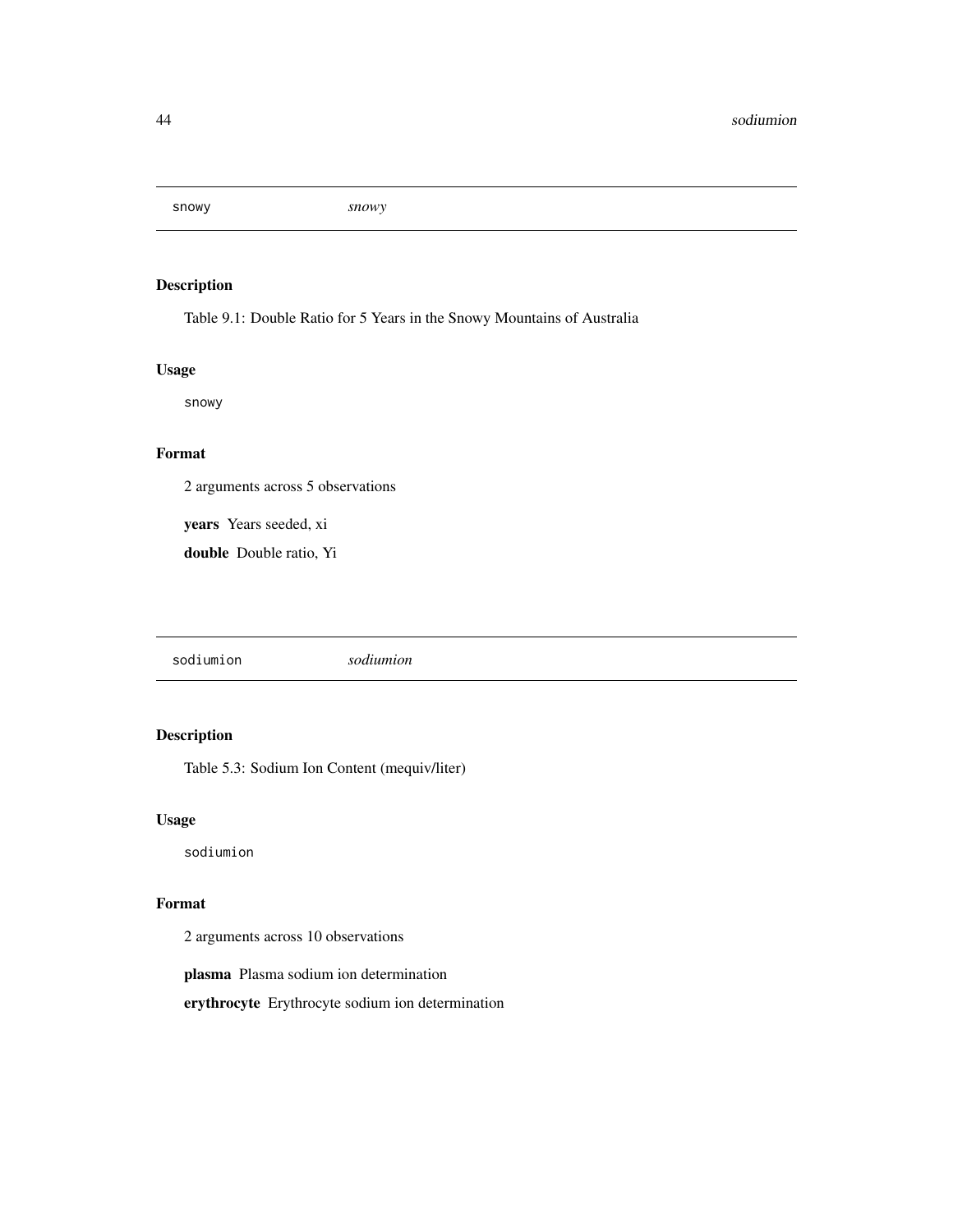<span id="page-44-0"></span>soiltemp *soiltemp*

#### Description

Table 7.8: Maximum Soil Temperature (degrees Centigrade) at 5-cm Depth at Dambatta, 1980/81

#### Usage

soiltemp

# Format

Five arguments across nine observations

Month A string with the month

m20 Measured at 20 meters of leeward distance from shelterbelt

m40 Measured at 40 meters of leeward distance from shelterbelt

m100 Measured at 100 meters of leeward distance from shelterbelt

m200 Measured at 200 meters of leeward distance from shelterbelt

squirrelmonkey *squirrelmonkey*

# Description

Table 9.3: Body Weight and Total Surface Area of Squirrel Monkeys

# Usage

squirrelmonkey

#### Format

3 arguments across 9 observations

monkey Monkey ID

weight Body weight, g

surface Total surface area, cubed-centimeters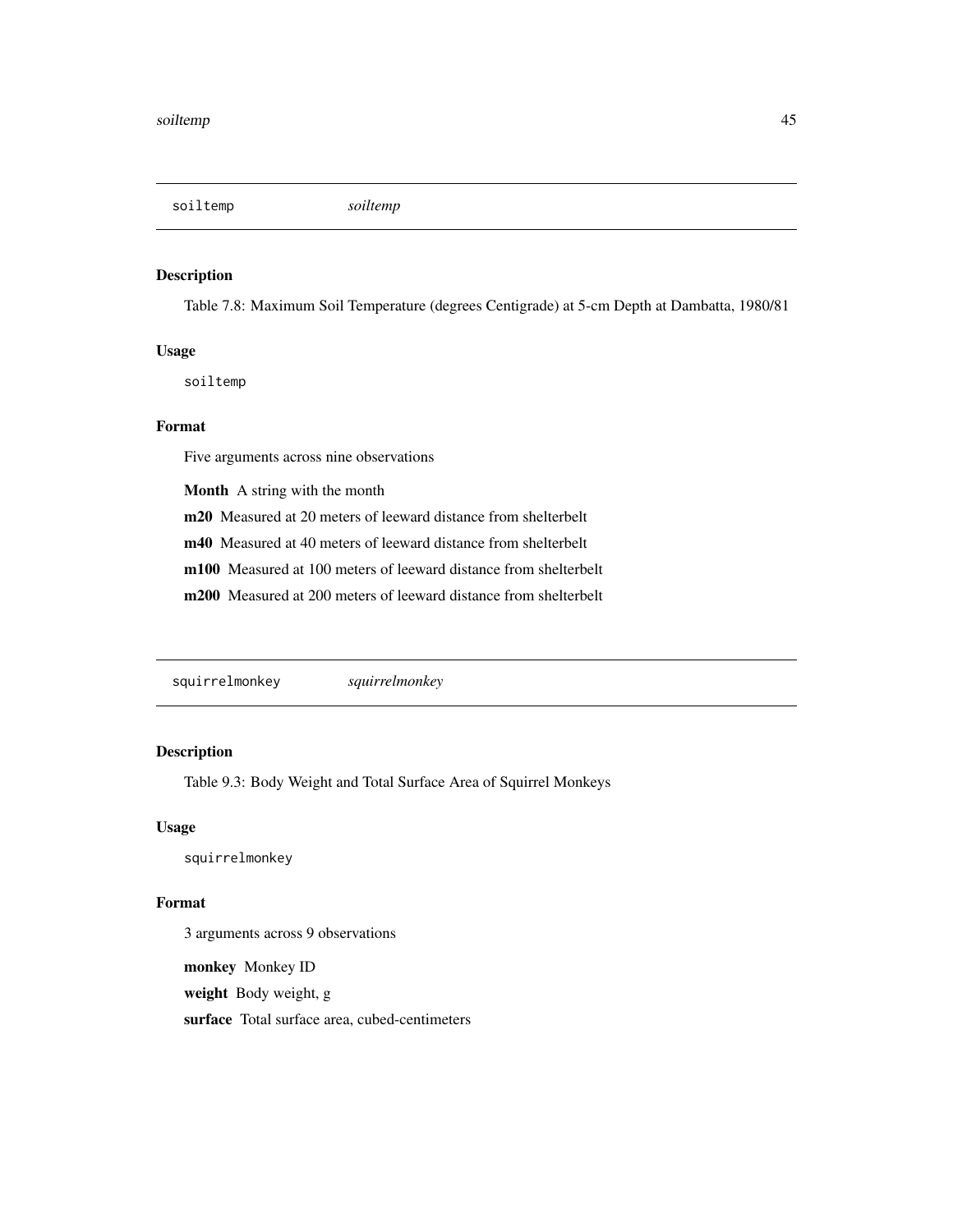<span id="page-45-0"></span>stainless *stainless*

# Description

Table 3.9: Percentage of Chromium in the Stainless Steel Samples

#### Usage

stainless

#### Format

2 arguments across 12 observations

sample Sample ID

percent Percentage of chromium

| stockreturn |
|-------------|
|-------------|

#### Description

Table 8.11: Mean Rate of Return of Common Stock Portfolios over the Period 1956-1969 and the 1969 Value of Each Equity Portfolio for 32 Life Insurance Companies

#### Usage

stockreturn

#### Format

3 arguments across 32 observations

company Company ID

return Mean rate percent of return, 1956-1969

value Value of common stock portfolio, December 31, 1969 (millions of dollars)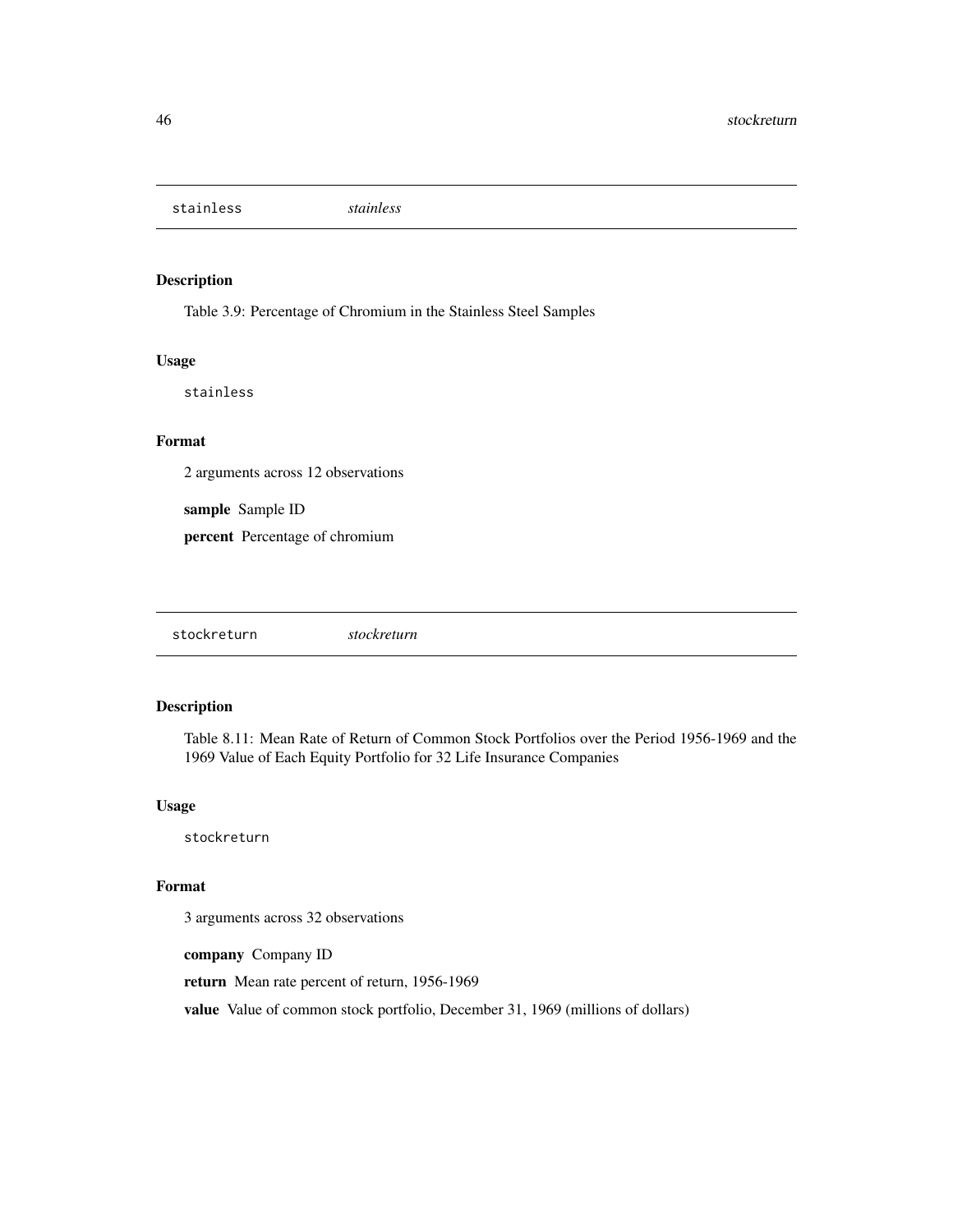<span id="page-46-0"></span>stuttering *stuttering*

### Description

Table 7.6: Influence of Rhythmicity of Metronome on Speech Fluency

#### Usage

stuttering

# Format

4 arguments across 12 observations

# subject Subject ID

- r Subject spoke with a regular (rhythmic) metronome set at 120 ticks per minute
- a Subject spoke with an arrhythmic metronome with intervals between 0.3 and 0.7 s but with an average of 120 ticks per minute
- n Subject spoke unaided by a metronome

survival *survival*

# Description

Table 11.11: Ordered Survival Times in Days of Guinea Pigs under Regimen 6.6

# Usage

survival

#### Format

1 argument across 72 observations

survival List of Xi's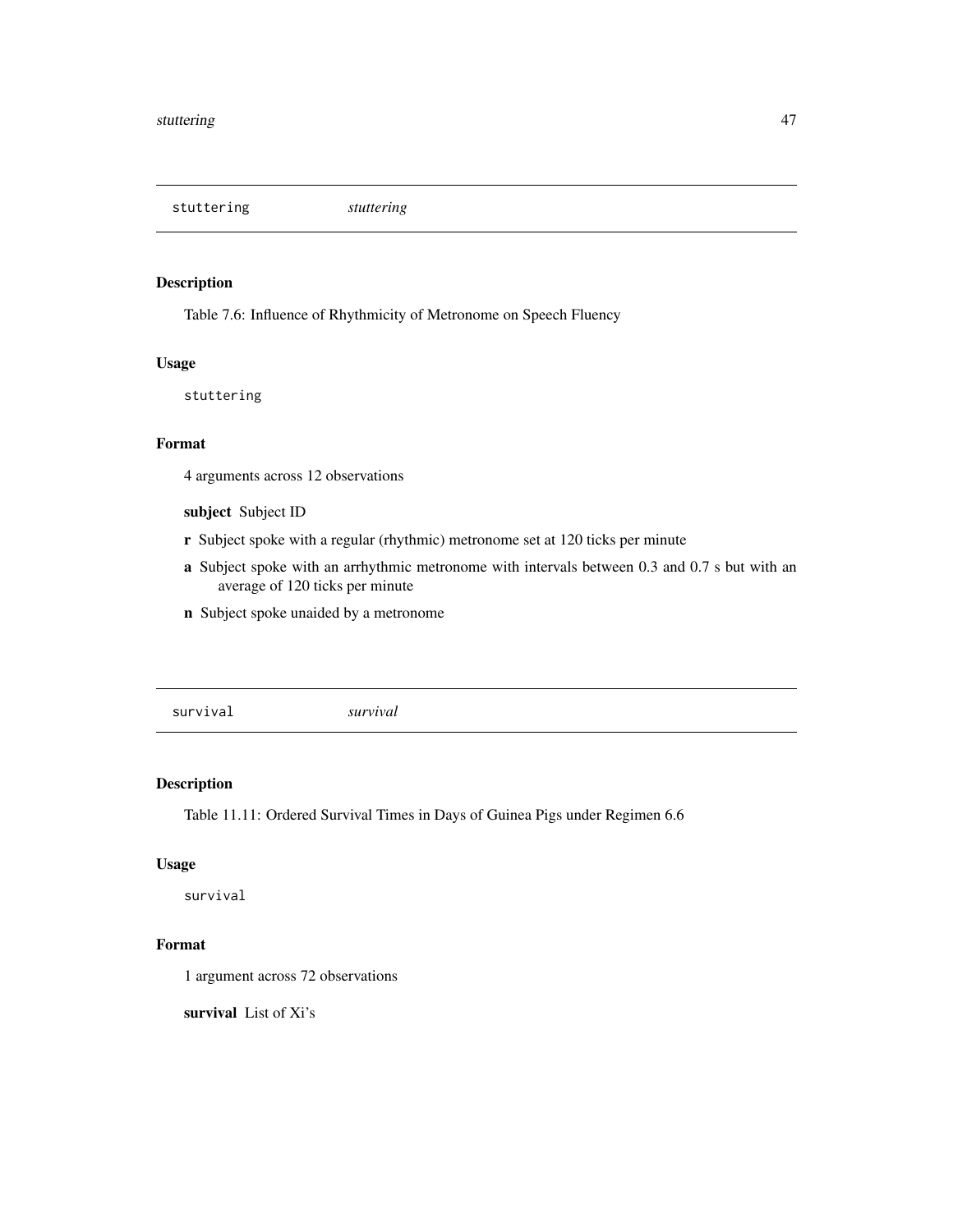<span id="page-47-0"></span>syllables *syllables*

#### Description

Table 7.4: Percentage Consonants Correctly Identified under Each of the Conditions: (A) Audition, (L) Lip Reading, (AL) Audition and Lip Reading, (C) Cued Speech, (AC) Audition and Cued Speech, (LC) Lip Reading and Cued Speech, and (ALC) Audition, Lip Reading, and Cued Speech

#### Usage

syllables

#### Format

8 arguments across 18 observations

subject Subject ID A Audition L Lip reading AL Audition and lip reading C Cued speech AC Audition and cued speech

LC Lip reading and cued speech

ALC Audition, lip reading, and cued speech

tapeworms *tapeworms*

#### Description

Table 8.3: Relation Between Weight of the Cysticerci of Taenia hydatigena Fed to Dogs and Weight of Worms Recovered at 20 Days

# Usage

tapeworms

# Format

3 arguments across 18 observations

dog Dog ID cysticerci Weight of cysticerci fed to dogs worms Weight of worms recovered at 20 days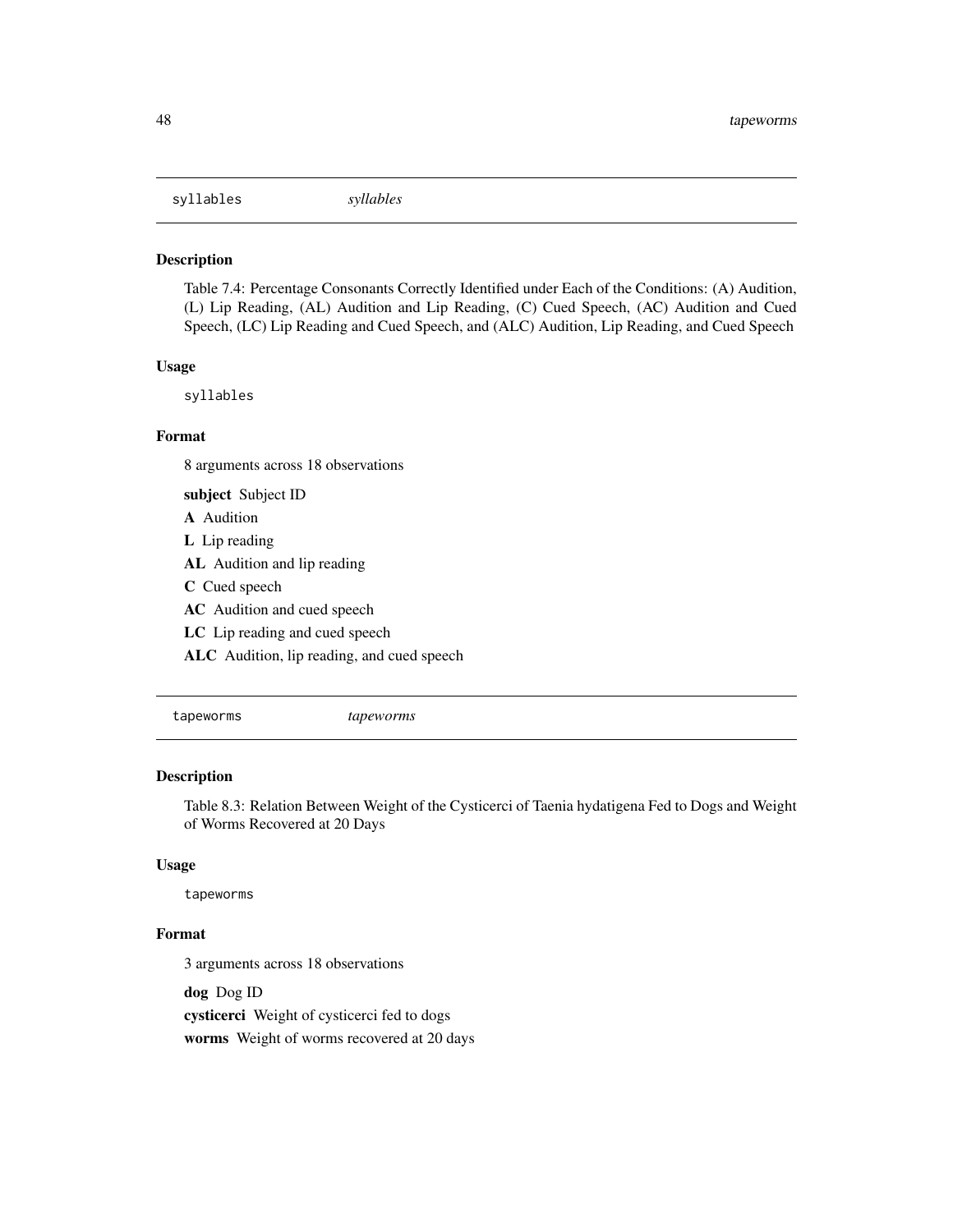# <span id="page-48-0"></span>toc *toc*

# Description

help(toc) displays the table of contents for datasets.

# Usage

toc()

# Details

A guide to the datasets in nsm3data. Datasets are listed under the Arguments section by the order they appear in the Nonparametric Statistical Methods textbook, 3ed. The reference name in the nsm3data package is given, along with the table number and the descriptor of the dataset.

|--|

#### **Table Number - Description**

| hamiltondepression | Table 3.1 - The Hamilton Depression Scale Factor IV Values                                           |
|--------------------|------------------------------------------------------------------------------------------------------|
| salaries           | Table 3.2 - Annual Salaries                                                                          |
| dogs               | Table 3.3 - Blood Levels of Immunoreactive Insuline (microunits per milliliter)                      |
| hydroxyproline     | Table 3.4 - Heat-Insoluble Hydroxyproline Micromoles per Gram of Dry Weight                          |
| beakclapping       | Table 3.5 - Beak-Clapping Counts per Minute                                                          |
| hypnotic           | Table 3.6 - Average Scores on the Stanford Profile Scales of Hypnotic Susceptibility                 |
| bleedingtime       | Table 3.7 - Bleeding Time (in seconds)                                                               |
| stainless          | Table 3.9 - Percentage of Chromium in the Stainless Steel Samples                                    |
| mayfly             | Table 3.10 - Mayfly Head Width, Habitat A (Micrometer Divisions)                                     |
| ddt                | Table 3.11 - 6-Beta-Hydroxycortisol Excretion (micrograms/24 hours)                                  |
| settlingvelocity   | Table 3.12 - Settling Velocities of Sand Samples at 22-degrees Celcius                               |
| dewoxidant         | Table 3.13 - Oxidant Content of Dew Water, Port Burwell, 1960                                        |
| grouse             | Table 3.14 - Ruffed Grouse, Percentage Time in Active Movement                                       |
| bedmaking          | Table 3.15 - Net Oxygen Consumption (cc)                                                             |
| albumin            | Table 3.18 - Intravascular Albumin Pool Before and After Prednisolone                                |
| chorioamnion       | Table 4.1 - Tritiated Water Diffusion Across Human Chorioamnion                                      |
| alcohol            | Table 4.2: Alcohol Intake for 1 Year (Centiliter of Pure Alcohol)                                    |
| smokers            | Table 4.3 - Sputum Histamine Levels (micro-grams/gram Dry Weight Sputum)                             |
| violence           | Table 4.4 - Seconds Spent in Room after Witnessing Violence                                          |
| leadpoisoning      | Table 4.7 - Plasma Glucose Levels                                                                    |
| serumiron          | Table 5.1: Serum Iron (micrograms per 100 milliliters) Determination Using Hyland Control Sera       |
| pokeweed           | Table 5.2 - Average Dry Feces Weight (mg)                                                            |
| sodiumion          | Table 5.3: Sodium Ion Content (mequiv/liter)                                                         |
| prednisone         | Table 5.4: Platelet Counts of Newbonr Infants (per Millimeter-cubed)                                 |
| salivation         | Table 5.7: Mean Drop Differences                                                                     |
| coronary           | Table 5.8: Peak Levels of Human Plasma Growth Hormone after Arginine Hydrochloride Infusion (I       |
| mucociliary        | Table 6.1: Half-Time of Mucociliary Clearance (hours)                                                |
| psychotherapy      | Table 6.2: Raw scores indicating the degree of psychotherapeutic attraction for each experimental co |
| gizzard            | Table 6.3: Length of YOY Gizzard Shad from Kokosing Lake, Ohio, Sampled in Summer, 1984 (mm          |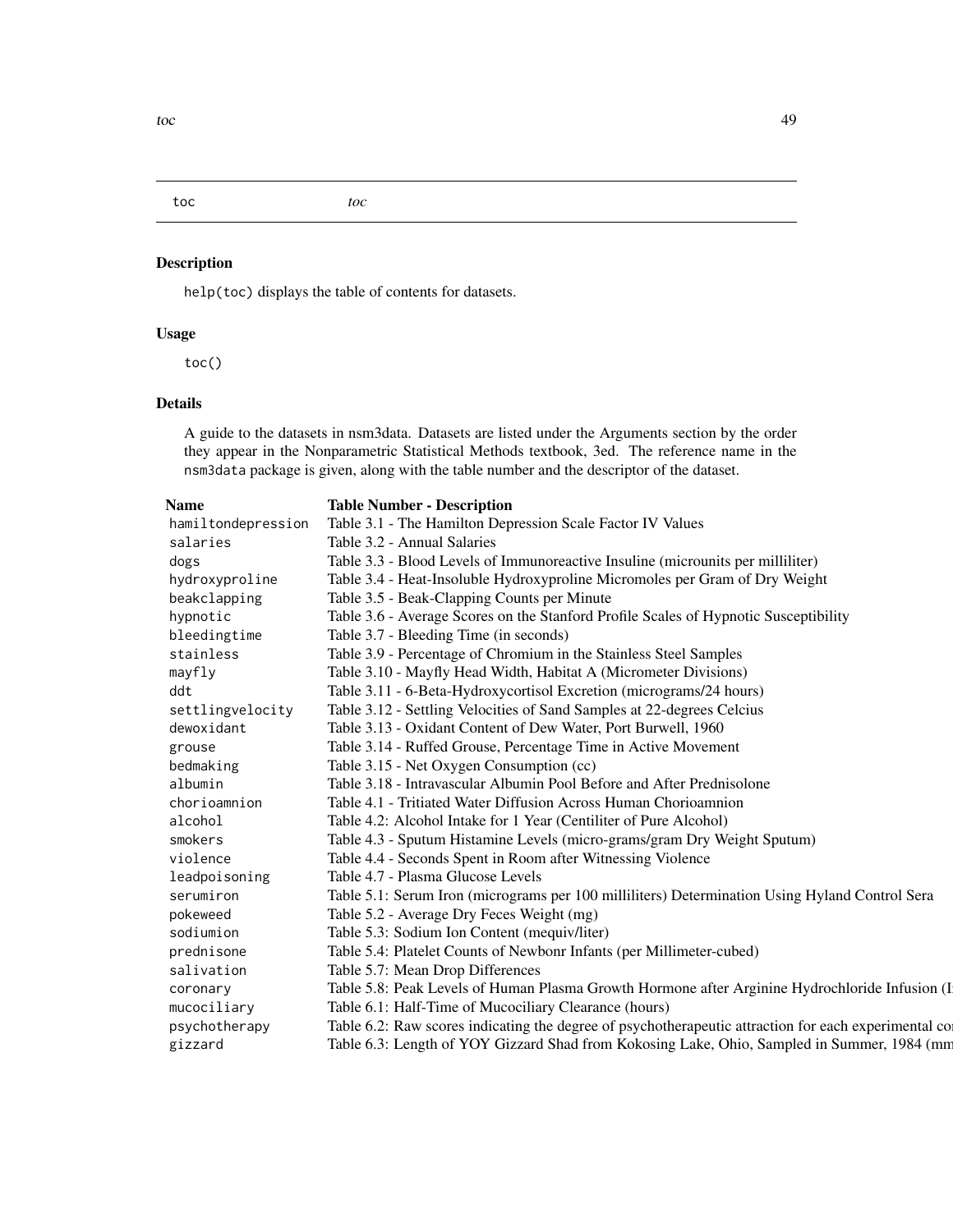leukocyte Table 6.4: Number of Glucocorticoid Receptor (GR) Sites per Leukocyte Cell pine Table 6.5: Mean Interstitial Lengths (mm) motivational Table 6.6: Number of Pieces Processed oakstands Table 6.7: Average Basal Area Increment (BAI) Vlues for Oak Stands in Southeastern Ohio metabolic Table 6.8: Fasting Metabolic Rate (FMR) for White-Tailed Deer (kcal/kilogram/day) plasma.glucose Table 6.9: Plasma glucose levels in muskellungefish after a certain number of hours acidred Table 6.10: Number of Revertant Colonies of Salmonella Bacteria of Strain TA98 under Exposure to roundingfirst Table 7.1: Rounding First-Base Times ozone Table 7.2: Effect of Experimental Ozone Exposures on Airway Resistance (centimeters of a liter of v psychotic Table 7.3: Effect of Isometric Exercise on Serum Creating Phosphokinase (CPK) Activity (mU/liter) syllables Table 7.4: Percentage Consonants Correctly Identified under Each of the Conditions: (A) Audition, ( cotton Table 7.5: Strength Index of Cotton stuttering Table 7.6: Influence of Rhythmicity of Metronome on Speech Fluency shelterbelts Table 7.7: Percent reduction in average wind speed at Dambutta, 1980/81 by shelterbelt trees soiltemp Table 7.8: Maximum Soil Temperature (degrees Centigrade) at 5-cm Depth at Dambatta, 1980/81 hebbwilliams Table 7.9: Error Scores by Species adaptation Table 7.10: Adaptation Scores for College-Age Stutterers nasturtiums Table 7.12: Logarithm of Toxic Dosages ratskin Table 7.13: Reactions of Male Rats to Chemical Substances isomers Table 7.14: Percent Conversion of Methyl Glucoside to Monovinyl Isomers shelterbeltsnov Table 7.16: Percent reduction in average wind speed at Dambutta, 1980/81 by shelterbelt trees, Nove assembly Table 7.17: Assembly Times (min) niacin Table 7.20: Amount of Niacin in Enriched Bran Flakes ironsup Table 7.21: Percentage of Iron Retained welds Table 7.22: Strength of Weld coatacidity Table 7.23: Coat Acidity Value serum Table 7.24: Serum Level of LH (in Nanograms per Milliliter of Serum) tremors Table 7.26: Forearm Tremor Frequency (Hz) as a Function of Weight Applied at the Wrist tuna Table 8.1: Hunter L Values and Consumer Panel Scores for Nine Lots of Canned Tuna tapeworms Table 8.3: Relation Between Weight of the Cysticerci of Taenia hydatigena Fed to Dogs and Weight brainweight Table 8.4: Mean Brain Weights and Medullary Pyramid Large Fiber Counts for Cerebral Palsy Subjects twins Table 8.5: Paired exam data of 13 different twin pairs highschool Table 8.6: Spending per High-School Senior and the Percentage of Those Seniors Who Graduated during the 1987-1988 School Senior and the Percentage of Those Seniors Who Graduated du nursing Table 8.7: Rankings for Faculty/Dean Decision-Making Agreement and Faculty Satisfaction for Part odors Table 8.8: Annual Number of Odor Periods for Lake Michigan for the Period 1950-1964 proline Table 8.9: Free Proline and Total Collagen Contents of Cirrhotic Patients ciliarybeat Table 8.10: Relation between Ciliary Beat Frequency (CBF) Values Obtained through Nasal Brushin stockreturn Table 8.11: Mean Rate of Return of Common Stock Portfolios over the Period 1956-1969 and the 19 glucoseimpedance Table 8.12: Weighted Glucose Response and Glucose Impedance snowy Table 9.1: Double Ratio for 5 Years in the Snowy Mountains of Australia cenosphereresin Table 9.2: The Effects of Hydrostatic Pressure on the Density of a Cenosphere-Resin Composite squirrelmonkey Table 9.3: Body Weight and Total Surface Area of Squirrel Monkeys flux Table 9.4: Coastal Sediment Ammonium Flux in Apalachicola Bay, Florida cloudseeding Table 9.5: Precipitation Amounts RI and Circulation Index M for Seeded and Control Units hemidiaphragms Table 9.6: Glycogen Content of Hemidiaphragms Measured by Optical Density in the Anthrone Test insecticide Table 9.7: Numbers of Drosophila Flies (Three Different Species) That Survive to Adulthood after E catheter Table 9.10: Required Length of Heart Catheter as a Function of Height and Weight triglyceride Table 9.11: Blood Plasma Measurements Related to Total Triglyceride Level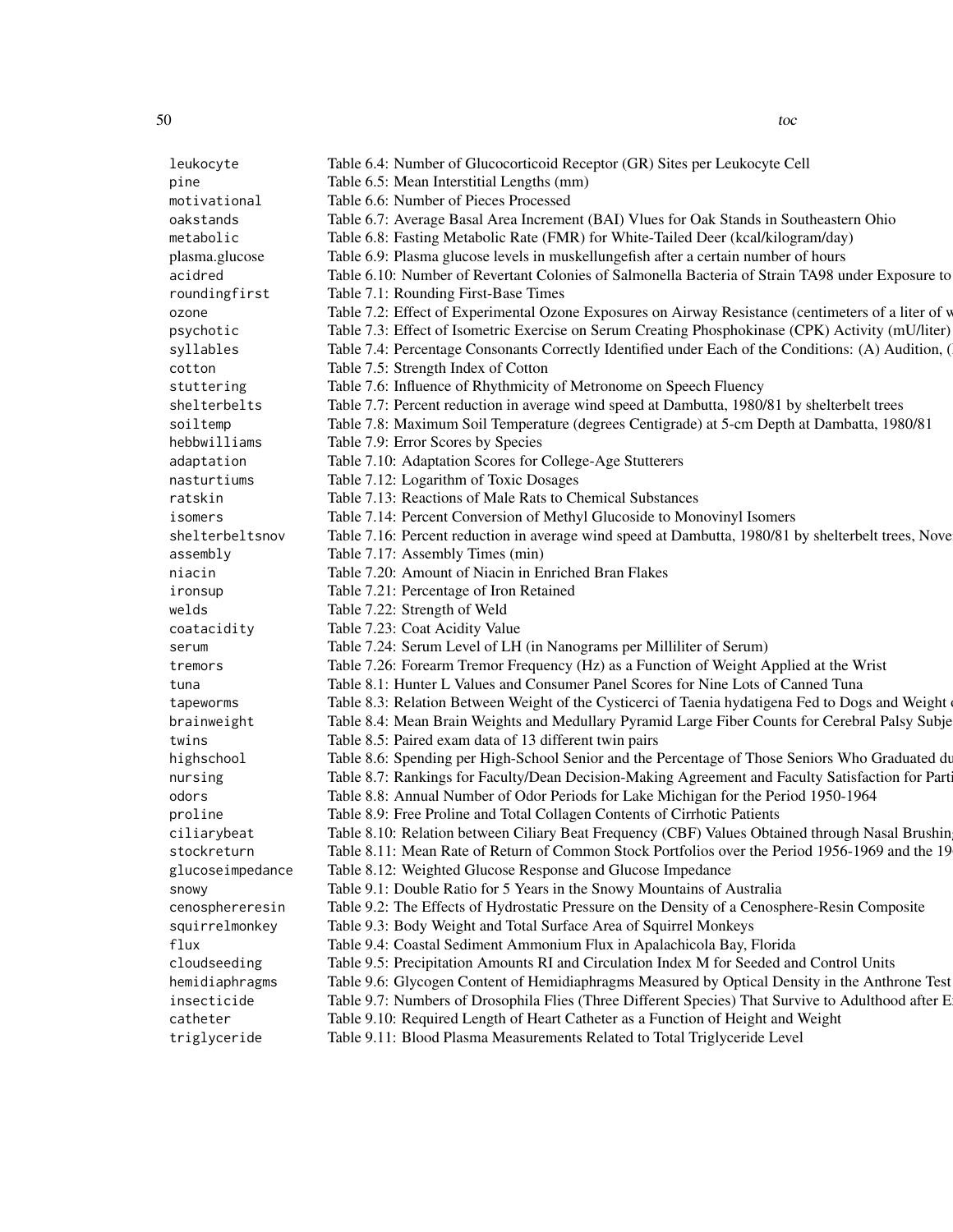#### <span id="page-50-0"></span>tremors 51

| liver        | Table 9.12: Survival Times of Liver Transplant Patients and Related Biological Measurements     |
|--------------|-------------------------------------------------------------------------------------------------|
| oxidant      | Table 9.13: Maximum Oxidant Level, Wind Speed, Temperature, Humidity, and Insolation for a 30-I |
| larvae       | Table 9.14: Number of Chaoborus Larvae and Water Quality of Samples                             |
| methyl       | Table 11.1: Calculation of Epsilon for the Methylmercury Data                                   |
| aircon       | Table 11.2: Intervals in Hours between Failures of the Air-Conditioning System of Plane 8044    |
| guinea       | Table 11.3: Ordered Survival Times in Days of Guinea Pigs under Regimen 4.3                     |
| granulocytic | Table 11.6: Ordered Survival Times (Days from Diagnosis)                                        |
| concrete     | Table 11.8: Pneumatic Pressures Required to Break Concrete Cubes                                |
| tubercle     | Table 11.9: Ordered Survival Times in Days of Guinea Pigs under Regimen 5.5                     |
| survival     | Table 11.11: Ordered Survival Times in Days of Guinea Pigs under Regimen 6.6                    |
| hodgkins     | Table 11.16: Relapse-Free Survival Times for Hodgkin's Disease Patients                         |
| hepatitis    | Table 11.22: Severe Viral Hepatitis Study                                                       |
| apcalcf      | Table 12.1: Discrepancy Scores for 68 Female AP Calculus Students                               |
| apcalcm      | Table 12.3: Discrepancy Scores for 82 Male AP Calculus Students                                 |

# Examples

## Not run: help(toc)

## End(Not run)

tremors *tremors*

# Description

Table 7.26: Forearm Tremor Frequency (Hz) as a Function of Weight Applied at the Wrist

# Usage

tremors

#### Format

5 arguments across 6 observations

subject Acidity

- t1 7.5lb of weight, treatment 1
- t2 5lb of weight, treatment 2
- t3 2.5lb of weight, treatment 3
- t4 1.25lb of weight, treatment 4
- t5 0lb of weight, treatment 5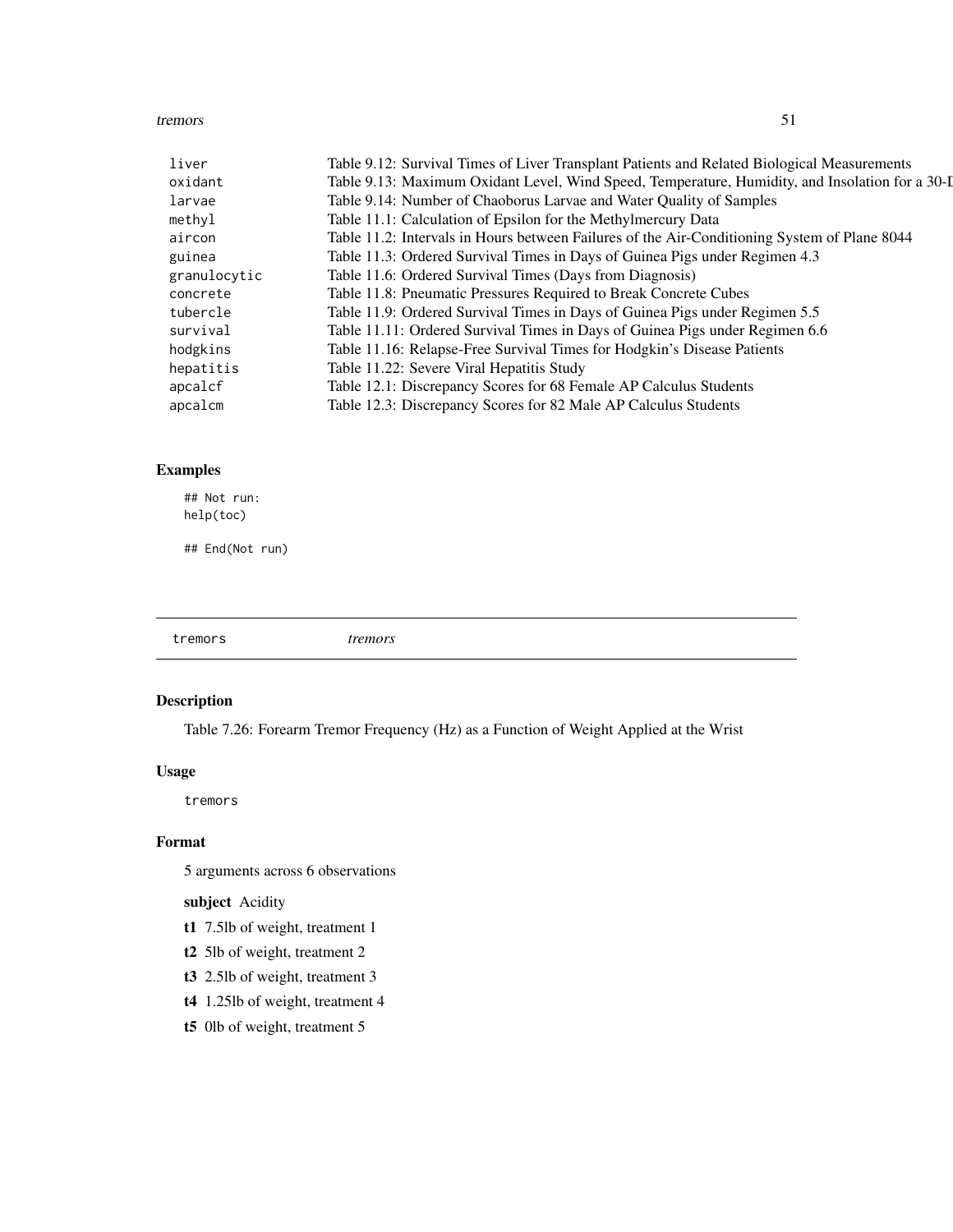<span id="page-51-0"></span>triglyceride *triglyceride*

#### Description

Table 9.11: Blood Plasma Measurements Related to Total Triglyceride Level

# Usage

triglyceride

#### Format

9 arguments across 13 observations

patient Patient ID total Total triglyceride level, mmol/liter sex Sex of the patient (coded as female  $= 0$ , male  $= 1$ ) obese Whether patient is obese (coded as  $no = 0$ ,  $yes = 1$ ) clylomicrons Chylo-microns vldl Very low density lipoprotein ldl Low density lipoprotein hdl High density lipoprotein age Age of the patient

tubercle *tubercle*

# Description

Table 11.9: Ordered Survival Times in Days of Guinea Pigs under Regimen 5.5

#### Usage

tubercle

#### Format

1 argument across 72 observations

tubercle List of Xi's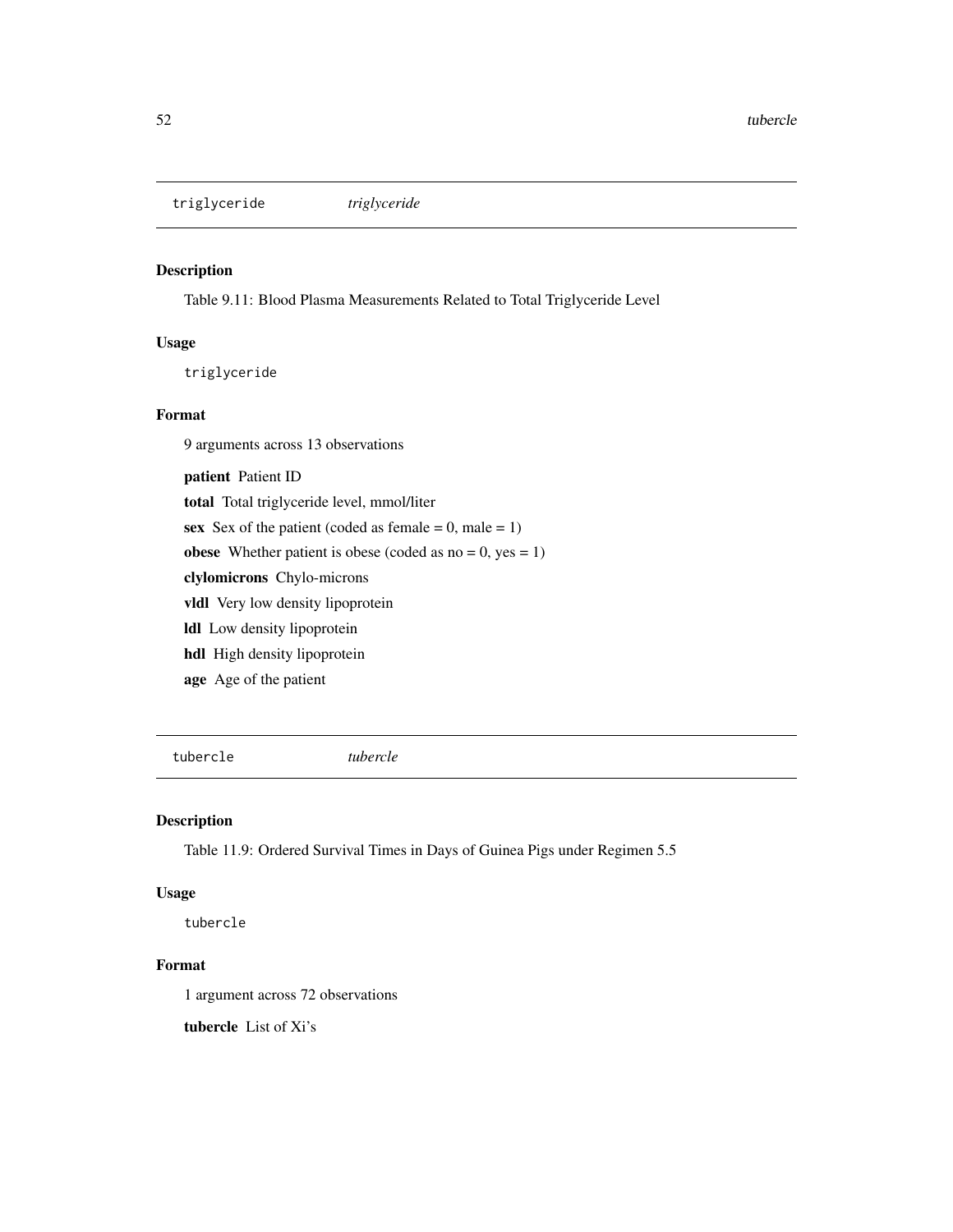<span id="page-52-0"></span>tuna *tuna*

# Description

Table 8.1: Hunter L Values and Consumer Panel Scores for Nine Lots of Canned Tuna

# Usage

tuna

# Format

2arguments across 9 observations

lot Lot number for the can

hunter Hunter's L value

panel Panel score for the tuna

# Description

Table 8.5: Paired exam data of 13 different twin pairs

# Usage

twins

#### Format

2 arguments across 13 observations

TwinX Exam score for twin X

TwinY Exam score for twin Y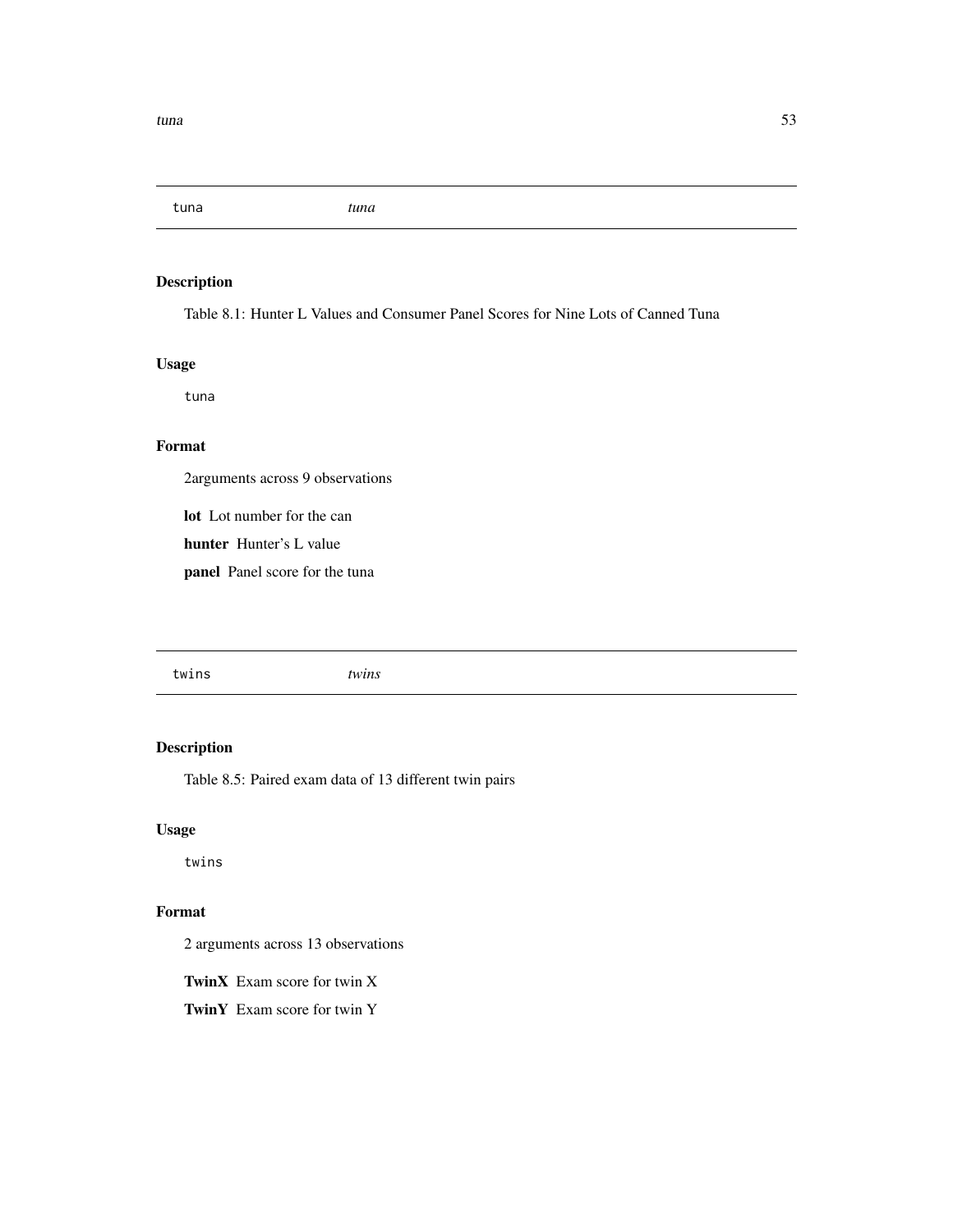<span id="page-53-0"></span>violence *violence*

# Description

Table 4.4: Seconds spent in the room after witnessing violence

# Usage

violence

# Format

2 arguments across 42 observations

seconds Number of seconds child remained in room

media Which program the child watched (olympics, karatekid)

welds *welds*

# Description

Table 7.22: Strength of Weld

# Usage

welds

# Format

3 arguments across 30 observations

strength Weld strength

cycle Weld cycle time

gage Gage bar setting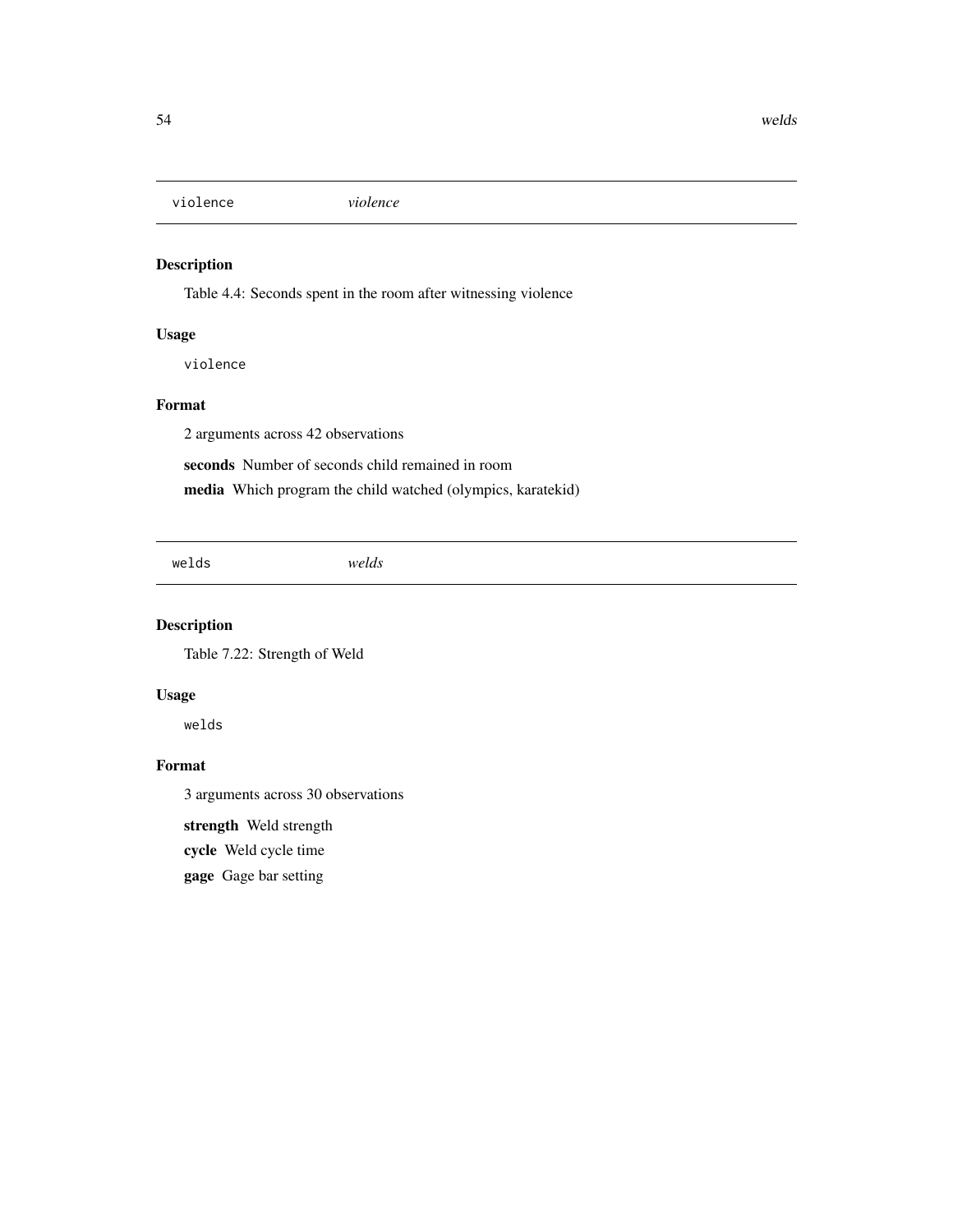# <span id="page-54-0"></span>Index

∗ datasets acidred, [4](#page-3-0) adaptation, [4](#page-3-0) aircon, [5](#page-4-0) albumin, [5](#page-4-0) alcohol, [6](#page-5-0) apcalcf, [6](#page-5-0) apcalcm, [7](#page-6-0) assembly, [7](#page-6-0) beakclapping, [8](#page-7-0) bedmaking, [8](#page-7-0) bleedingtime, [9](#page-8-0) brainweight, [9](#page-8-0) catheter, [10](#page-9-0) cenosphereresin, [10](#page-9-0) chorioamnion, [11](#page-10-0) ciliarybeat, [11](#page-10-0) cloudseeding, [12](#page-11-0) coatacidity, [12](#page-11-0) concrete, [13](#page-12-0) coronary, [13](#page-12-0) cotton, [14](#page-13-0) cysticerci, [14](#page-13-0) ddt, [15](#page-14-0) dewoxidant, [15](#page-14-0) dogs, [16](#page-15-0) fastfood, [16](#page-15-0) flux, [17](#page-16-0) gizzard, [17](#page-16-0) glucoseimpedance, [18](#page-17-0) granulocytic, [18](#page-17-0) grouse, [19](#page-18-0) guinea, [19](#page-18-0) hamiltondepression, [20](#page-19-0) hebbwilliams, [20](#page-19-0) hemidiaphragms, [21](#page-20-0) hepatitis, [21](#page-20-0) highschool, [22](#page-21-0) hodgkins, [22](#page-21-0)

hydroxyproline, [23](#page-22-0) hypnotic, [23](#page-22-0) insecticide, [24](#page-23-0) ironsup, [24](#page-23-0) isomers, [25](#page-24-0) larvae, [25](#page-24-0) leadpoisoning, [26](#page-25-0) leukocyte, [26](#page-25-0) liver, [27](#page-26-0) mayfly, [27](#page-26-0) metabolic, [28](#page-27-0) methyl, [28](#page-27-0) motivational, [29](#page-28-0) mucociliary, [29](#page-28-0) nasturtiums, [30](#page-29-0) niacin, [30](#page-29-0) nursing, [32](#page-31-0) oakstands, [32](#page-31-0) odors, [33](#page-32-0) oxidant, [33](#page-32-0) ozone, [34](#page-33-0) pine, [34](#page-33-0) plasma.glucose, [35](#page-34-0) pokeweed, [35](#page-34-0) pollution, [36](#page-35-0) prednisone, [36](#page-35-0) proline, [37](#page-36-0) psychoactive, [37](#page-36-0) psychotic, [38](#page-37-0) ratskin, [38](#page-37-0) roundingfirst, [39](#page-38-0) salaries, [39](#page-38-0) salivation, [40](#page-39-0) sample, [40](#page-39-0) serum, [41](#page-40-0) serumiron, [41](#page-40-0) settlingvelocity, [42](#page-41-0) shelterbelts, [42](#page-41-0) shelterbeltsnov, [43](#page-42-0)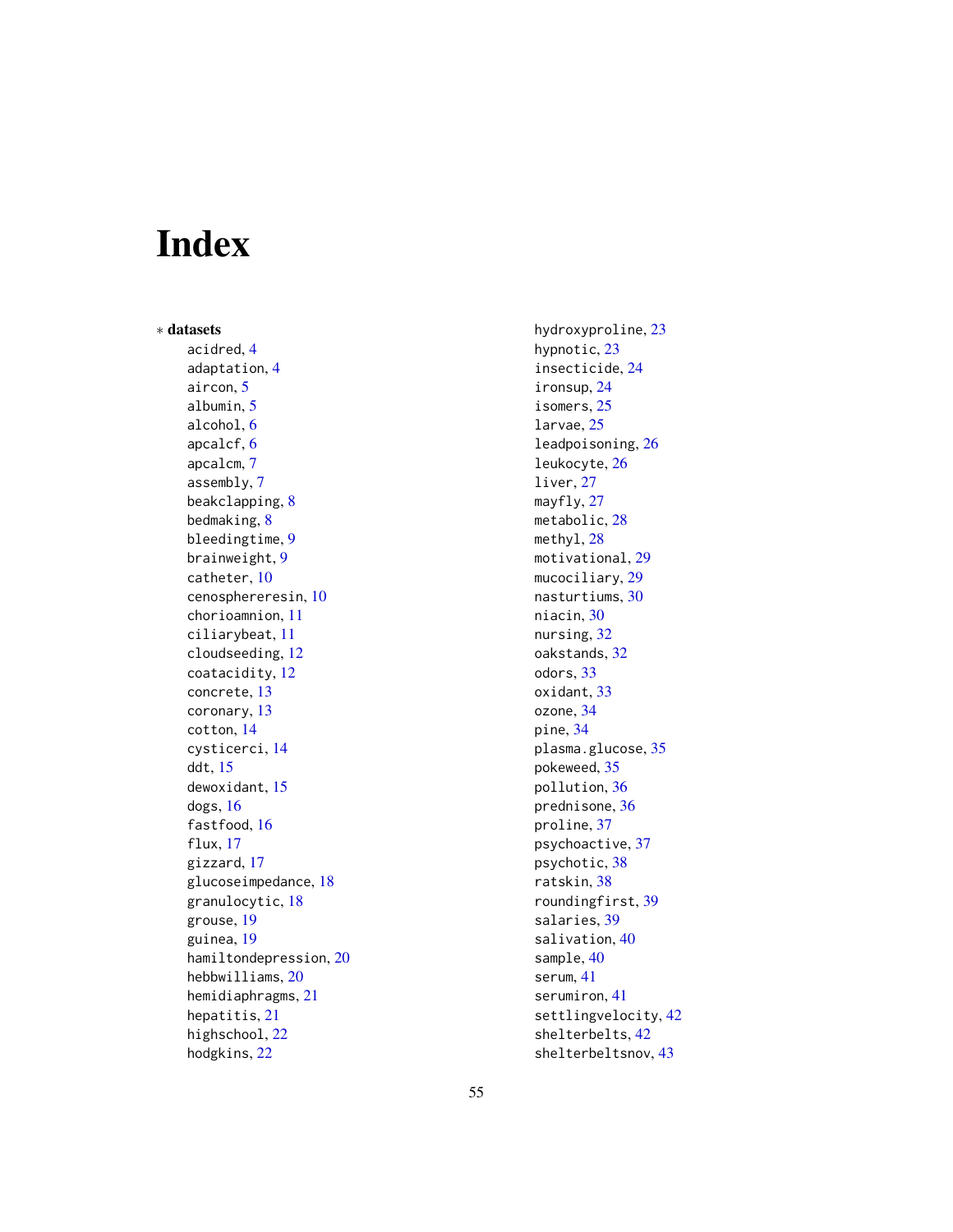```
smokers
, 43
    snowy
, 44
    sodiumion
, 44
    soiltemp
, 45
    squirrelmonkey
, 45
    stainless
, 46
    stockreturn
, 46
    stuttering
, 47
    survival
, 47
    syllables
, 48
    tapeworms
, 48
    tremors
, 51
    triglyceride
, 52
    tubercle
, 52
    tuna
, 53
    53
    violence
, 54
    welds
, 54
acidred
,
4
adaptation
,
4
5</mark>
5
alcohol
,
6
apcalcf
,
6
apcalcm
,
7
assembly
,
7
8</mark>
8
bleedingtime
,
9
brainweight
,
9
catheter
, 10
cenosphereresin
, 10
chorioamnion
, 11
ciliarybeat
, 11
cloudseeding
, 12
coatacidity
, 12
concrete
, 13
coronary
, 13
cotton
, 14
cysticerci
, 14
ddt
, 15
dewoxidant
, 15
dogs
, 16
```
fastfood , [16](#page-15-0)

flux , [17](#page-16-0) gizzard , [17](#page-16-0) glucoseimpedance , [18](#page-17-0) granulocytic , [18](#page-17-0) grouse , [19](#page-18-0) guinea, 1<mark>9</mark> hamiltondepression , [20](#page-19-0) hebbwilliams , [20](#page-19-0) hemidiaphragms , [21](#page-20-0) hepatitis , [21](#page-20-0) highschool , [22](#page-21-0) hodgkins , [22](#page-21-0) hydroxyproline , [23](#page-22-0) hypnotic, [23](#page-22-0) insecticide , [24](#page-23-0) ironsup , [24](#page-23-0) isomers , [25](#page-24-0) larvae , [25](#page-24-0) leadpoisoning , [26](#page-25-0) leukocyte , [26](#page-25-0) liver , [27](#page-26-0) mayfly, [27](#page-26-0) metabolic, [28](#page-27-0) methyl, [28](#page-27-0) motivational, $29\,$  $29\,$ mucociliary, [29](#page-28-0) nasturtiums , [30](#page-29-0) niacin, [30](#page-29-0) nsm3data , [31](#page-30-0) nursing, [32](#page-31-0) oakstands , [32](#page-31-0) odors , [33](#page-32-0) oxidant , [33](#page-32-0) ozone , [34](#page-33-0) pine , [34](#page-33-0) plasma.glucose, [35](#page-34-0) pokeweed , [35](#page-34-0) pollution , [36](#page-35-0) prednisone , [36](#page-35-0) proline , [37](#page-36-0) psychoactive , [37](#page-36-0) psychotic , [38](#page-37-0)